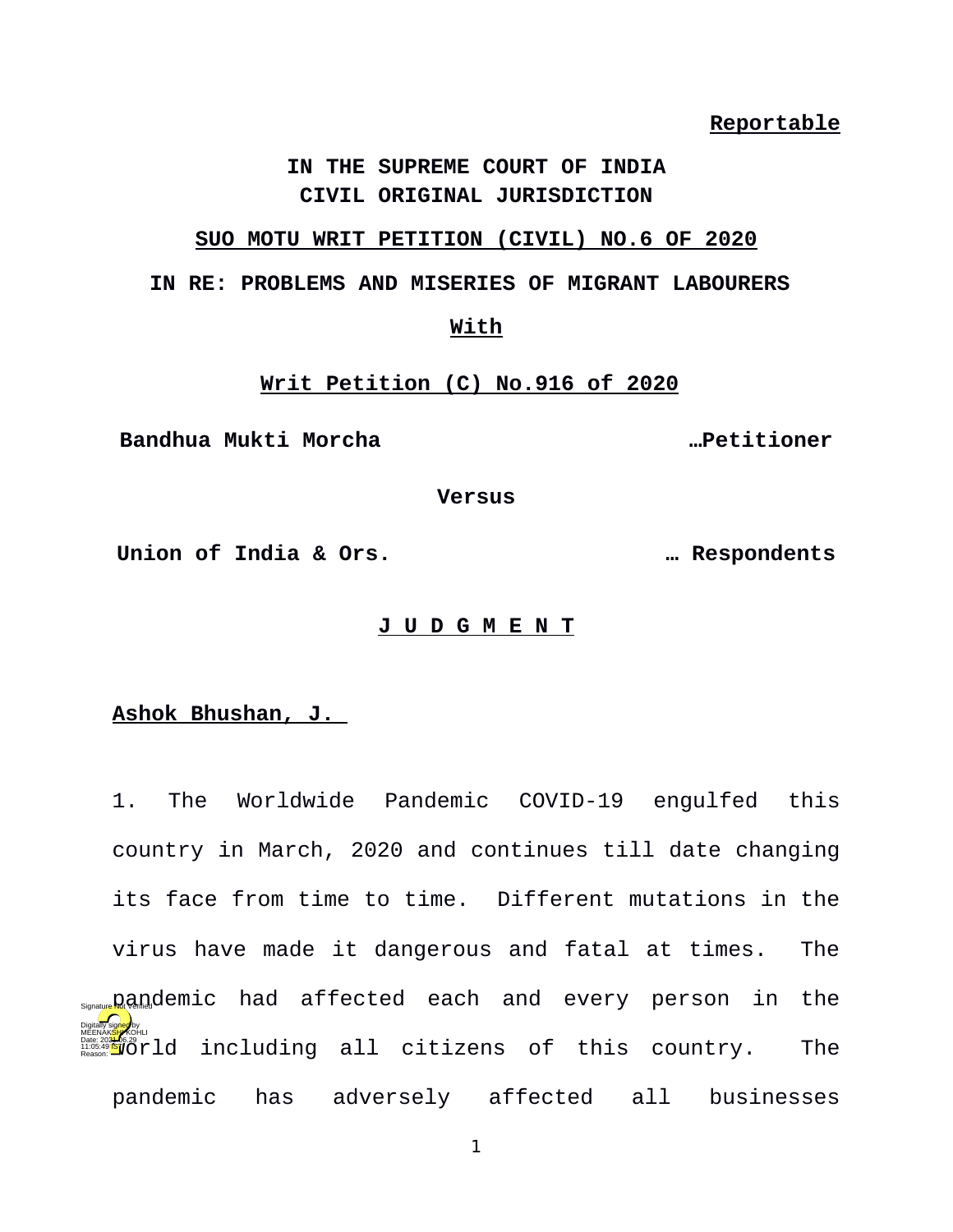including the small scale businesses, industries, markets and smallest of the person.

2. One of the groups, which were severally affected by the pandemic, was the migrant labouers. When Nationwide Lockdown was declared on 24.03.2020, after few days, there was huge exodus of the migrant labourers from their place of work to their native places. Two primary reasons which resulted in the exodus were cessation of employment due to lockdown and fear of the pandemic. When large number of migrant labourers started walking on highways on foot, cycles and other modes of transports without food and facing several untold miseries, this Court suo motu took cognizance of the problems and miseries of the migrant labourers by its order dated 26.05.2020 on which date, this Suo Motu Writ Petition had been registered. We had issued the notice to the Union of India and all States / Union Territories and directed the learned Solicitor General to assist the Court and by the next date of hearing bring in the notice of the Court all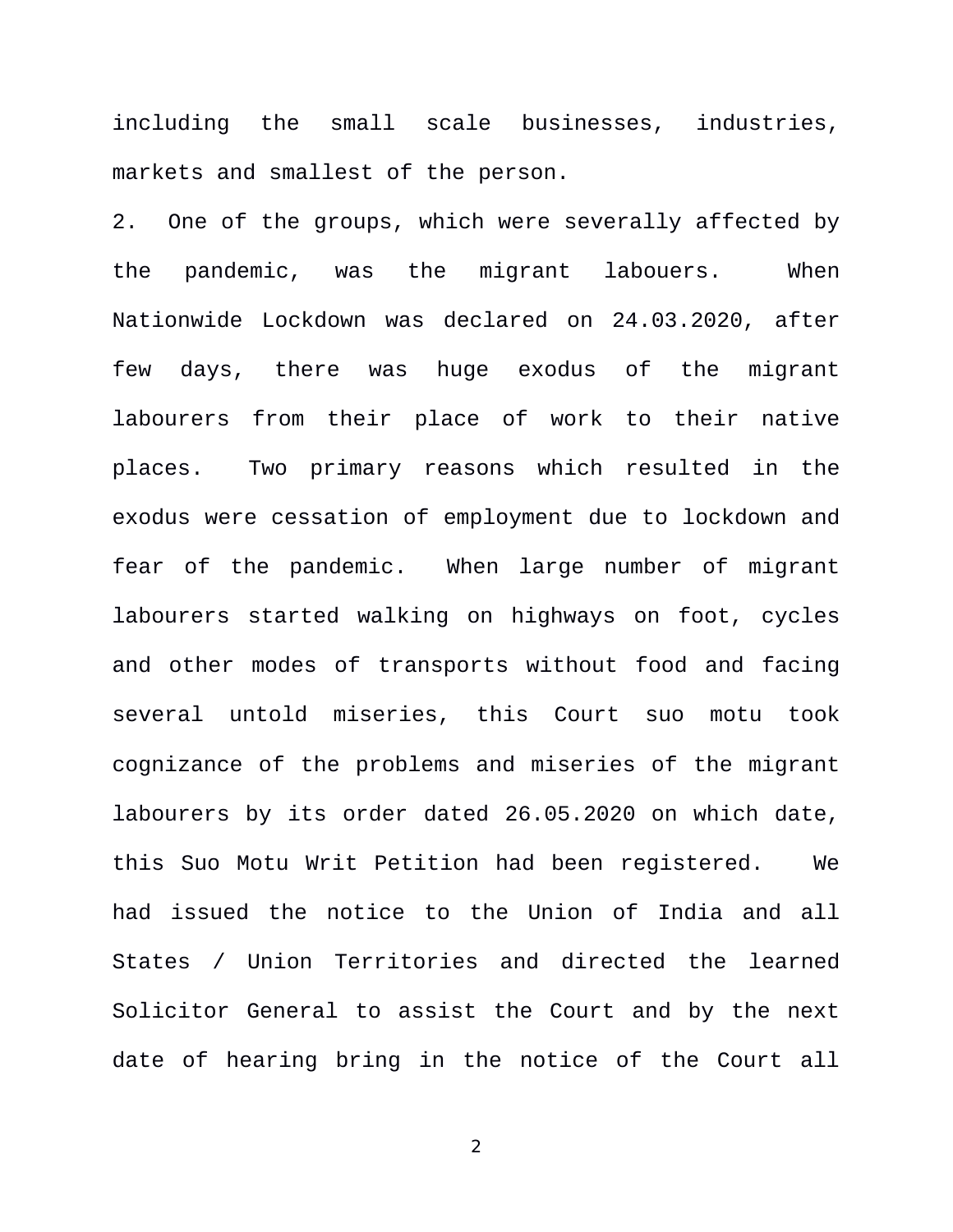measures and steps taken by the Government of India and to be taken in this regard.

3. In pursuance of our order dated 26.05.2020 affidavits were filed. Apart from filing of affidavit by the Central Government, States/Union Territories, few persons also filed intervention application in this writ petition bringing into notice of this Court several facts, figures and suggested different measures for ameliorating the conditions of the migrant labourers. One of the major issues, which, at that time, was to be tackled by the States and Union Territories was the transportation of migrant labourers from their work place to their native places.

4. We had issued certain directions on 28.05.2020 and thereafter issued further directions on 09.06.2020, in paragraph 26 of which order, we noticed following:-

"**26.** As noted above, the State and Union Territories in their affidavits have referred to various measures, the orders and guidelines issued by the Central Government, the orders issued by the National Executive Committee under the Disaster Management Act, 2005, policies and decisions taken by the concerned States. The States and Union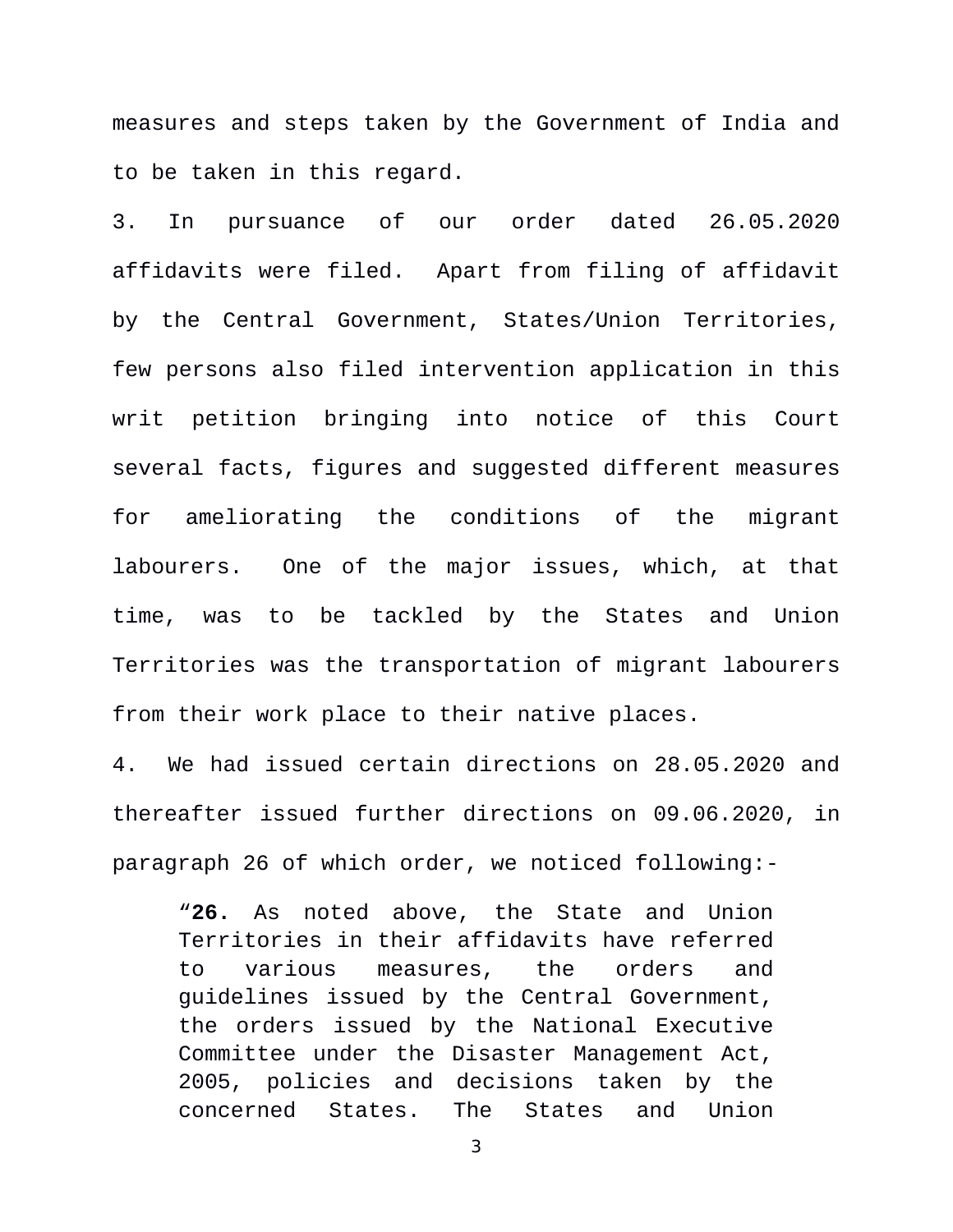Territories claimed to be following all directions and policies and taking necessary steps for running the relief camps, shelter camps, attending the needs of food and water of the migrants, attending the requirement of transportation of migrant workers to their native places. There can be no exception to the policies and intentions of the State but what is important is that those on whom implementation of circulars, policies and schemes are entrusted are efficiently and correctly implementing those schemes. Lapses and short-comings in implementing the schemes and policies have been highlighted by various intervenors in their applications and affidavits. The responsibility of the States/Union Territories is not only to referring their policy, measures contemplated, funds allocated but there has to be strict vigilance and supervision as to whether those measures, schemes, benefits reaches to those to whom they are meant. We impress on States and Union Territories to streamline the vigilance and supervision of actions of their officers and staff and take appropriate action where required. We also have no doubt that most of the officers, staff of administration and police are discharging their duties with devotion and hard-work but the lapses have to be taken note of and remedial action be taken. We further notice from the materials on record that police officers of States, para-military forces wherever deployed are doing commendable job but some instances of excess with regard to migrant labourers are also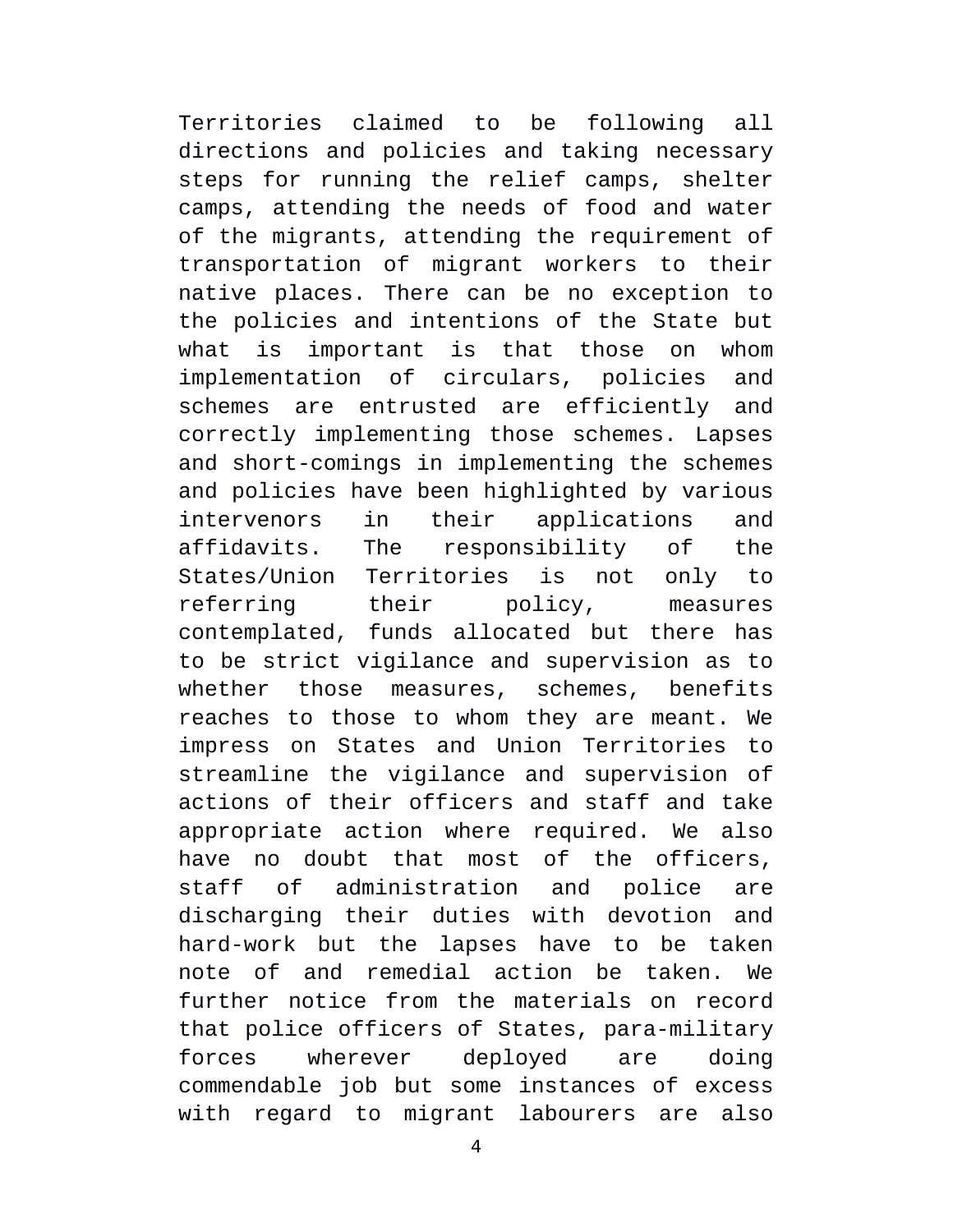there. The migrant labourers, who were forced to proceed to their native place, after cessation of their employment are already suffering. The Financial difficulty being with all the migrant labourers invariably they have to dealt by the police and other authorities in a humane manner. The concerned Director General of Police/Police Commissioner may issue necessary directions in this regard."

5. Further eight directions were issued by this Court by Order dated 09.06.2020, which were to the following effect:-

"**35.** We, thus, in addition to directions already issued by our order dated 28.05.2020 and measures as directed above, issue following further directions to the Central Government, all States and Union Territories:

- (1) All the States/Union Territories shall take all necessary steps regarding identification of stranded migrant workers in their State which are willing to return to their native places and take steps for their return journey by train/bus which process may be completed within a period of 15 days from today.
- (2) In event of any additional demand, in addition to demand of 171 Shramik trains, as noticed above, railway shall provide Shramik trains within a period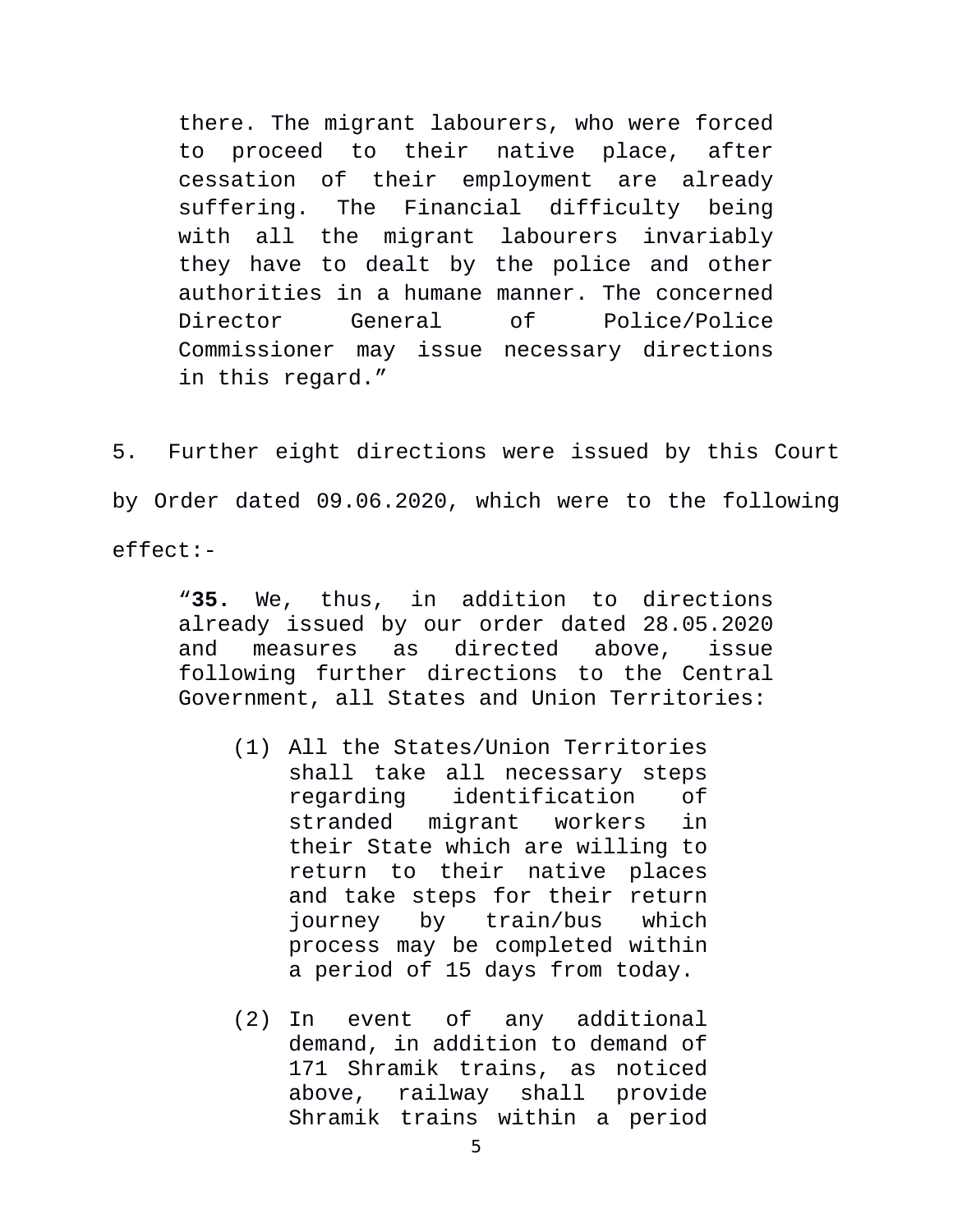of 24 hours as submitted by learned Solicitor General to facilitate the return journey of migrant workers.

- (3) The Central Government may give details of all schemes which can be availed by migrant workers who have returned to their native places.
- (4) All States and Union Territories shall also give details of all schemes which are current in the State, benefit of which can be taken by the migrant labourers including different schemes for providing employment.
- (5) The State shall establish counselling centres, help desk at block and district level to provide all necessary information regarding schemes of the Government and to extend helping hand to migrant labourers to identify avenues of employment and benefits which can be availed by them under the different schemes.
- (6) The details of all migrant labourers, who have reached their native places, shall be maintained with details of their skill, nature of employment, earlier place of employment. The list of migrant labourers shall be maintained village wise, block wise and district wise to facilitate the administration to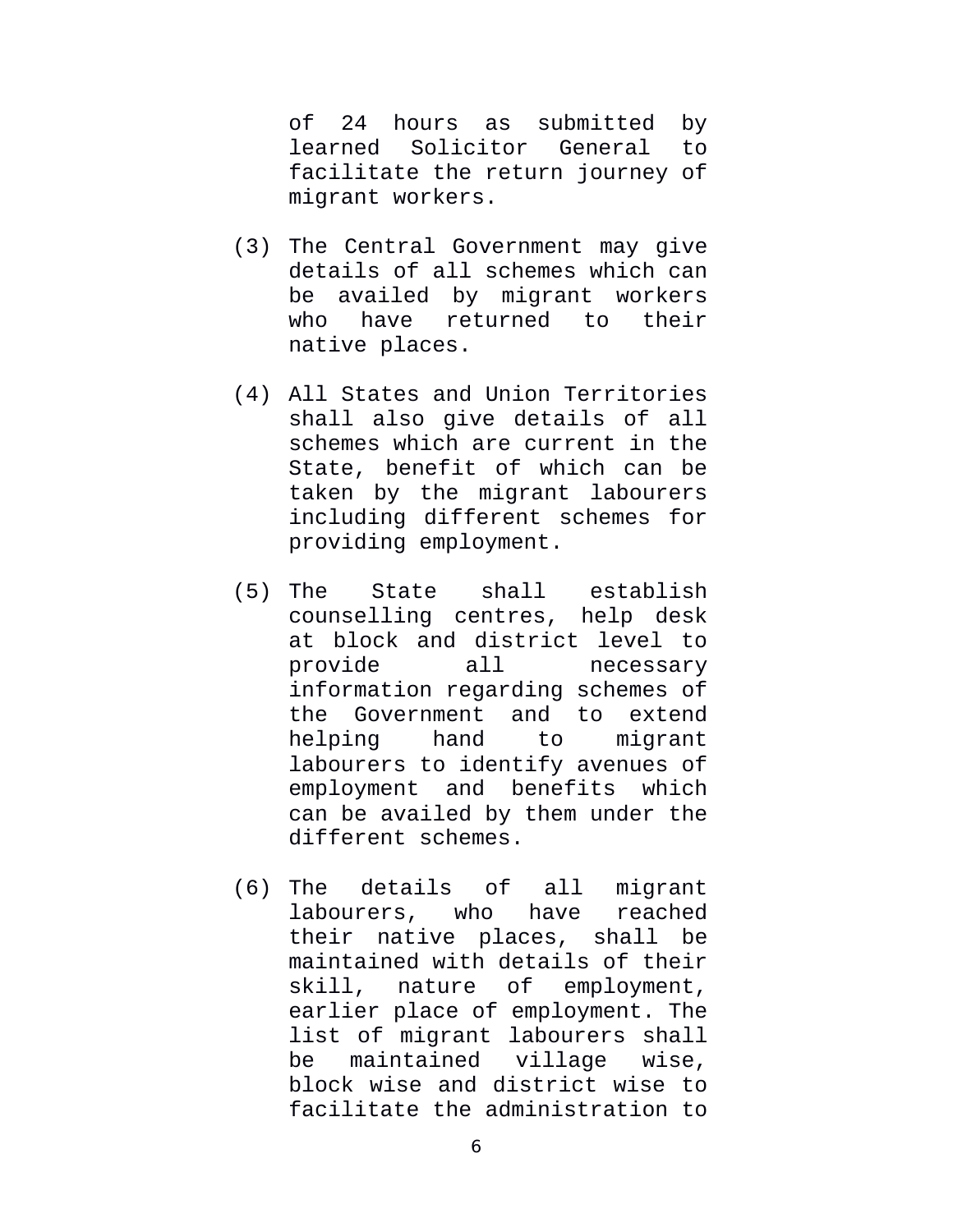extend benefit of different schemes which may be applicable to such migrant workers.

- (7) The counselling centres, established, as directed above, shall also provide necessary information by extending helping hand to those migrant workers who have returned to their native places and who want to return to their places of employment.
- (8) All concerned States/UTs to consider withdrawal of prosecution/complaints under Section 51 of Disaster Management Act and other related<br>offences lodged against the offences lodged migrant labourers who alleged to have violated measures of Lockdown by moving on roads during the period of Lockdown enforced under Disaster Management Act, 2005."

6. In pursuance of our directions dated 09.06.2020, all States/Union Territories took steps and within a short period, migrant labourers were transported to their native places. On 31.07.2020, the matter was again heard. We, in our order dated 09.06.2020, had referred to following three enactments:-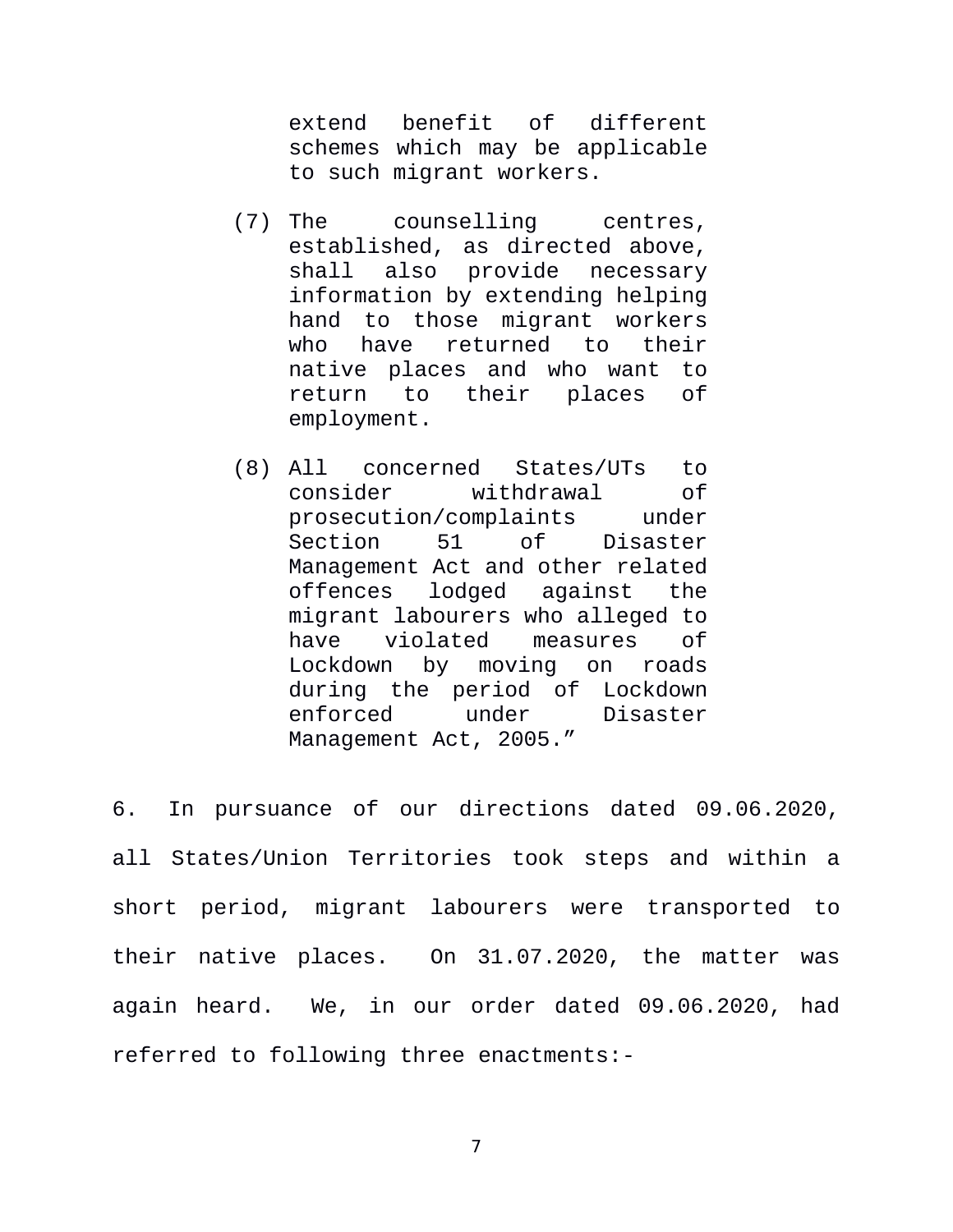- i) Inter-State Migrant Workmen (Regulation of Employment and Conditions of Service)Act, 1979;
- ii) Construction Workers (Regulation of Employment and Conditions of Service) Act, 1996; and
- iii) Unorganized Workers' Social Security Act, 2008.

7. We had directed all the States to file their response in respect to implementation of the aforesaid three enactments. On 31.07.2020, we further granted three weeks' time to the States to file affidavit in compliance to order dated 09.06.2020. In pursuance of our orders dated 09.06.2020 and 31.07.2020, Central Government, States and Union Territories took various measures to implement the orders of this Court and to remedy the grievances of the migrant labourers. The measures taken by different Governments although could not fully ameliorate the conditions of the migrant labourers but brought some solace in the first wave of pandemic and willing migrant labourers reached their native places. It has also been submitted that after few months, large number of migrant labourers again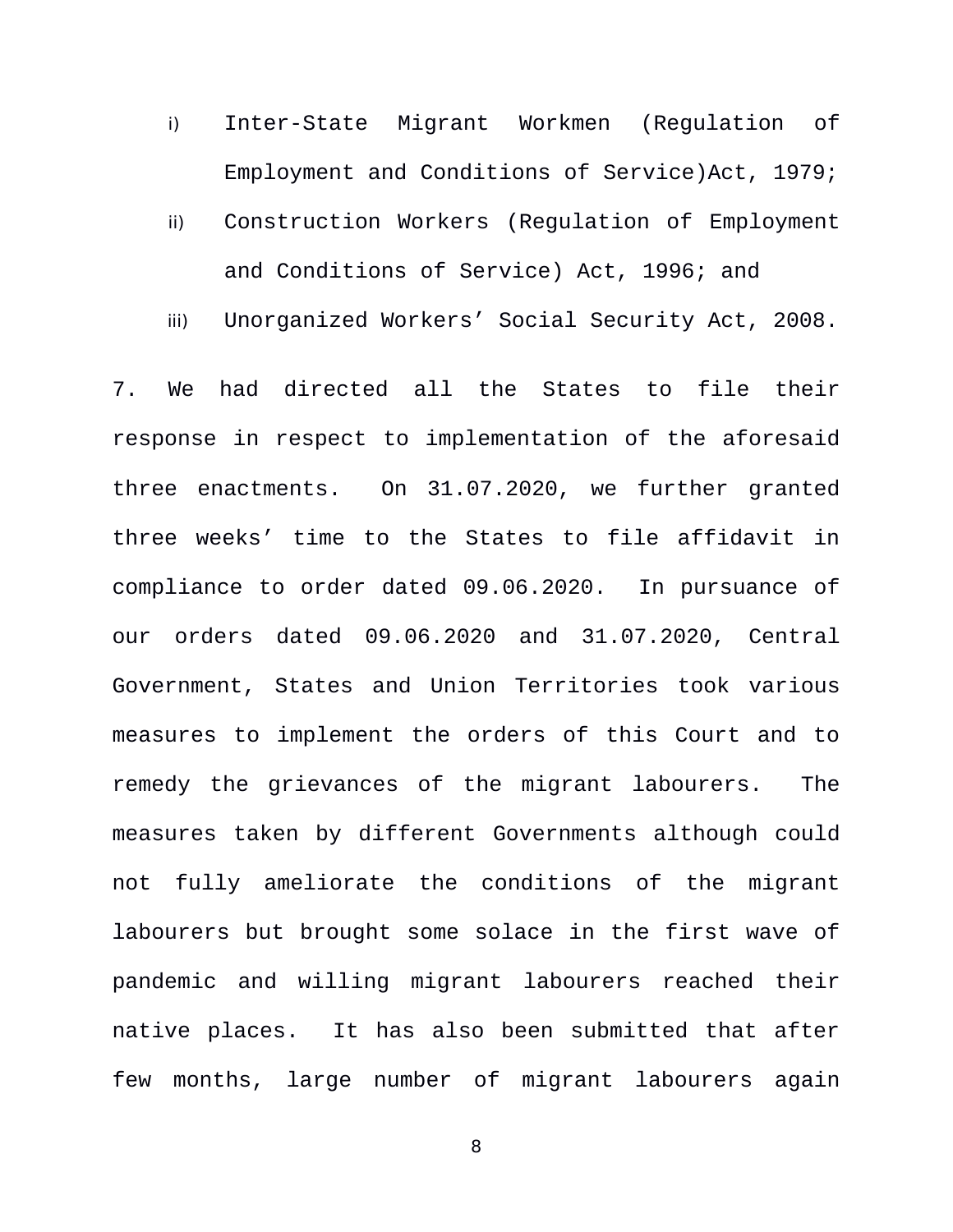proceeded to their work place in search of employment since at their native place, they were not able to get suitable employment to sustain themselves.

8. The Covid-19, which was declared pandemic by World Health Organisation on 30th January, 2020 continues even today. The intensity of the pandemic varied from time to time, after March, 2021, the second wave of pandemic hit the country and the number of cases started increasing throughout the country. The different States including NCT Delhi took different measures including restrictions, night curfews and lockdown in April, 2021. There has been the migrant workers working at several places including NCT Delhi, State of Maharashtra, State of Gujarat, State of Karnataka, who again started proceeding to their native places fearing the same situation which occurred in first nationwide lockdown, which was imposed in March, 2020. An I.A. No.58769 of 2021 was filed in the writ petition seeking directions from the Court specifically praying for direction to distribute dry ration to migrant workers, facilitating their transport either by road or by train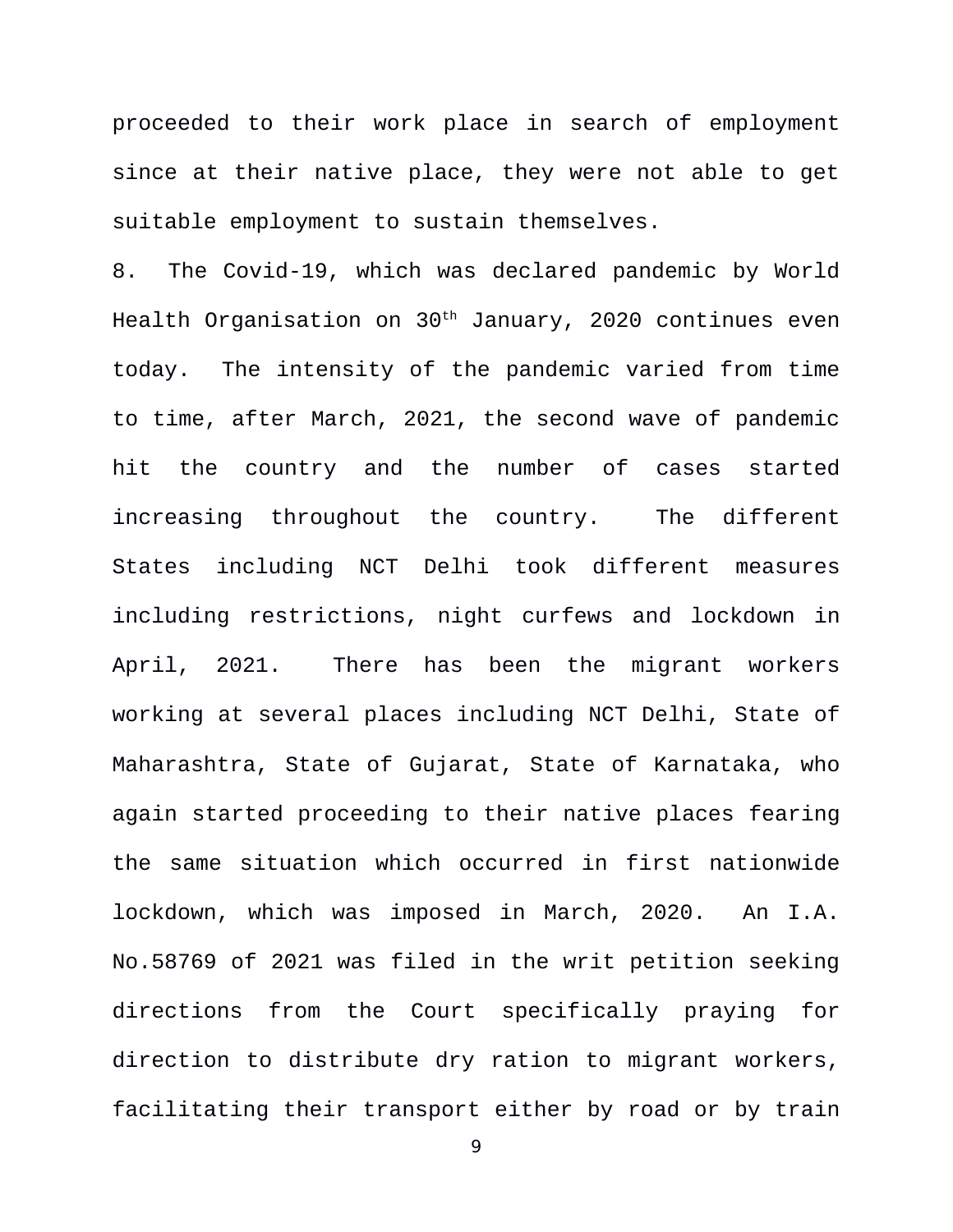to their native places and with request to direct for running of community kitchen for migrant labourers so that they and their family members could get two meals a day.

9. On 13.05.2021, we while entertaining the petition and asking the few States for reply, issued following interim directions:-

"**[2.0]** After having heard learned counsel for the parties we direct the Central Government as well as the Government of State of NCT of Delhi, State of U.P. and State of Haryana (for the Districts included in the NCR) to file a reply to the application suggesting means and measures by which they shall ameliorate miseries of stranded migrant labourers. We also issue notice on the application to State of Maharashtra, State of Gujarat and State of Bihar to file their reply giving the details of the measures which they propose to take to ameliorate the miseries of migrant workers regarding transportation of stranded migrant workers and providing dry ration as well as cooked meals to the stranded migrant workers. In the meantime, 7 we issue following interim directions:

(1) Dry ration to migrant workers in National Capital Region under Atma Nirbhar Bharat Scheme or any other scheme be provided by the Union of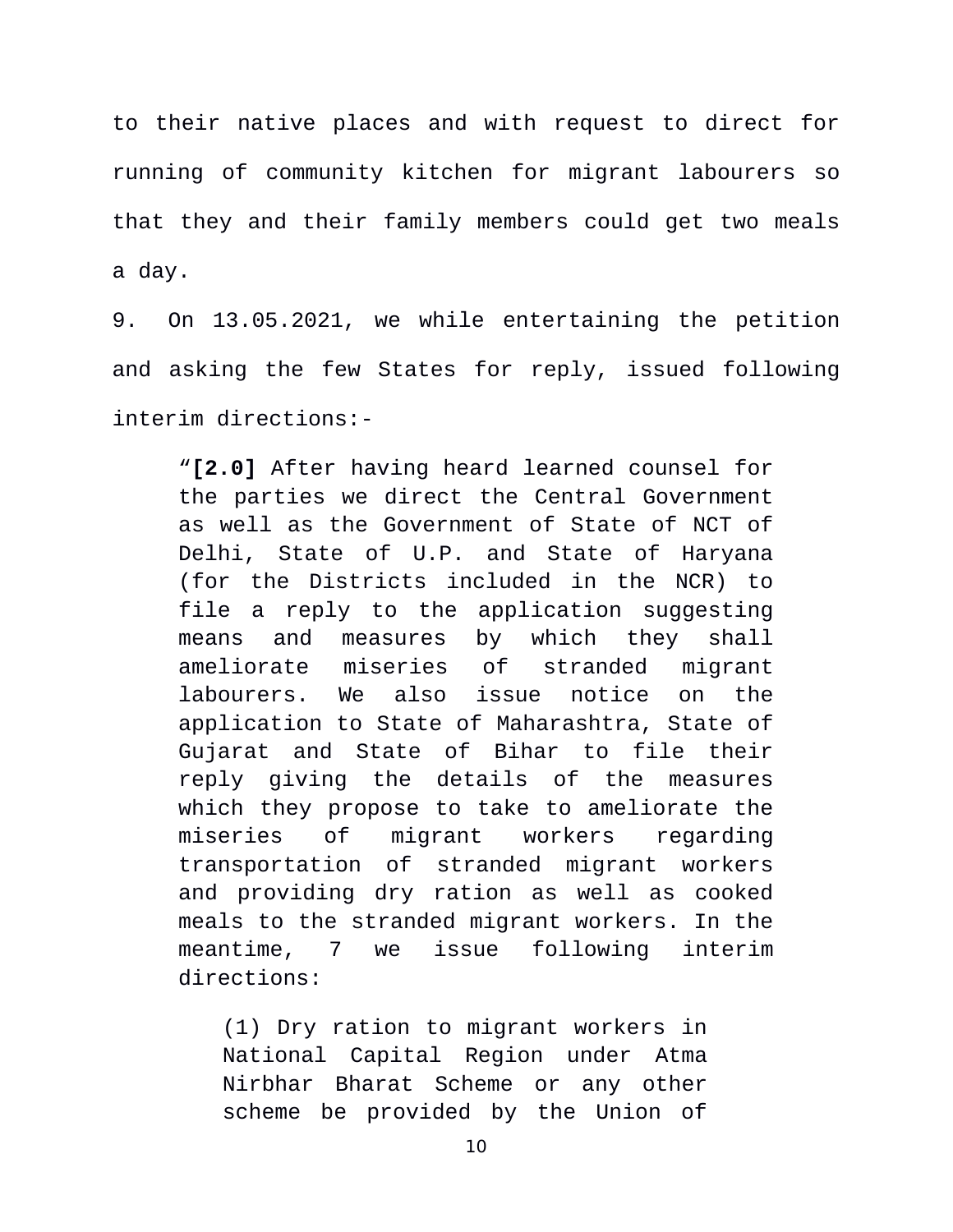India, NCT of Delhi, State of U.P. and State of Haryana utilising the Public Distribution System prevalent in each State with effect from May, 2021. While providing dry ration the authorities of the States shall not insist on an identity card for those migrant labourers who do not possess for the time being and on selfdeclaration made by the stranded migrant labourers dry ration be given to them.

(2) NCT of Delhi, State of U.P. and State of Haryana (for the Districts included in the NCR) shall ensure that adequate transport is provided to stranded migrant labourers (in the National Capital Region) who want to return to their home. The District Administration in coordination with Police Administration may identify such stranded migrant labourers and facilitate their transport either by road transport or train. The Union of India may also issue necessary instructions to Ministry of Railways to take necessary and adequate measures to cater the need of migrant labourers.

(3) NCT of Delhi, State of U.P. and State of Haryana (for the Districts included in the NCR) shall open community kitchen at welladvertised places (in the National Capital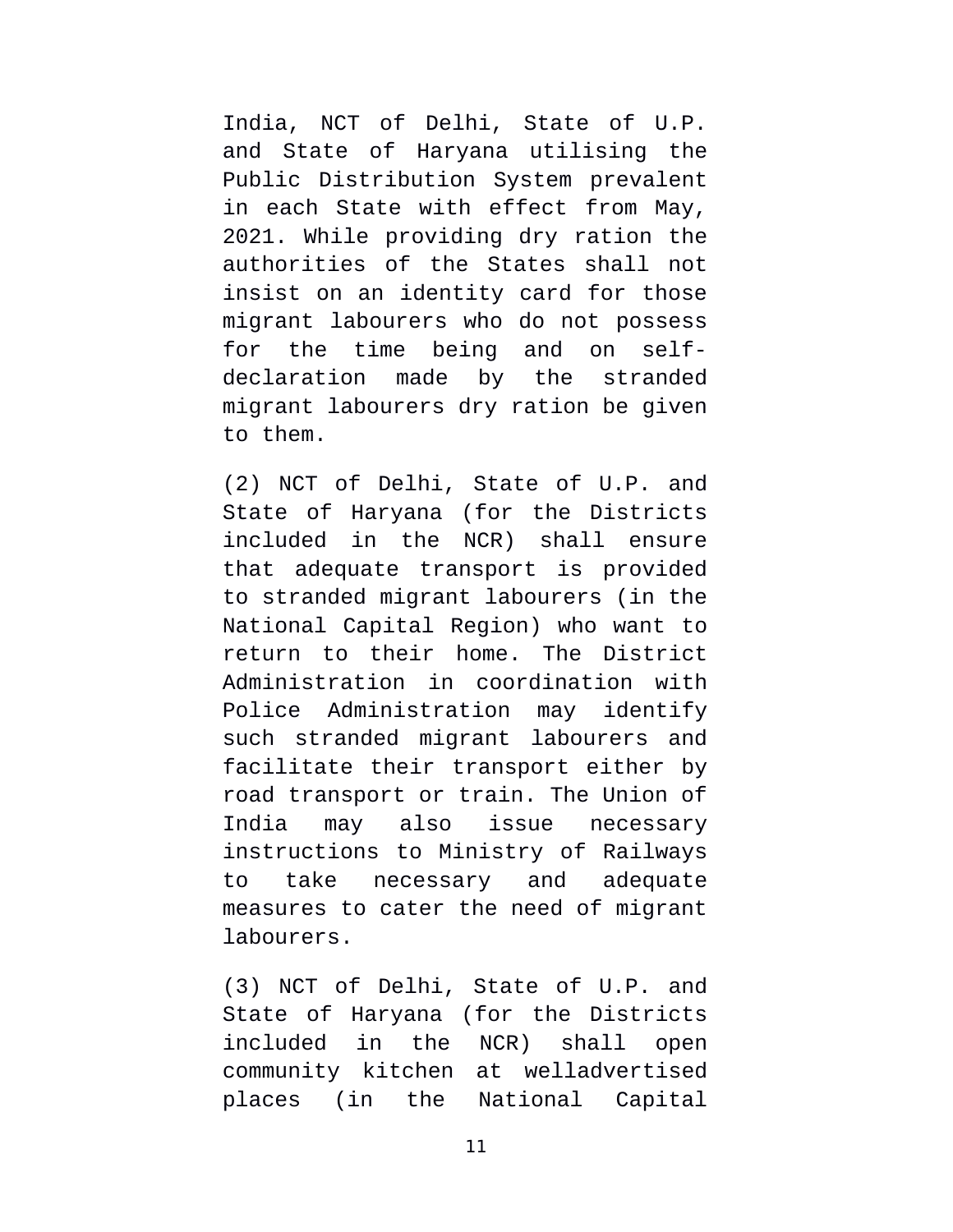Region) for stranded migrant labourers so that they and their family members who are stranded could get two meals a day."

10. Subsequent to the order dated 13.05.2021, the matter was again heard by this Court on 24.05.2021 and in paragraphs 14 and 15, we had made following directions:-

"**14.** The Union of India in its letter dated 26.04.2020, which has been brought on record as Annexure R-14 has also stated that efforts should be made by States/Union Territories to encourage migrant NFSA beneficiaries to use the facility of portability under One Nation One Ration Card (ONORC) to those migrants.

**15.** We, thus, direct that migrant workers wherever stranded throughout the country should be provided the dry ration under the Atma Nirbhar Scheme or any other scheme is found suitable by the States/Centre."

11. The writ petition again came for hearing before this Court on 11.06.2021, on which day, after hearing learned counsel for the parties including learned counsel for the intervenors, we closed the hearing. 12. We have heard Shri Tushar Mehta, learned Solicitor General for India, Shri Dushyant Dave and Shri Colin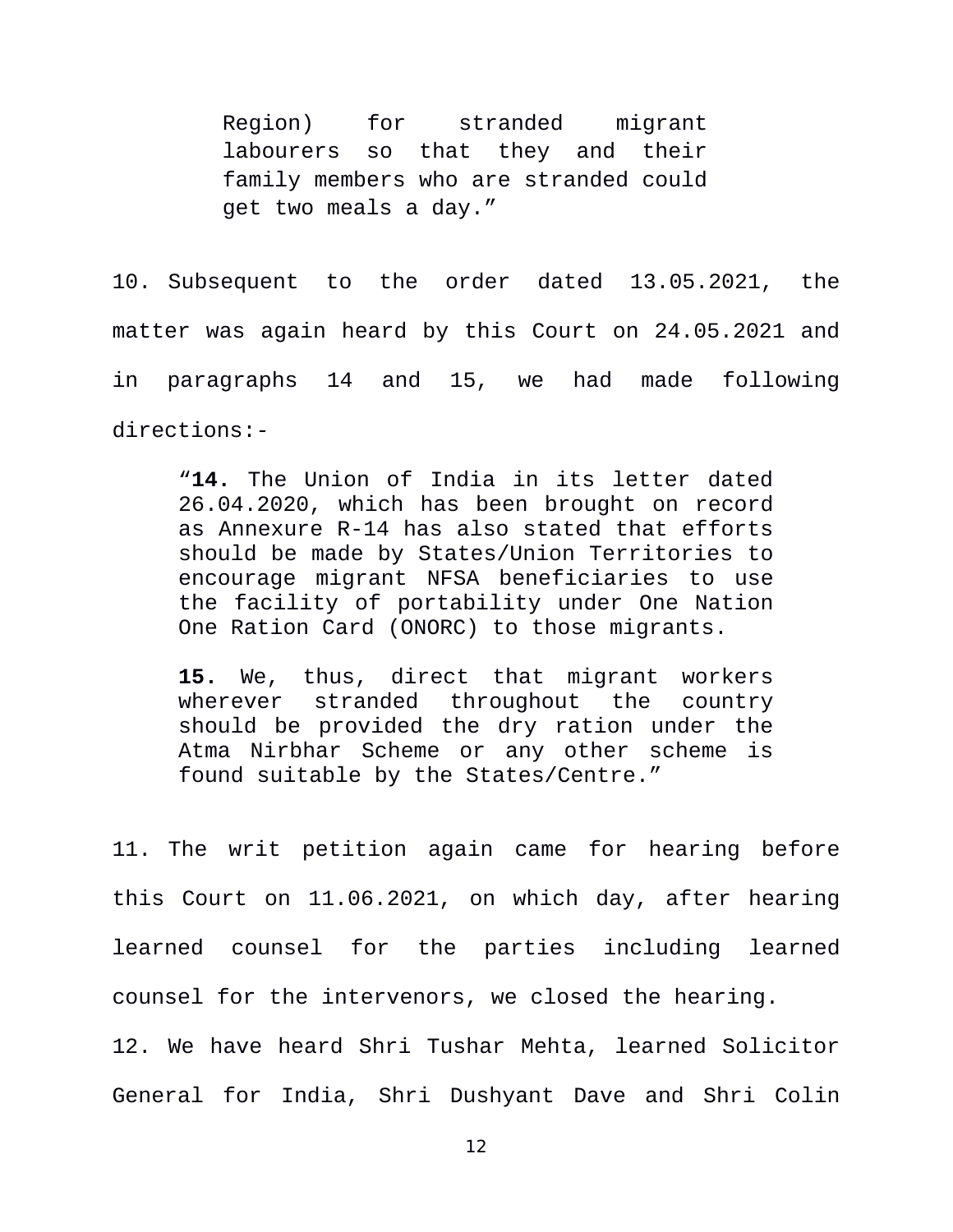Gonsalves, learned senior counsel for applicants. We have also heard learned counsel for the different States/Union Territories.

13. According to survey carried out by National Statistics Office (NSO) in 2017-2018, there are around 38 crores workers engaged in the unorganized sectors. Thus, the number of persons in the unorganized sector is more than  $1/4$ <sup>th</sup> population of the entire country. These unorganized workers did not have any permanent source of employment and have engaged themselves in small time vocations and occupations at various places away from their native places. Contributions of these labourers towards different projects, industries, make considerable additions in the economic development of the country.

14. Our Constitution enjoins that the ownership and control of the material resources of the community are for promoting welfare of the people by securing social and economic justice to the weaker section so as to sub-serve the common good to minimize inequalities in income and endeavour to eliminate inequality in status.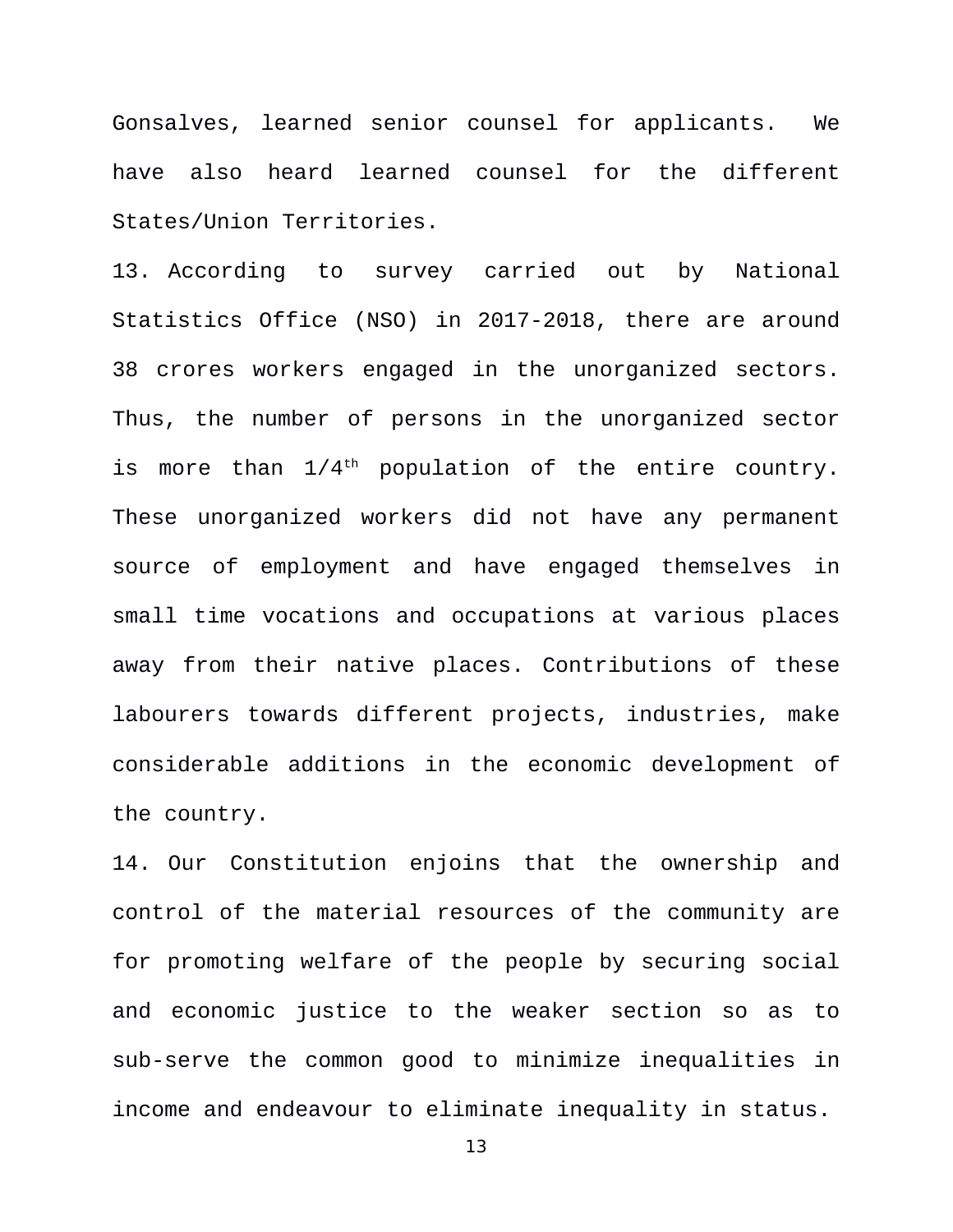15. Both, in the first and the second wave of the pandemic, migrant workers had been exposed to financial and other forms of hardships due to their limited access and claim to the welfare resources offered by the States/Union Territories. The migrant labourers are particularly vulnerable to the economic regression. A Constitution Bench of this Court in **National Textile Workers' Union and Others Vs. P.R. Ramakrishnan and Others, (1983) 1 SCC 228** while dealing with the right of workmen of company had made weighty observations regarding the nature of labour which is put by the workers while working in a company. The observations made by the Constitution Bench are more pertinent in respect to unorganized workers, who do not even have consistent and regular employment. Bhagwati, J. speaking for the majority in paragraph 6 of the judgment observed:-

**"6.** …………………………….The workers therefore have a special place in a socialist pattern of society. They are no more vendors of toil; they are not a marketable commodity to be purchased by the owners of capital. They are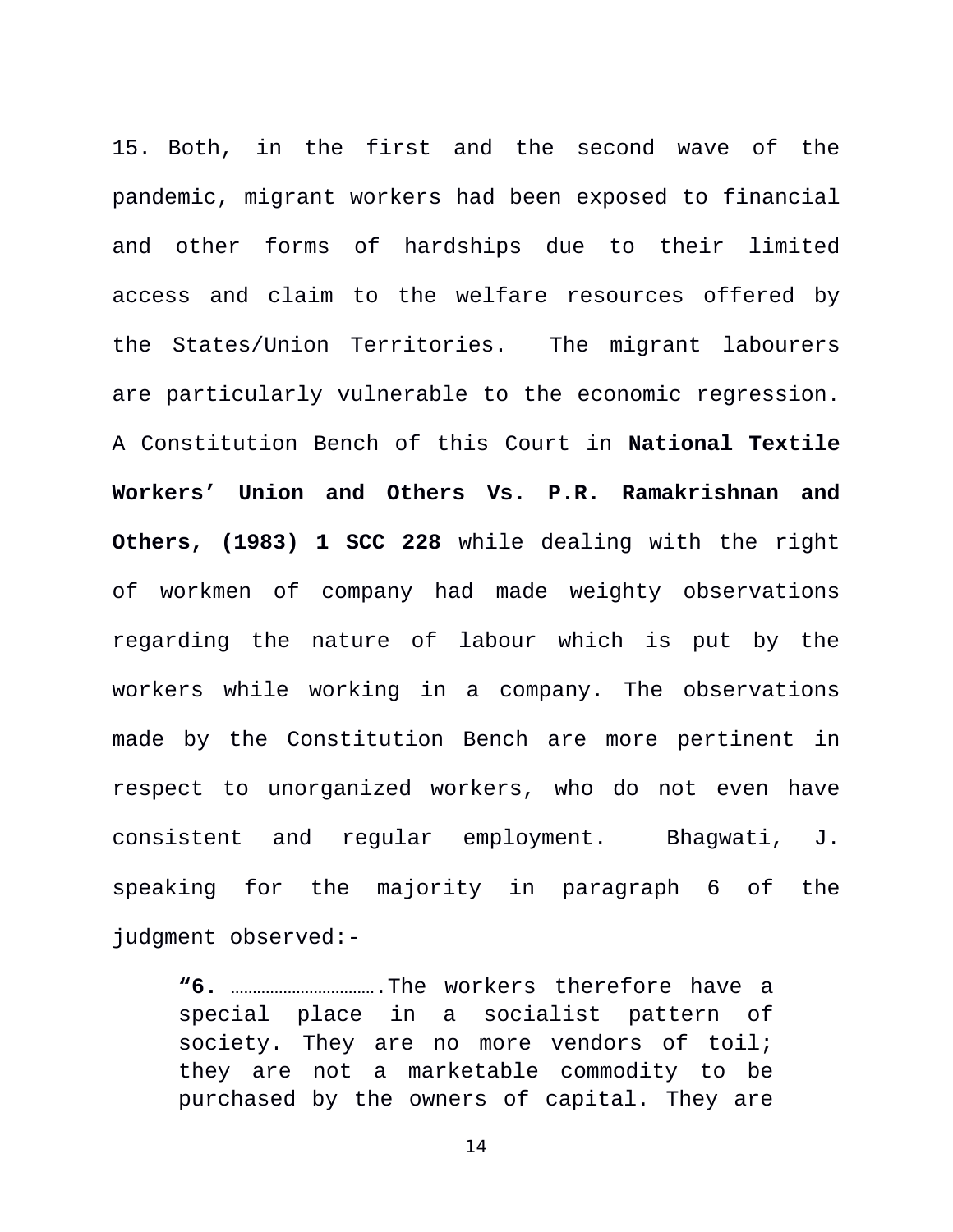producers of wealth as much as capital. They supply labour without which capital would be impotent and they are, at the least, equal partners with capital in the enterprise. Our Constitution has shown profound concern for the workers and given them a pride of place in the new socio-economic order envisaged in the Preamble and the Directive Principles of State Policy. The Preamble contains the profound declaration pregnant with meaning and hope for millions of peasants and workers that India shall be a socialist democratic republic where social and economic justice will inform all institutions of national life and there will be equality of status and opportunity for all and every endeavour shall be made to promote fraternity ensuring the dignity of the individual. Everyone is assured under Article 14 equality before the law and equal protection of the laws and implicit in this provision is the guarantee of equal remuneration for men and women for same work or work of a similar nature. ……………………………………………."

16. When the migrant labourers form more than  $1/4$ <sup>th</sup> population of the country, all Governments/authorities have to take special care regarding welfare of these migrant workers/labourers. The Parliament has enacted various legislations to safeguard the interest and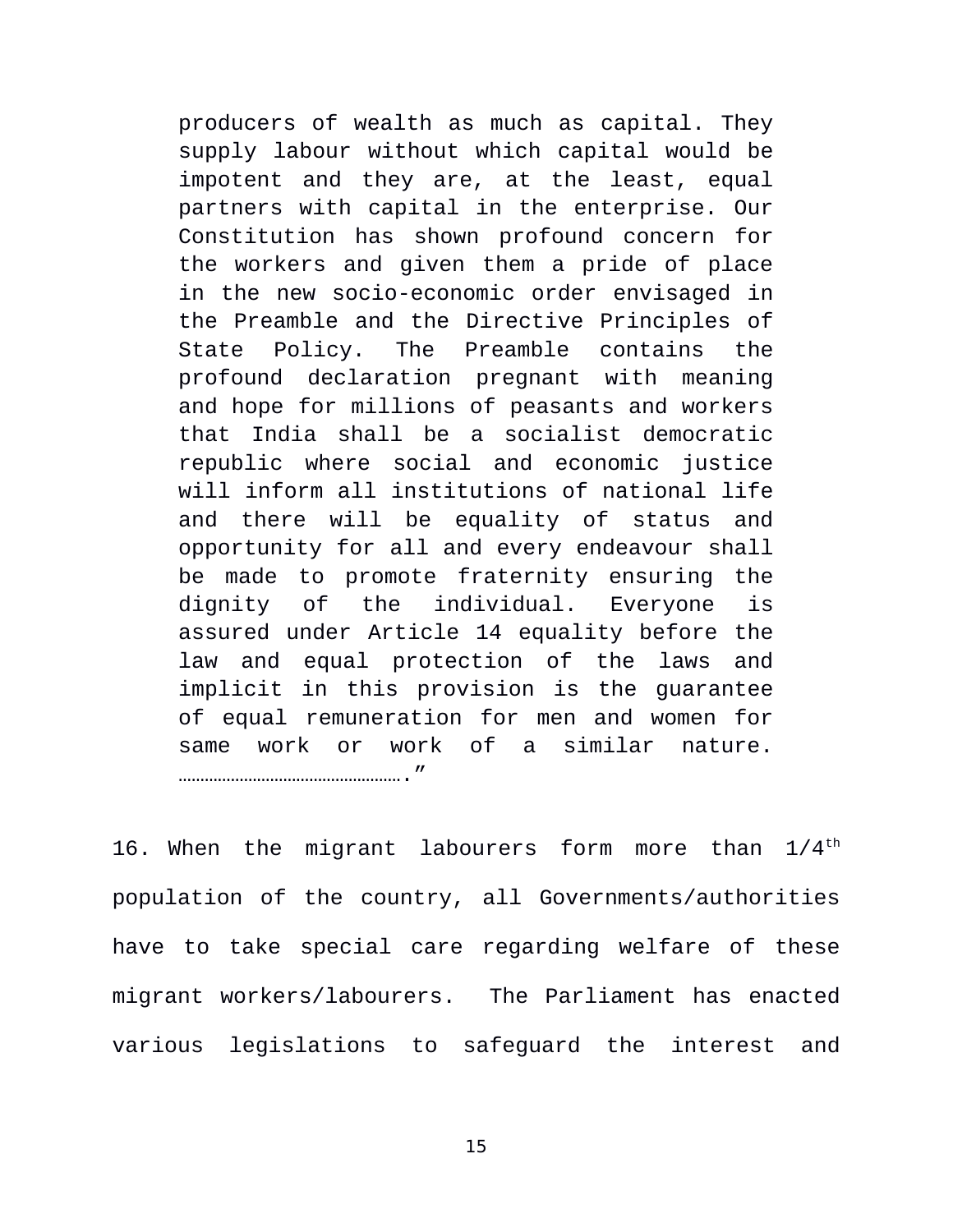welfare of the migrant labourers, which we shall notice hereinafter.

17. The Right to Life as guaranteed by Article 21 of the Constitution gives right to every human being to live a life of dignity with access to at-least bare necessities of life. To provide food security to impoverished persons is the bounden duty of all States and Governments. The Parliament with object to provide food and nutritional security in human life cycle had enacted the National Food Security Act, 2013. In paragraph 3 of the Statement of Objects and Reasons of the Act, following was stated:-

 "**3.** Ensuring food security of the people, however, continues to be a challenge. The nutritional status of the population, and especially of women and children, also needs to be improved to enhance the quality of human resource of the country. The proposed legislation marks a paradigm shift in addressing the problem of food security—from the current welfare approach to a right based approach. Besides expanding coverage of the Targeted Public Distribution System, the proposed legislation would confer legal rights on eligible beneficiaries to receive entitled quantities of foodgrains at highly subsidised prices. It will also confer legal rights on women and children to receive meal free of charge."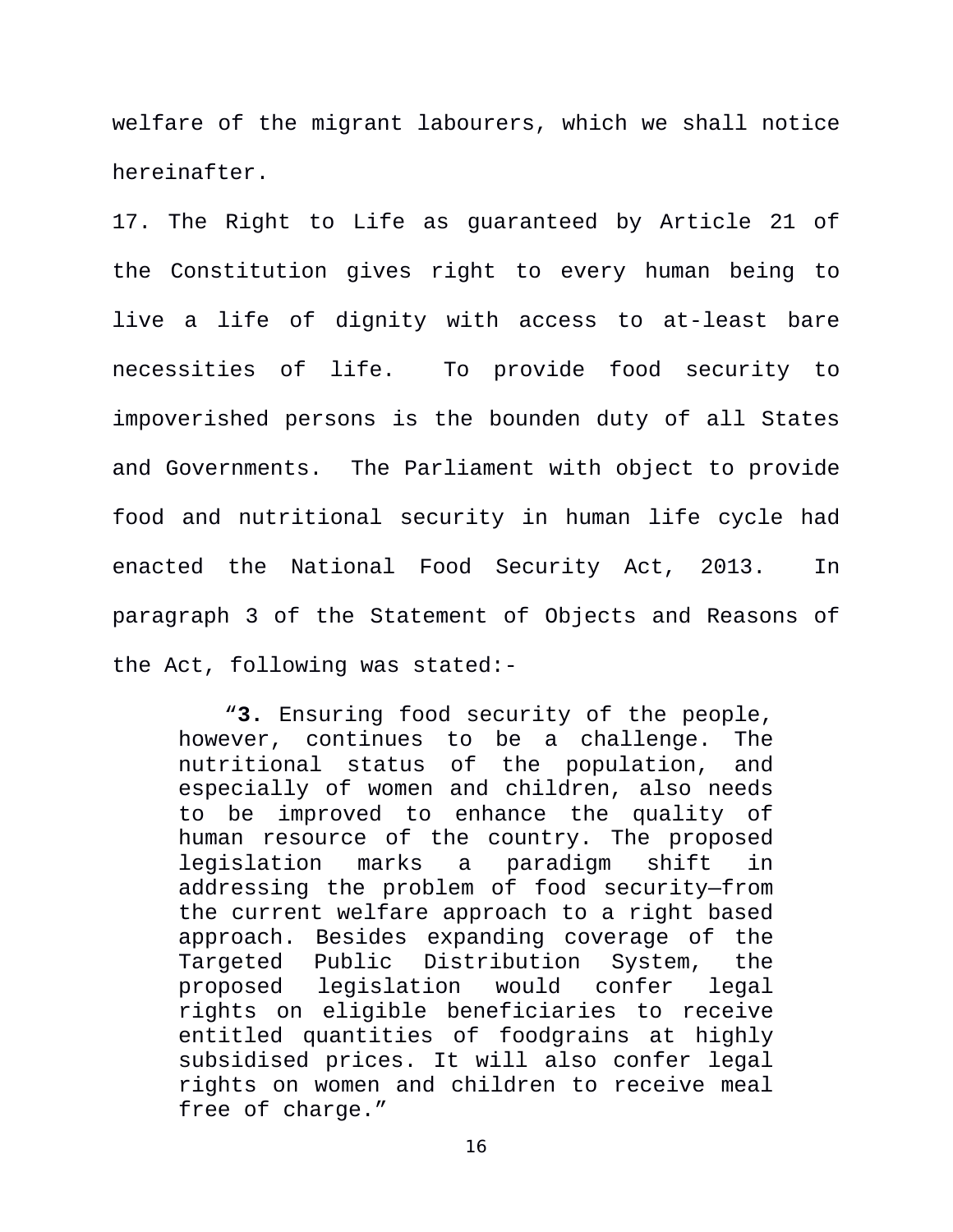18. Those who have been identified as beneficiary under National Food Security Act, 2013 are provided dry rations as per the Centre and States' Schemes. In event, a migrant labour is covered under the National Food Security Act, 2013 and had been issued a ration card under the Act, he is entitled to access the dry ration wherever he is, at his work place also, in accordance with scheme of the Central Government namely "One Nation One Ration Card".

19. Before us, in these proceedings, learned counsel appearing for applicants/intervenors have raised concerns regarding non-supply of dry ration to large section of migrant workers, who are not covered under the National Food Security Act, 2013 and who does not possess ration card.

20. Both the Central Government and the State Governments have floated various schemes for unorganized workers, building and construction workers but sad picture of the ground reality is that large number of beneficiaries are deprived from access to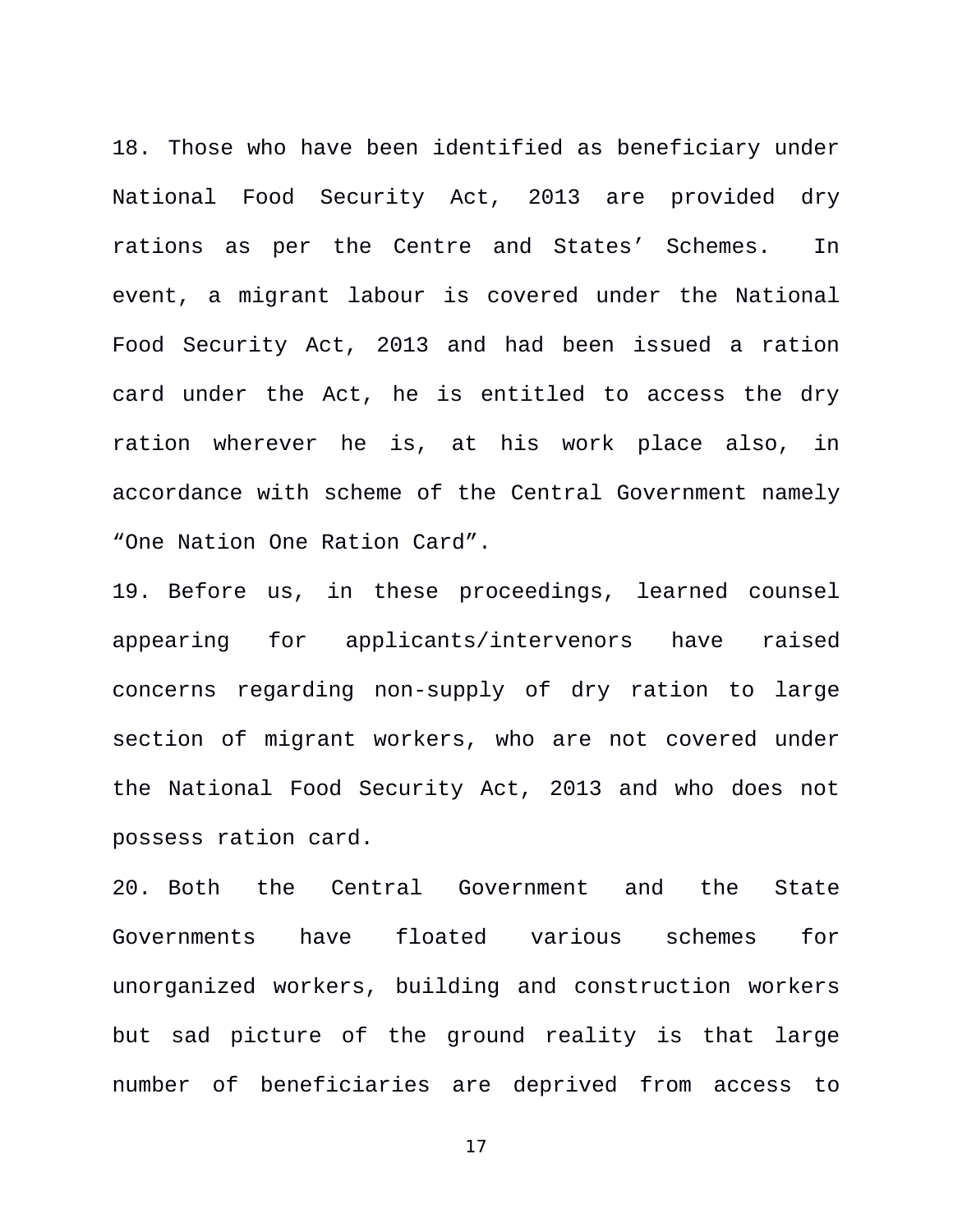these welfare schemes of the Central Government or the State Governments. In this petition, we had issued various directions earlier regarding the registration of unorganized workers but the progress has not been satisfactory rather shows lethargy on the part of the concerned Government.

21. From the affidavits, which have been filed by the States, it is clear that in most of the States, the stranded migrant labourers, who wanted to go to their native places during the second wave of the pandemic have been facilitated by the concerned State Government as per our directions issued from time to time in this writ petition. Thus, no further directions are required in respect to facilitating the transportation of migrant workers.

22. The main subjects with which we are concerned in this proceeding are:-

(i) Entitlement of dry ration by migrant workers who are not covered by the National Food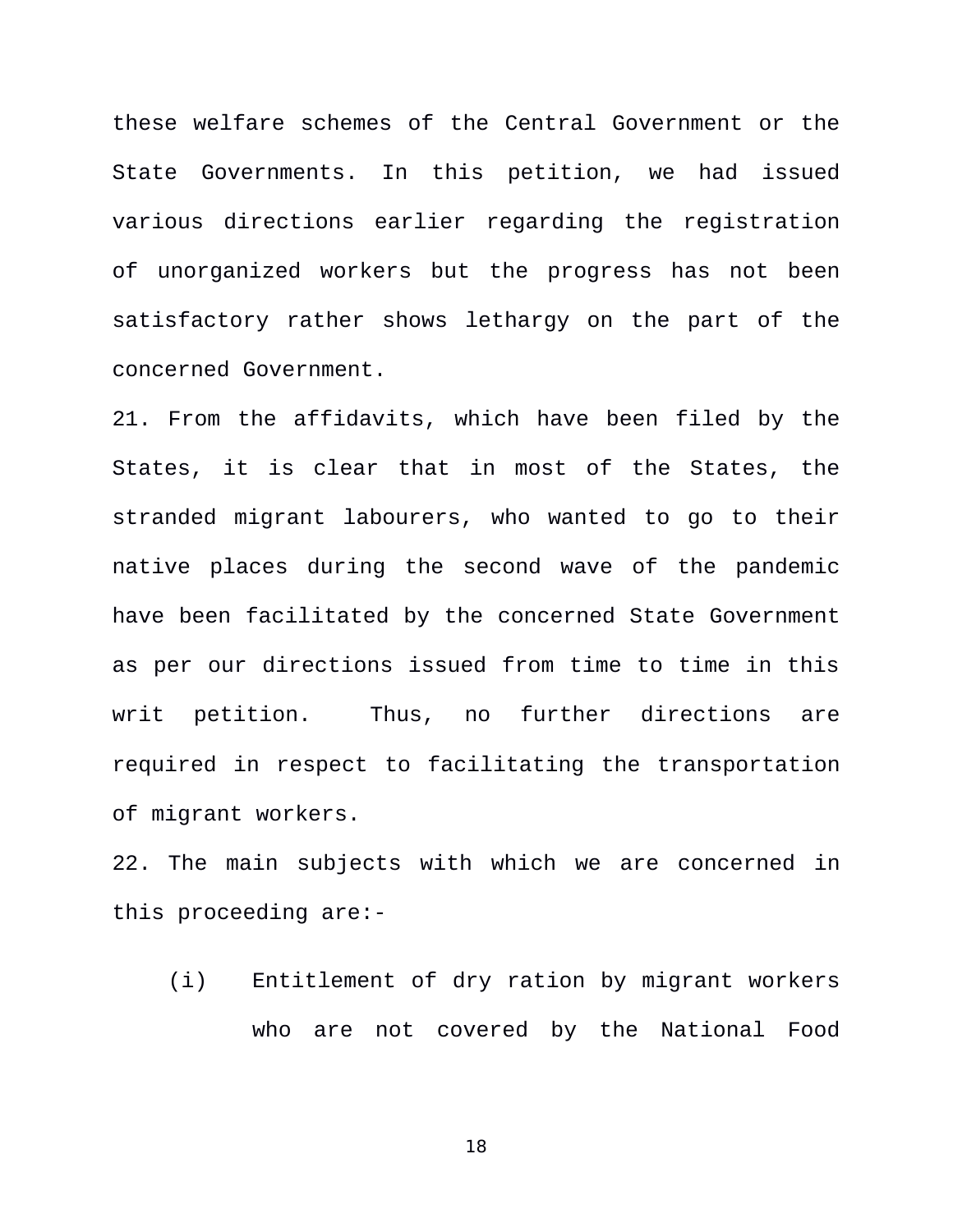Security Act, 2013 and who does not possess a ration card;

- (ii) The implementation of "One Nation One Ration Card" by States and Union Territories;
- (iii) Coverage of Rural and Urban population under National Food Security Act, 2013;
- (iv) The Inter-State Migrant Workmen (Regulation of Employment and Conditions of Service)Act, 1979, its working and implementation;
- (v) The registration of unorganized workers'
	- (a) under the legislations namely 1996 Act and 2008 Act and the steps taken by different State Governments in the above regard;
	- (b) The project National Database for the Unorganised Workers (NDUW) of Ministry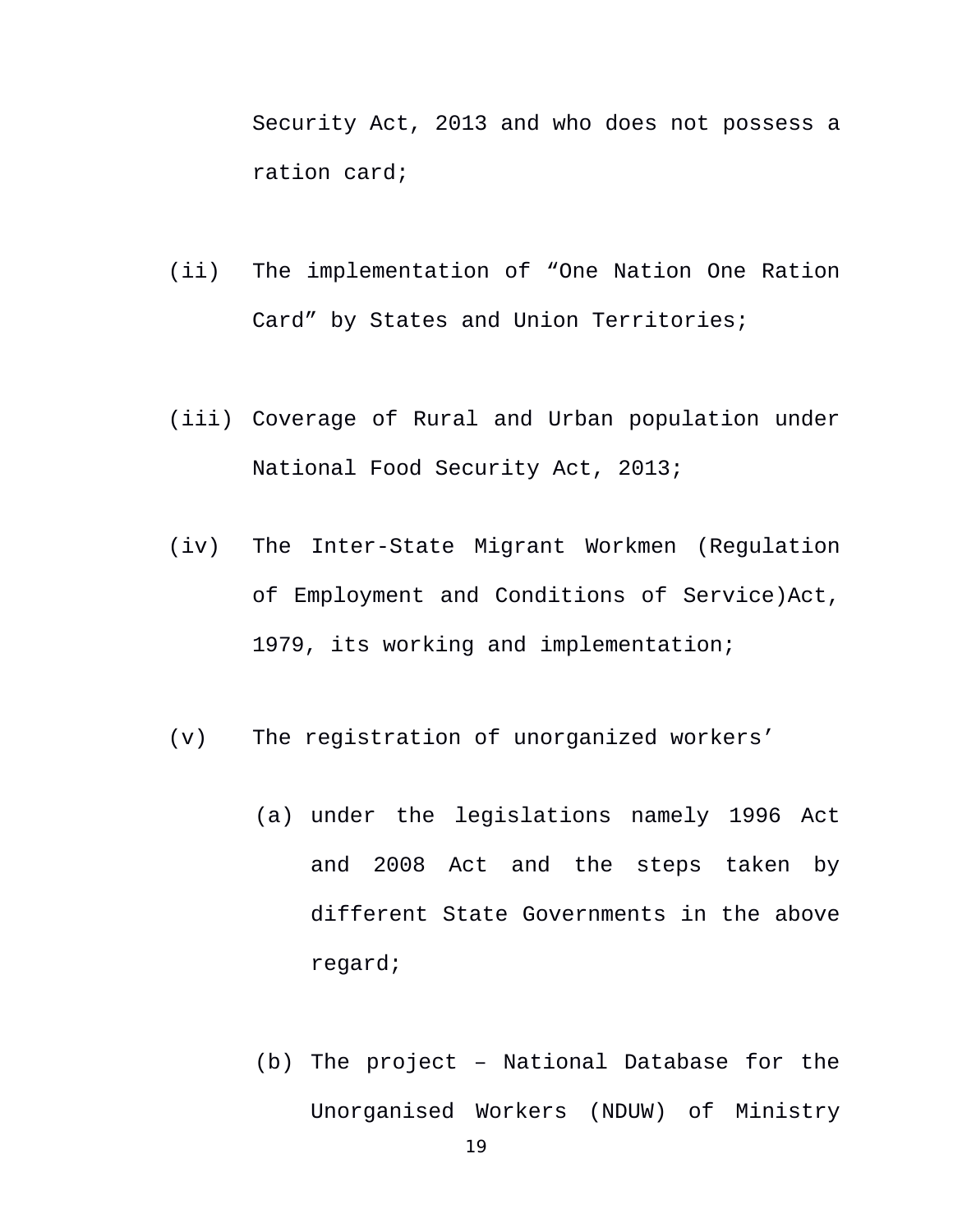of Labour and Employment, Government of India; and

- (c) The mechanism to ensure access by migrant labourers to different welfare schemes of the Central Government and the State Governments.
- (vi) Community Kitchen for Migrant Labourers by States/Union Territories; and

(vii) Direct Bank Transfer to unorganized workers.

#### (**i) Dry Ration to Migrant Workers**

23. Shri Dushyant Dave and Shri Colin Gonsalves, learned senior counsel have submitted that migrant workers are great sufferers in this pandemic and those who do not possess any ration card are entitled to dry ration. It is submitted that the Central Government itself in the first wave of pandemic has provided dry ration for two months, i.e., May and June, 2020 under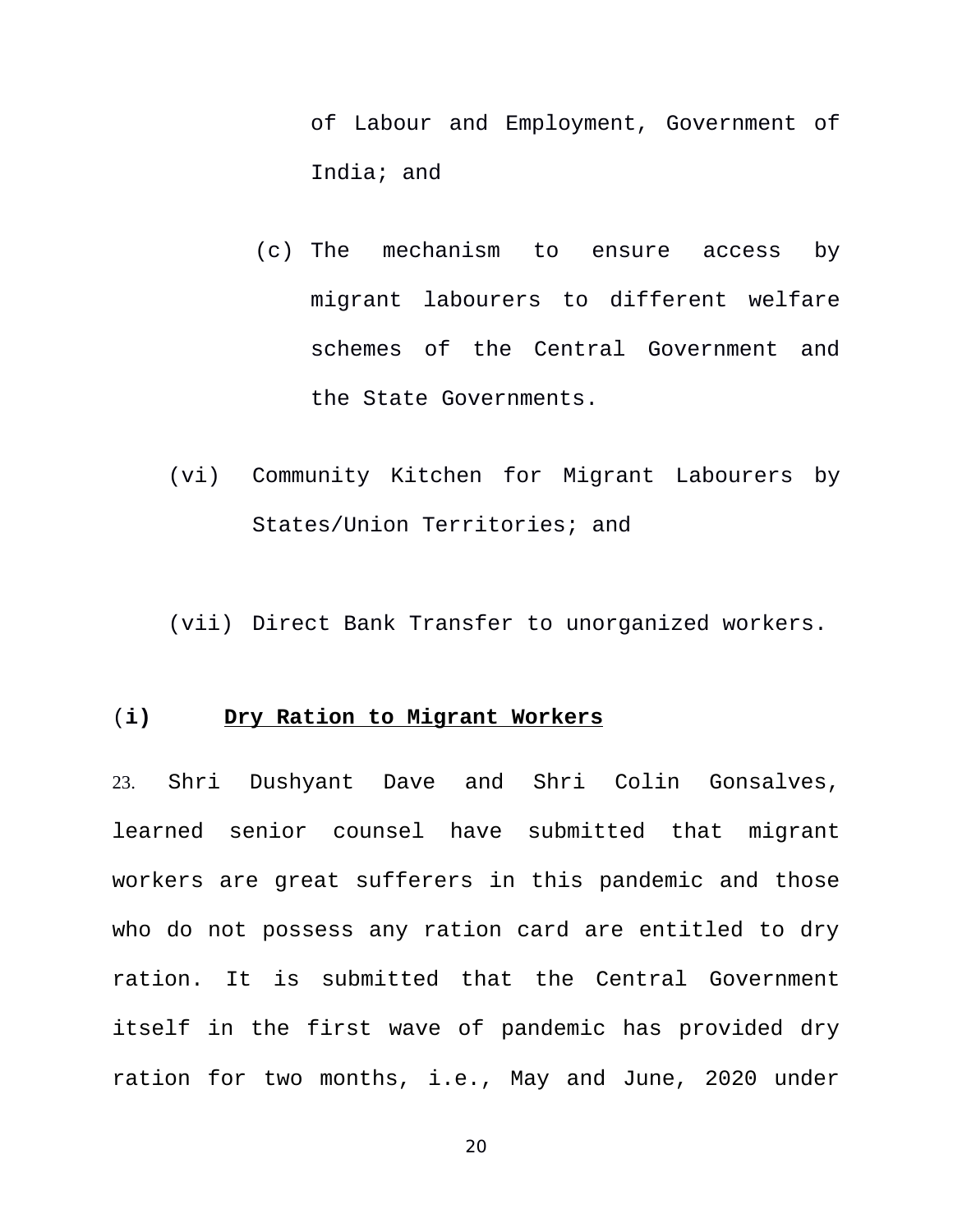Atma Nirbhar Bharat Scheme. The submission is that the Central Government needs to extend the Atma Nirbhar Bharat Scheme in view of the second wave of the pandemic. The Union of India has filed affidavits dated 23.05.2020 and 09.06.2021. In the affidavit dated 09.06.2021, in paragraphs 4 and 8, following has been stated: -

"**4.** It is further submitted that, the Atma Nirbhar Bharat Scheme was valid for only May and June, 2020. However, vide this Department's letter dated 20.05.2021 States/UTs, have been advised that they may use the various other schemes launched/renewed as detailed above, to get additional quantities of foodgrains at subsidized rates, as per the need, from the FCI, for distribution to selected target groups including other migrants/stranded migrants, as per locally assessed requirements.

**8.** It is respectfully submitted that, in view of the situation arising due to spread of COVID-19 pandemic during last year, under Atma Nirbhar Bharat Package(ANBP), the Department of Food and Public Distribution (DFPD) vide letter dated 15.05.2020 had liberally allotted about 8 Lakh Metric Tonne (LMT) of additional food grain (4LMT per month, i.e. around 10% of monthly NFSA allocation) covering all the States/UTs for migrants/stranded migrants @5Kg per person per month free of cost for a period of two months(May and June, 2020). It is stated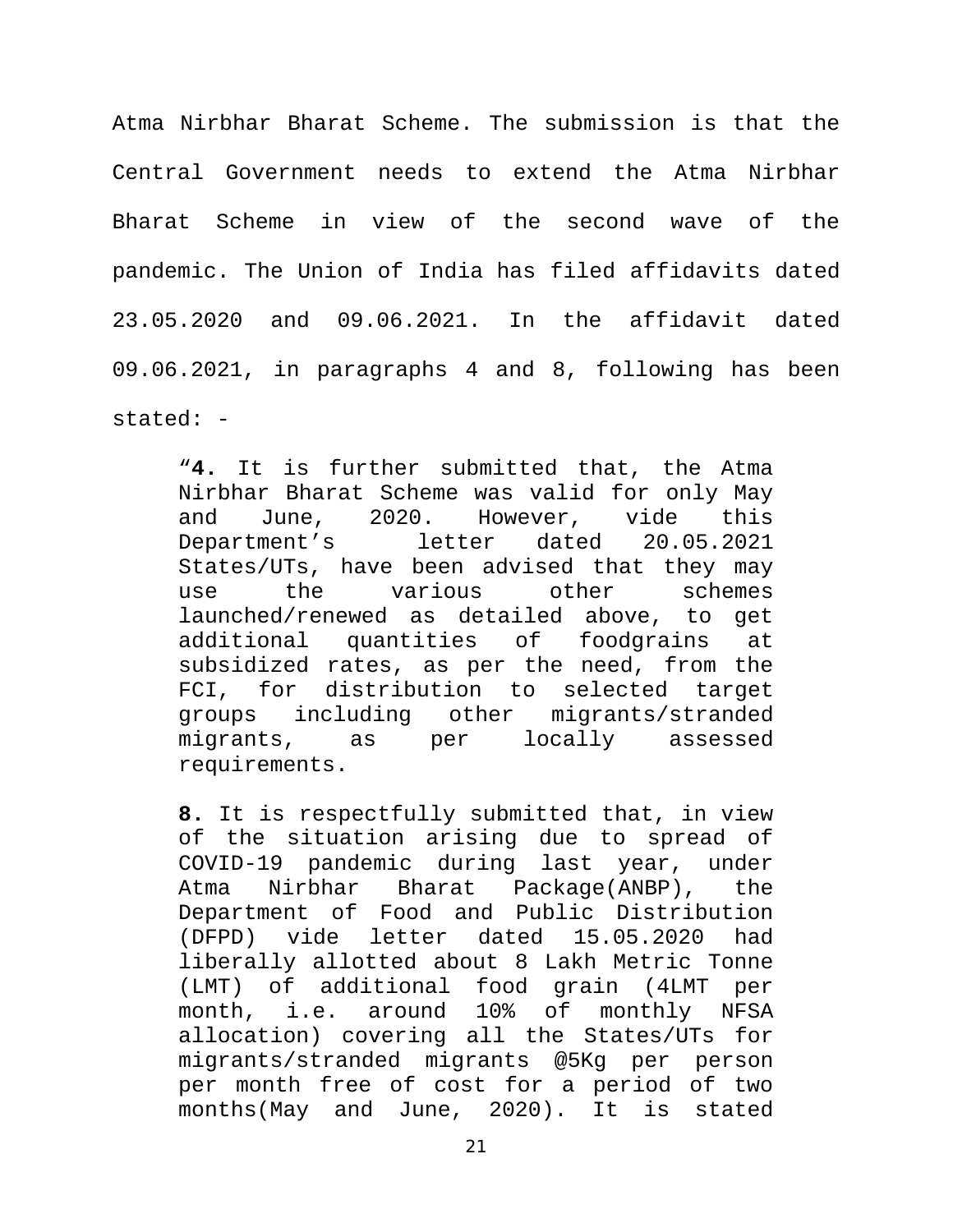that, both migrants and stranded migrants were covered under the scheme, subject to the condition that such migrants/stranded migrants are neither covered under NFSA nor have they been issued State Scheme PDS Cards by the State/UT, in which they were at that time. However, States/UTs later come out with approximate requirements for about 2.8 crore total migrant/stranded migrant population. The responsibility for identifying such migrants/stranded migrants was given to the respective States/UTs….."

24. Those migrant workers, who possess the ration card and are covered under the National Food Security Act, 2013 can avail the dry ration utilising their card even in the State where they have migrated for work. Real difficulty arises with regard to migrant workers who do not possess any card issued under National Food Security Act or even by respective States. There is a large number of such migrants who do not possess any card. Their above disability is due to their poverty and lack of education but the State cannot abdicate its duty towards such persons, especially in the wake of the pandemic and the events where large numbers of migrant workers are not able to get jobs which may satisfy their basic needs.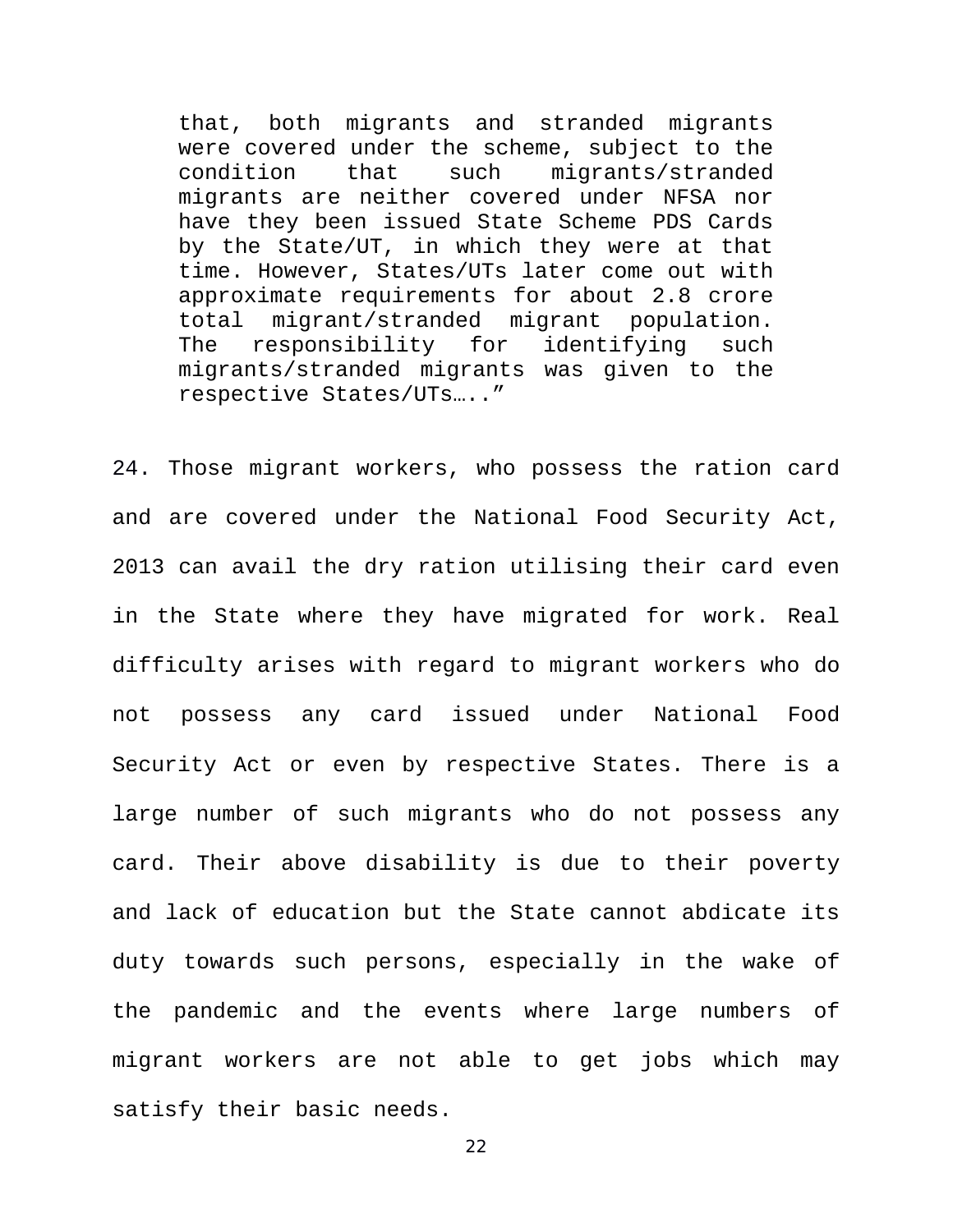25. The affidavit of Union of India indicates that under Atma Nirbhar Bharat Scheme, which was issued by the Department of Food and Public Distribution, migrants/stranded migrants were covered and 5 Kg per person per month free of cost dry ration for a period of two months was given. It was the States, who identified about 2.8 crore migrant population in the first wave of pandemic, which is clearly stated in paragraph 8 of the affidavit of Union of India as noted above. When there is identification by the States of 2.8 crore migrants, there is no difficulty for the State in reaching such migrants and supplying dry ration to those who may still be at their identified places. The Union of India in its affidavit has clearly stated that the Union of India is ready and willing to provide the additional food grains to the States under various schemes in event such request is made by the States/UTs.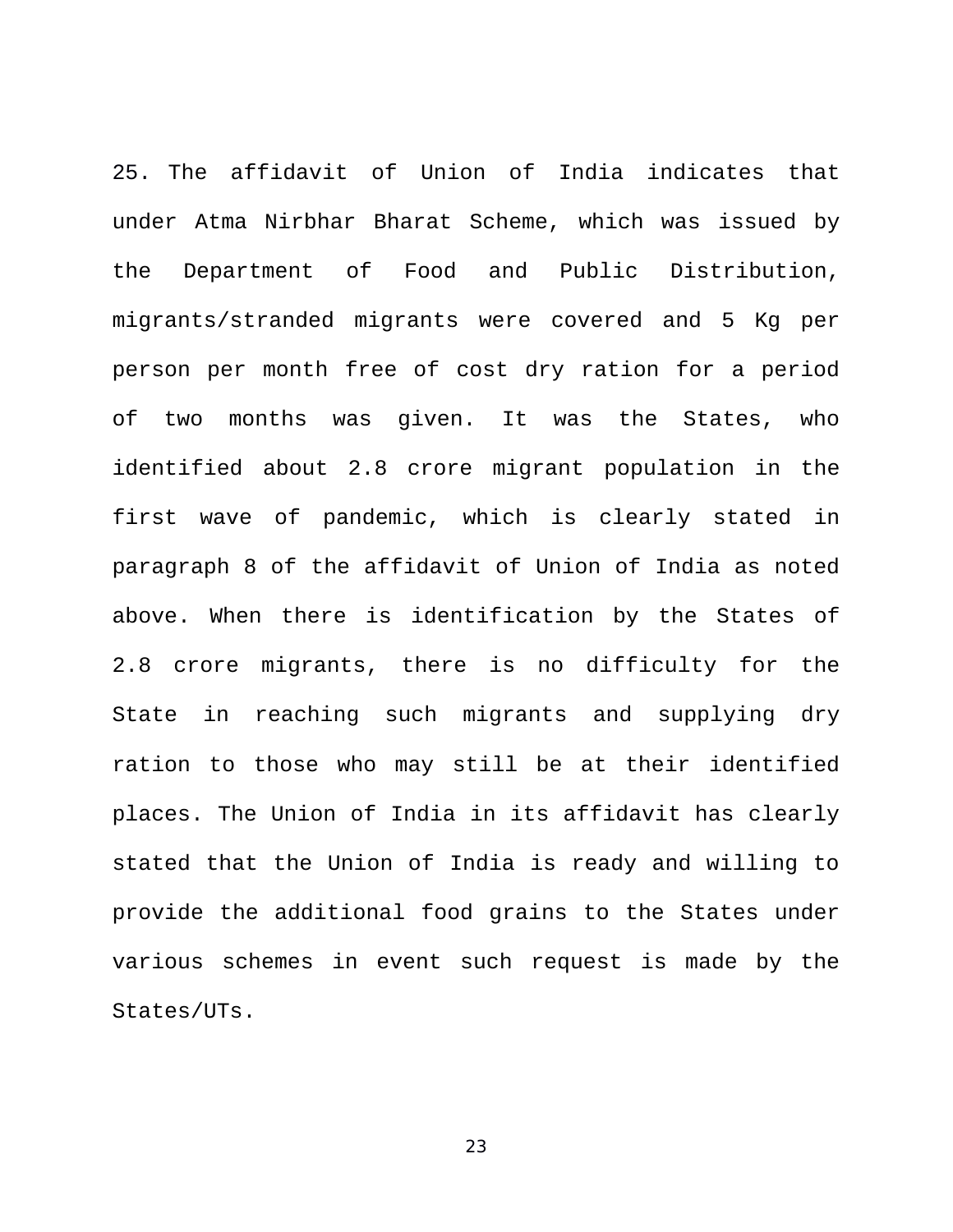26. The Union of India submits that there is no lack of food grains nor the Central Government is shirking from its responsibility to provide dry ration to migrant workers. It is submitted by the learned Solicitor General that identification of such migrant workers and distribution of dry ration is to be done by respective States/UTs. He further submits that each State/Union Territory can devise appropriate schemes for providing dry ration to migrant workers.

27. Various States have filed their affidavits. From the affidavits filed by different States, it does appear that although some States have devised certain schemes for distribution of dry ration to migrant workers, most of the States do not have such schemes. Several States have not mentioned any scheme under which in the second wave of pandemic any ration has been distributed to the migrant workers. State of Gujarat has referred to a scheme namely 'Annambrahma' Scheme which scheme has been once again implemented and as on date is current. However, no details have been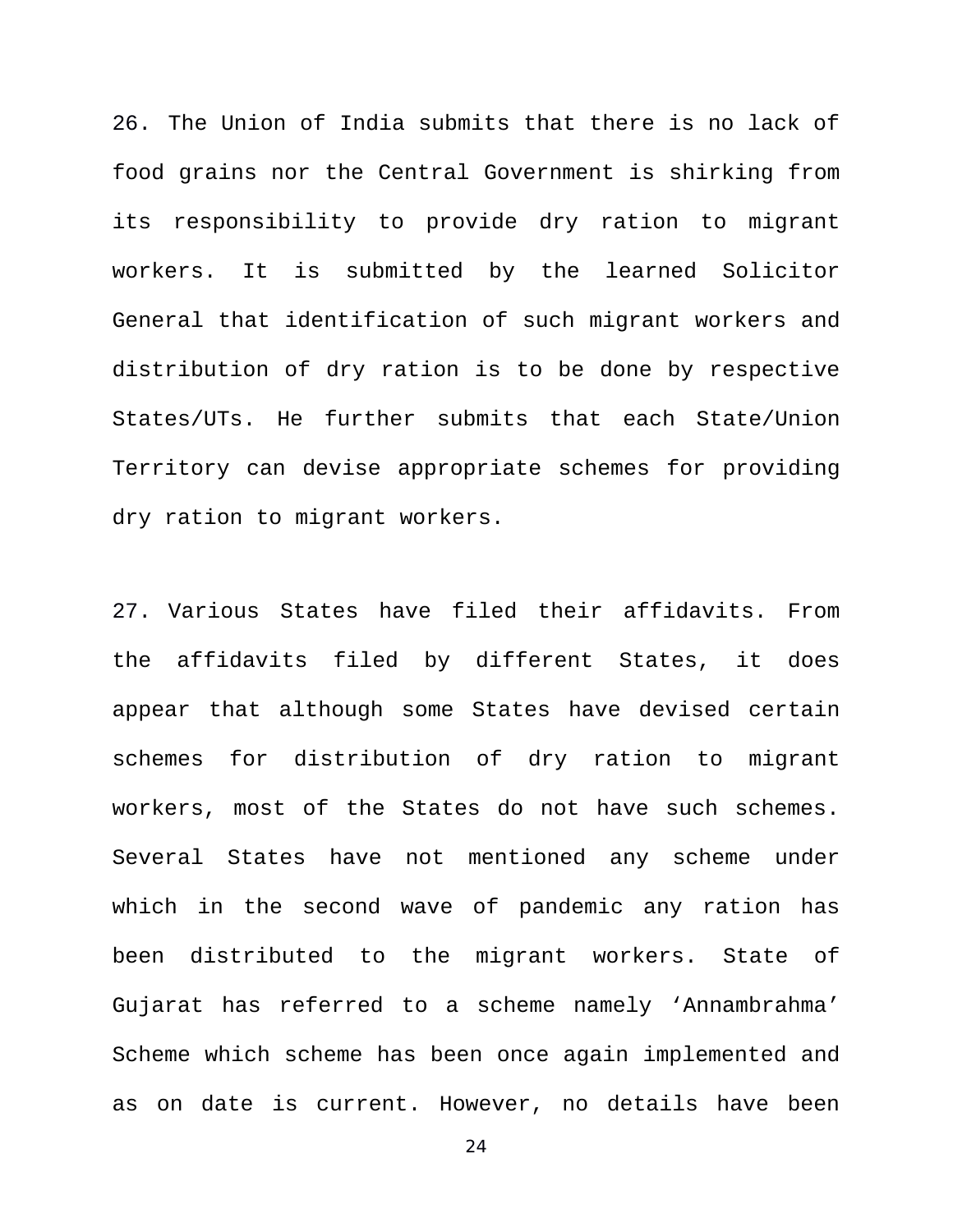given as to how many migrant workers have been provided dry ration in this second wave of pandemic.

28. It has been stated on behalf of State of NCT Delhi that a cabinet decision has been taken on 25.05.2021 where it has been stated that dry rations to Non-PDS be provided at the same entitlement as specified under National Food Security Act, 2013. A statement has been made as under:-

"Vide Cabinet Decision No.3004 dated 25.05.2021. it has been decided that Dry Rations (food grains) under Non-PDS to be provided at the same entitlement as specified under NFS Act 2013 which is 5 Kg food grains (4 Kg wheat and 1 Kg rice per person per month) free of cost to the needy persons who don't possess ration cards, including unorganized workers, migrant workers, building and construction workers, domestic help from a school identified in each Municipal wards of Delhi. The beneficiary has to visit the designated schools to collect this non-PDS ration. This scheme has been operationalized w.e.f. 5th June, 2021 and is envisaged for 20 Lakh beneficiaries."

29. Most of the States have been harping on providing food grains free of cost for two months, i.e., May and June, 2020. The State of West Bengal has stated that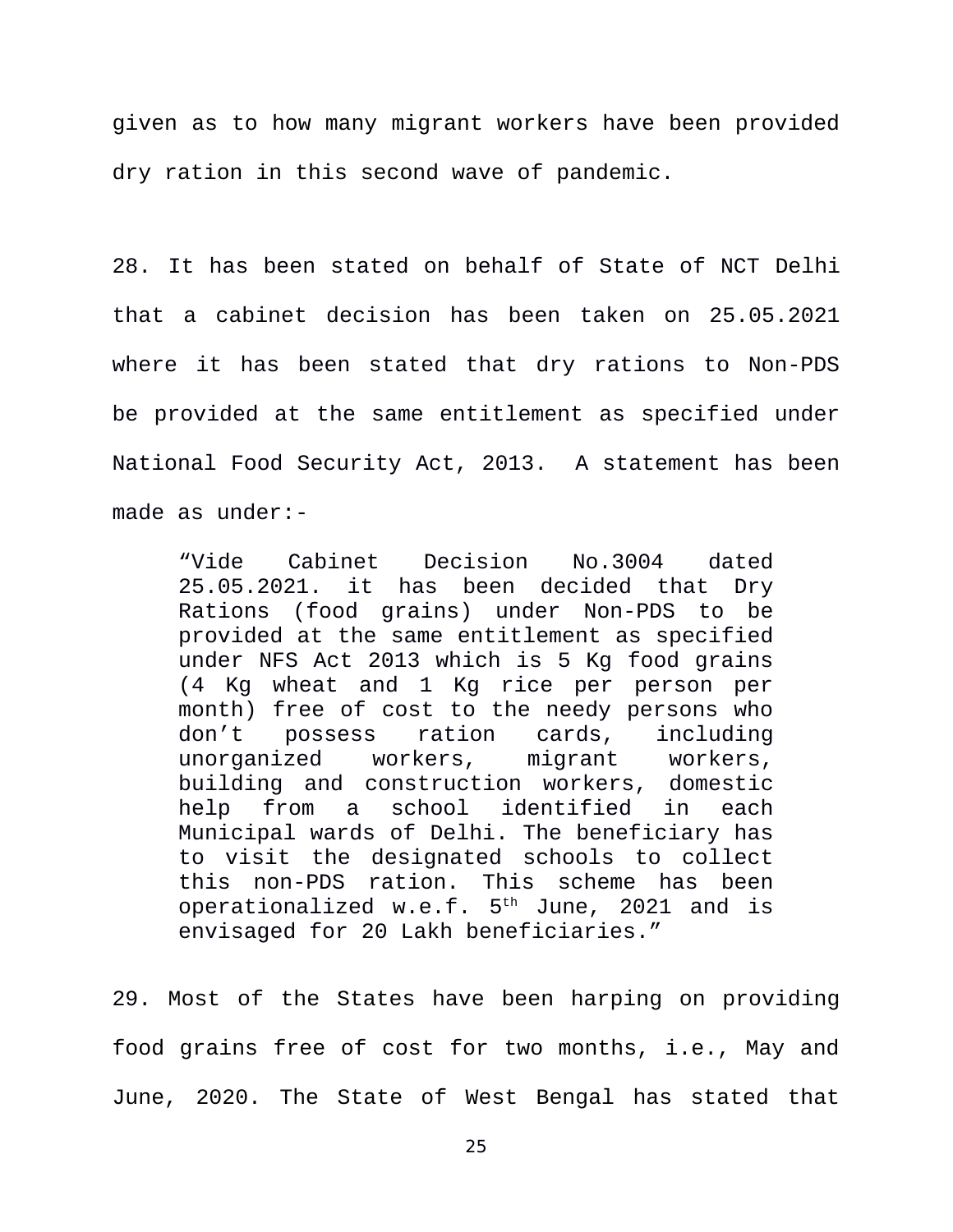there is no scheme for providing dry ration to migrant workers. The States/Union Territories who are responsible for Public Distribution System and who are the agency to reach beneficiary have to devise the scheme to cater the needs of migrant workers and find out ways and means to reach those migrant workers and supply the dry ration. Especially during this pandemic, the States/Union Territories have to make extra efforts to reach migrant labourers so that no migrant labourer is denied two meals a day.

30. The Union of India in paragraphs 7 and 8 has mentioned that Ministry has extended various schemes to enable all States/UTs to obtain additional quantities of food grains. The Union of India has also referred to Circular dated 20.05.2021 issued by Government of India, Ministry of Consumer Affairs, which states on the subject "various food security measures announced during COVID-19, 2021", in paragraph 3, following has been stated : -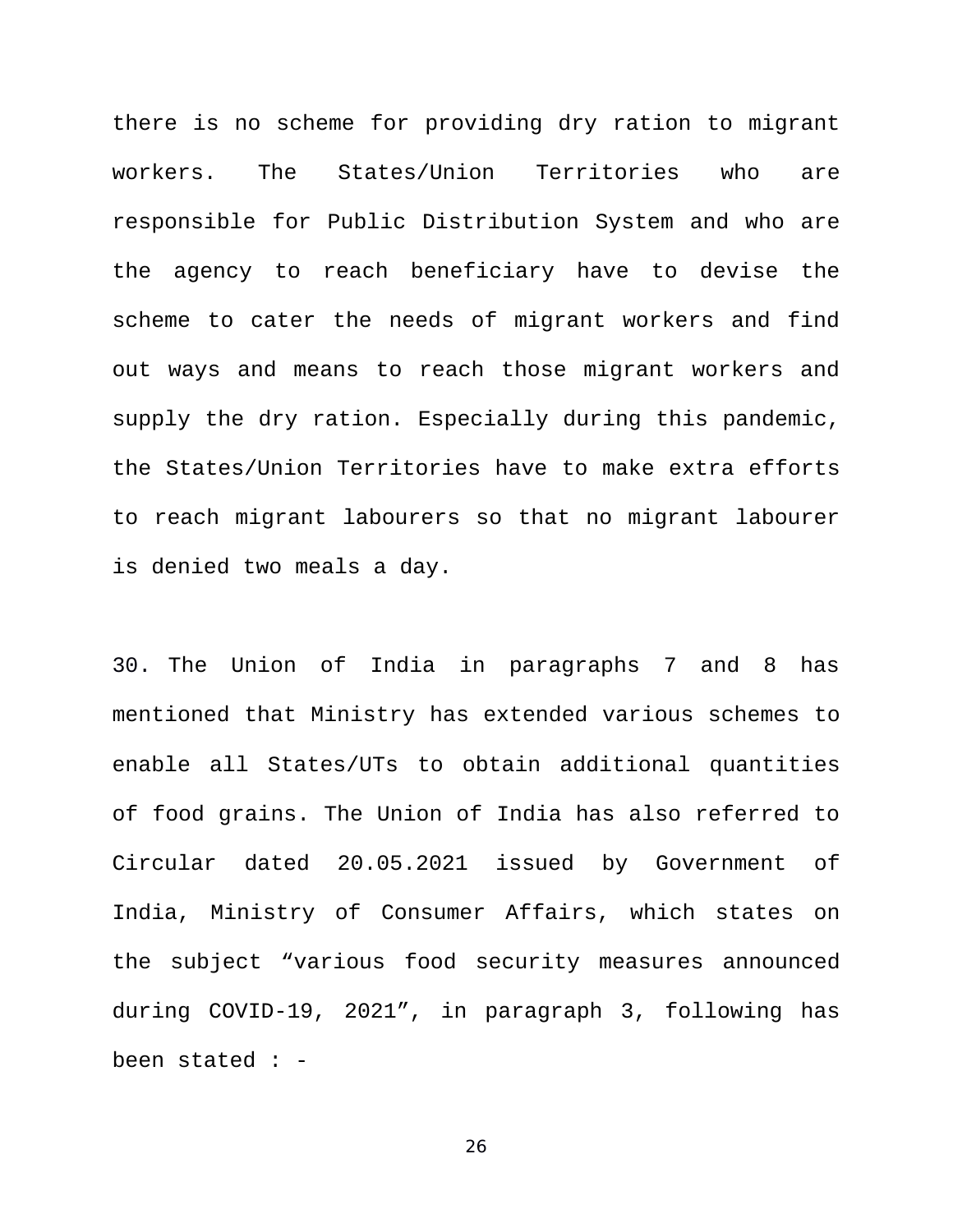"3. In addition to actively promoting the use of portability through One nation One Ration Card (ONORC) for NFSA beneficiaries, it is advised that States/UTs may also use the different schemes detailed above to get additional quantities of food grains, as per the need, from the FCI, for distribution to selected target groups including other migrants/stranded migrants, as per locally assessed requirements."

31. As noted above, the Central Government is ready to allocate additional quantities of food grains to the States for supplying food grains to migrant workers after identification. The Central Government may, in consultation with the States, devise a mechanism to reach migrant labourers especially in this pandemic so that dry ration be provided to them.

32. There has been worldwide awareness regarding right to food to human being. Our country is no exception. Lately, all Governments have been taking steps and taking measures to ensure that no human being should be affected by hunger and no one dies out of hunger. The basic concept of food security globally is to ensure that all people, at all times, should get access to the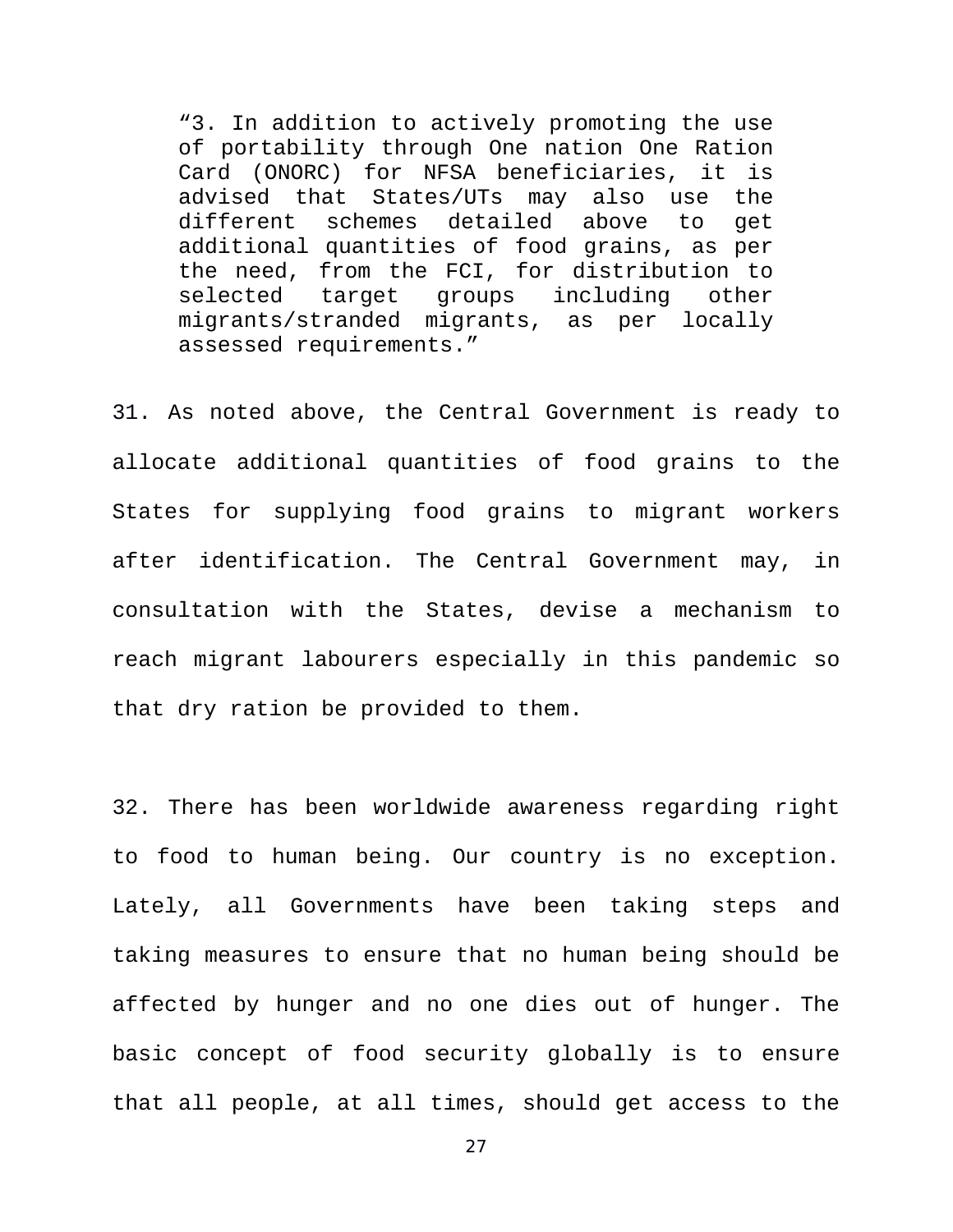basic food for their active and healthy life. The Constitution of India does not have any explicit provision regarding right to food. The fundamental right to life enshrined in Article 21 of the Constitution may be interpreted to include right to live with human dignity, which may include the right to food and other basic necessities.

33. The Central Government having undertaken to distribute additional quantity of foodgrains as demanded by the States/Union Territories for distribution to migrant labourers under some Scheme framed by the States, we direct the Central Government, Department of Food and Public Distribution (Ministry of Consumer Affairs, Food and Public Distribution) to allocate and distribute foodgrains as per demand of additional foodgrains from the States for disbursement of dry foodgrains to migrant labourers.

34. We further direct the States to bring in place an appropriate scheme for distribution of dry ration to 28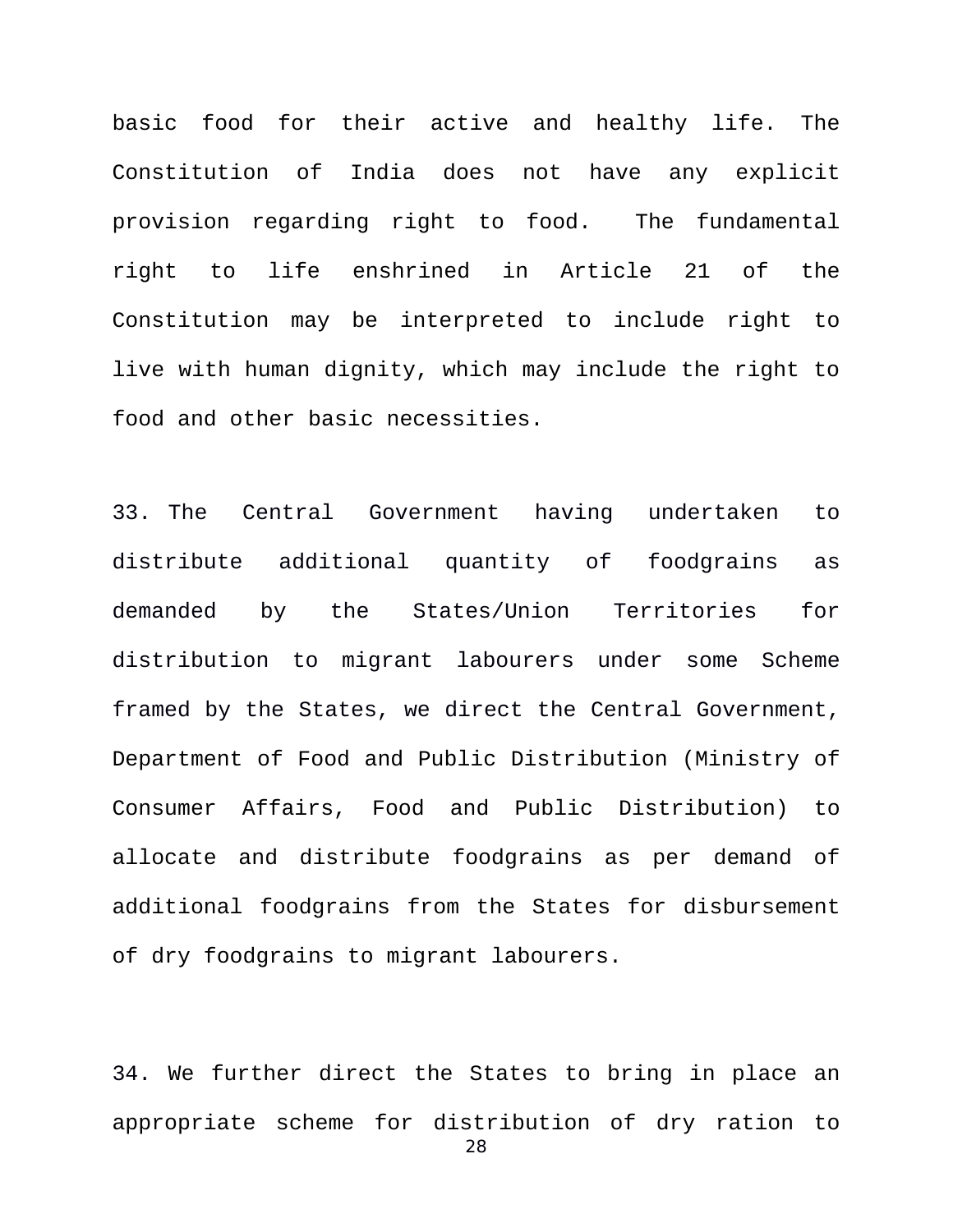migrant labourers for which it shall be open for States to ask for allocation of additional foodgrains from the Central Government, which, as directed above, shall provide the additional foodgrains to the State. The State shall consider and bring an appropriate Scheme, which may be implemented on or before 31.07.2021. Such scheme may be continued and operated till the current pandemic (Covid-19) continues.

## **(ii) One Nation One Ration Card**

35. "One Nation One Ration Card" is a scheme implemented by the Government of India providing for nation-wide portability of National Food Security Act Ration card. Several States have been integrated under One Nation One Ration Card cluster at the National level. In the affidavit, the Department of Expenditure, Ministry of Finance, has granted additional drawing permission to States for completing One Nation One Ration Card system. One Nation One Ration Card is an important citizen centric reform. Its implementation ensures availability of ration to beneficiaries under National Food Security Act (NFSA) and other welfare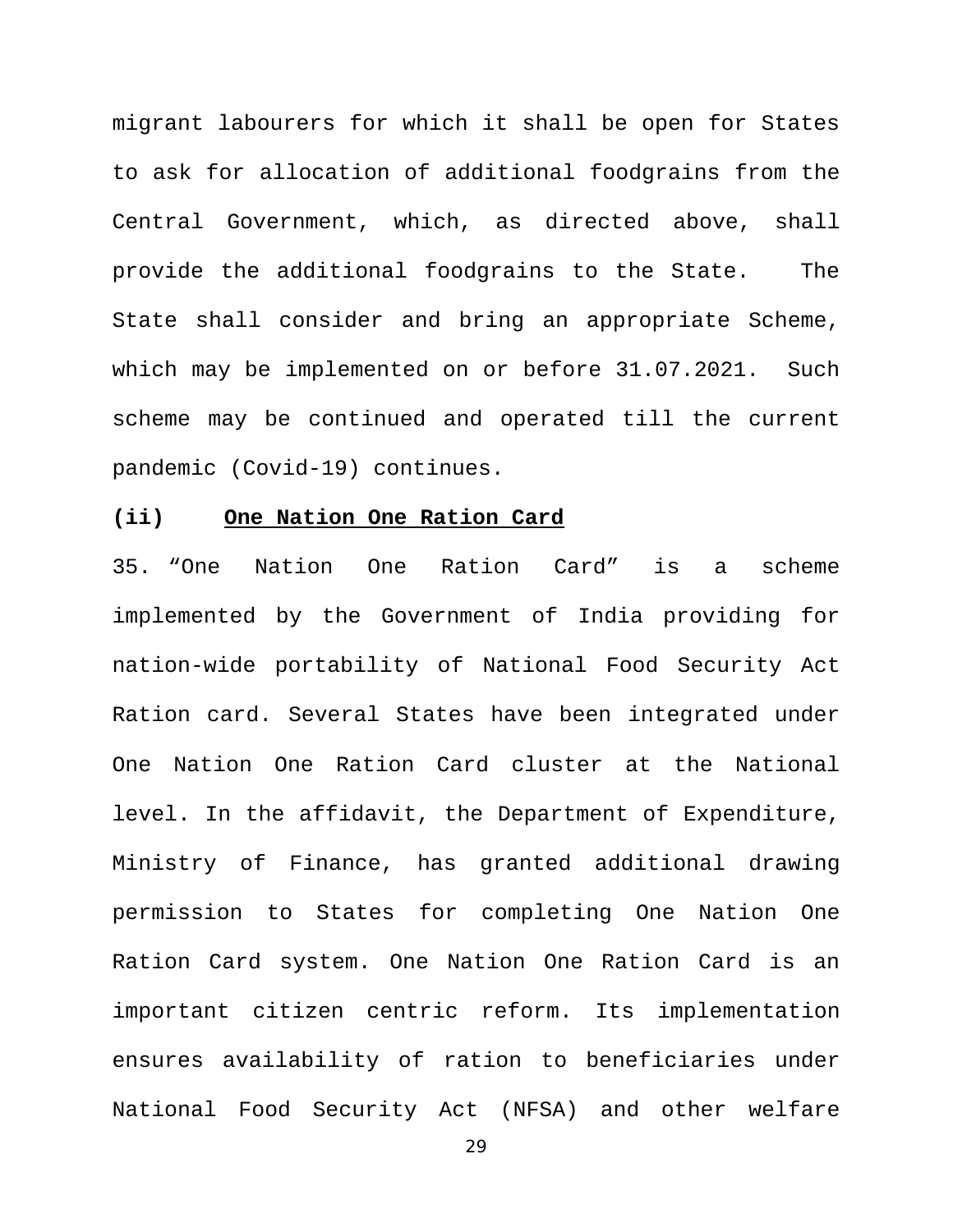schemes, especially to the migrant workers and their families at any Fair Price Shop across the Country. To ensure seamless inter-State portability of the ration card, Aadhaar seeding of all ration cards as well as Biometric Authentication of beneficiaries through automation of all Fair Price Shops (AFPS) with installation of electronic- Point of Sale (e-POS) devices are necessary.

36. As stated above, the Union of India, Department of Expenditure has permitted State-wise additional borrowing for completion of One Nation One Ration Card Scheme. Shri Tushar Mehta, learned Solicitor General during his submissions has submitted that Four States have not yet implemented the One Nation One Ration Card Scheme being the States of Assam, Chhattisgarh, Delhi and West Bengal.

37. Learned counsel appearing for Delhi submits that Government of NCT Delhi has implemented the One Nation One Ration Card Scheme. Shri Tushar Mehta's submission is that the Government of NCT Delhi has not implemented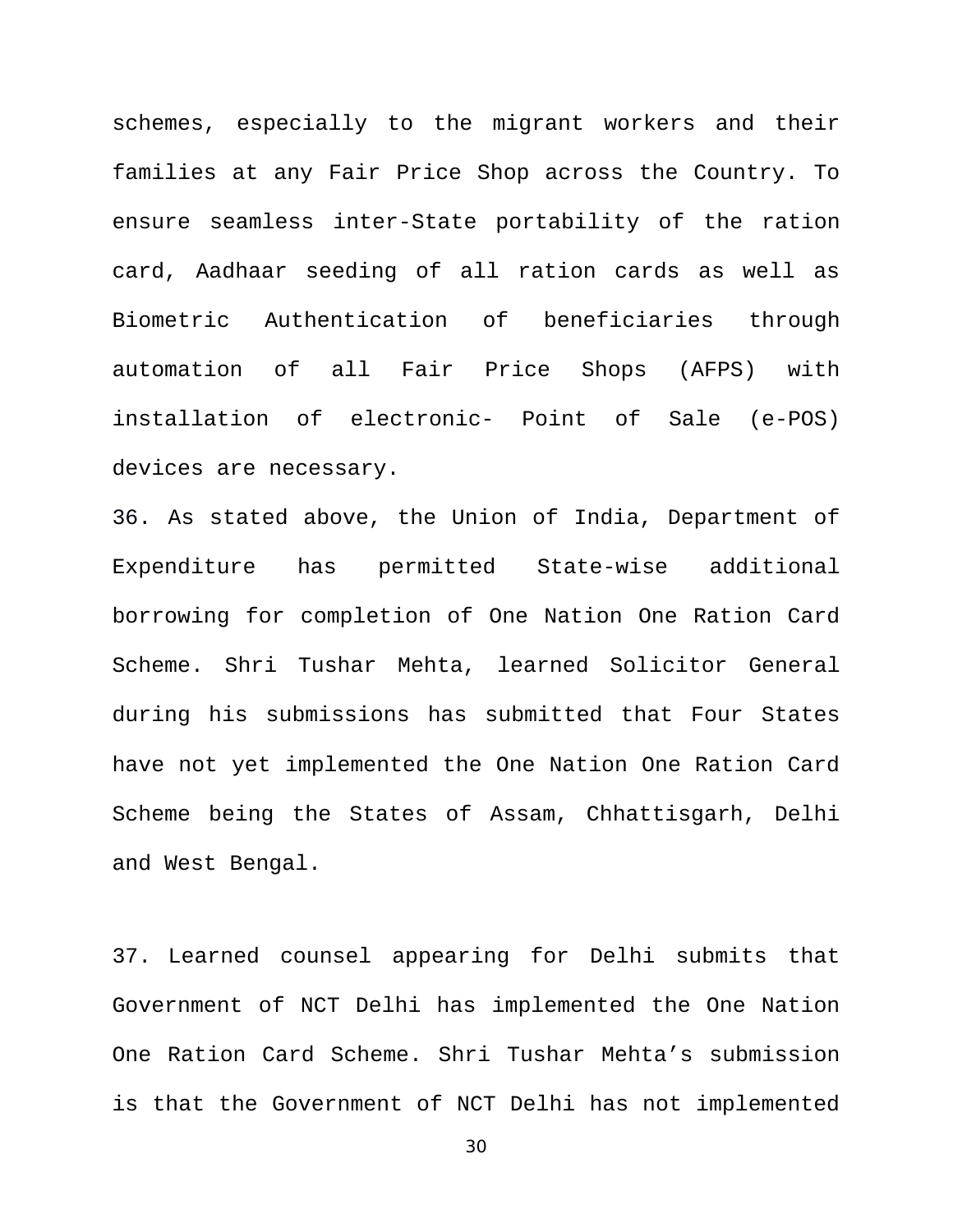the scheme fully and only in one circle, i.e., Circle No.63, Seemapuri, only a handful of transactions with 42 e-POS machines have been done. One Nation One Ration Card scheme is one of the important welfare measures to extend food security to migrants who are covered under the National Food Security Act Scheme. When migrant workers are spread throughout the Country, each State has to implement the scheme, which is a necessary welfare measure towards food security to this class of persons. The States are duty bound to implement this Scheme, which is a welfare scheme in the interest of poor and marginal sections of the society. When a migrant labour reaches to a particular State for work/employment and is covered by National Food Security Act Scheme, the receiving State is under duty to ensure that his rights and entitlement under National Food Security Act is not denied merely because of the fact that he is not in his native State from where he was issued the ration card under National Food Security Act scheme.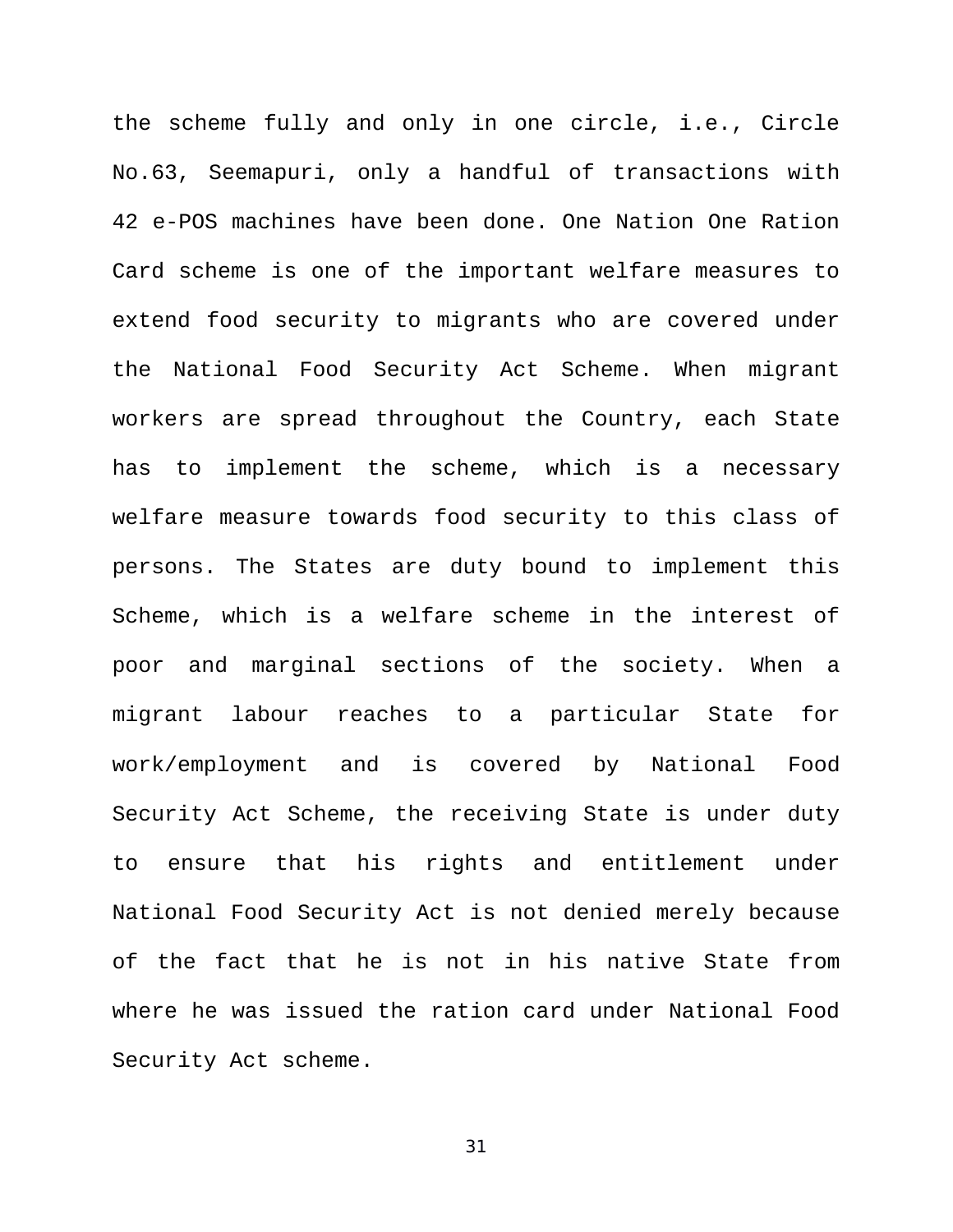38. We, thus, are of the view that those States who have not yet implemented One Nation One Ration Card scheme should implement the same. We direct the States who have not implemented the One Nation One Ration Card scheme to implement the scheme by not later than 31.07.2021.

# **(iii) Coverage of Rural and Urban population under National Food Security Act, 2013.**

39. Section 3 of the National Food Security Act, 2013 provides for Right to receive foodgrains at subsidised prices by persons belonging to eligible households under Targeted Public Distribution System. Sections 3(1) and 3(2) are as follows:-

"**3. Right to receive foodgrains at subsidised prices by persons belonging to eligible households under Targeted Public Distribution System.-- (1)** Every person belonging to priority households, identified under subsection (1) of section 10, shall be entitled to receive five kilograms of foodgrains per person per month at subsidised prices specified in Schedule I from the State Government under the Targeted Public Distribution System: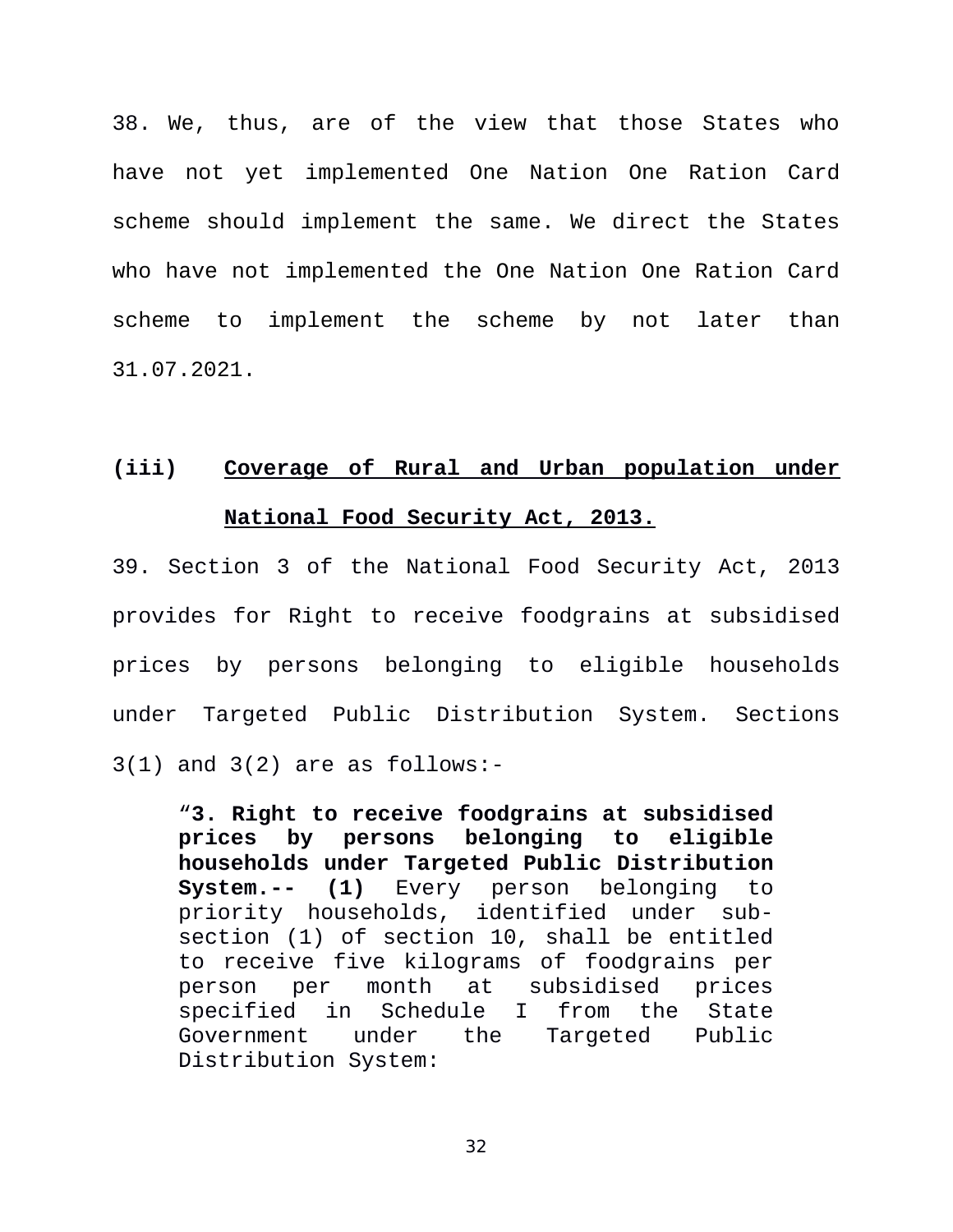Provided that the households covered under Antyodaya Anna Yojana shall, to such extent as may be specified by the Central Government for each State in the said scheme, be entitled to thirty-five kilograms of foodgrains per household per month at the prices specified in Schedule I:

Provided further that if annual allocation of foodgrains to any State under the Act is less than the average annual off take of foodgrains for last three years under normal Targeted Public Distribution System, the same shall be protected at prices as may be determined by the Central Government and the State shall be allocated foodgrains as specified in Schedule IV.

Explanation.— For the purpose of this section, the "Antyodaya Anna Yojana" means, the scheme by the said name launched by the Central Government on the 25th day of December, 2000; and as modified from time to time.

(2) The entitlements of the persons belonging to the eligible households referred to in sub-section (1) at subsidised prices shall extend up to seventy-five per cent. of the rural population and up to fifty per cent. of the urban population."

40. Section 9 provides for coverage of population under Targeted Public Distribution System, which is to be determined by the Central Government and the total number of persons to be covered in such rural and urban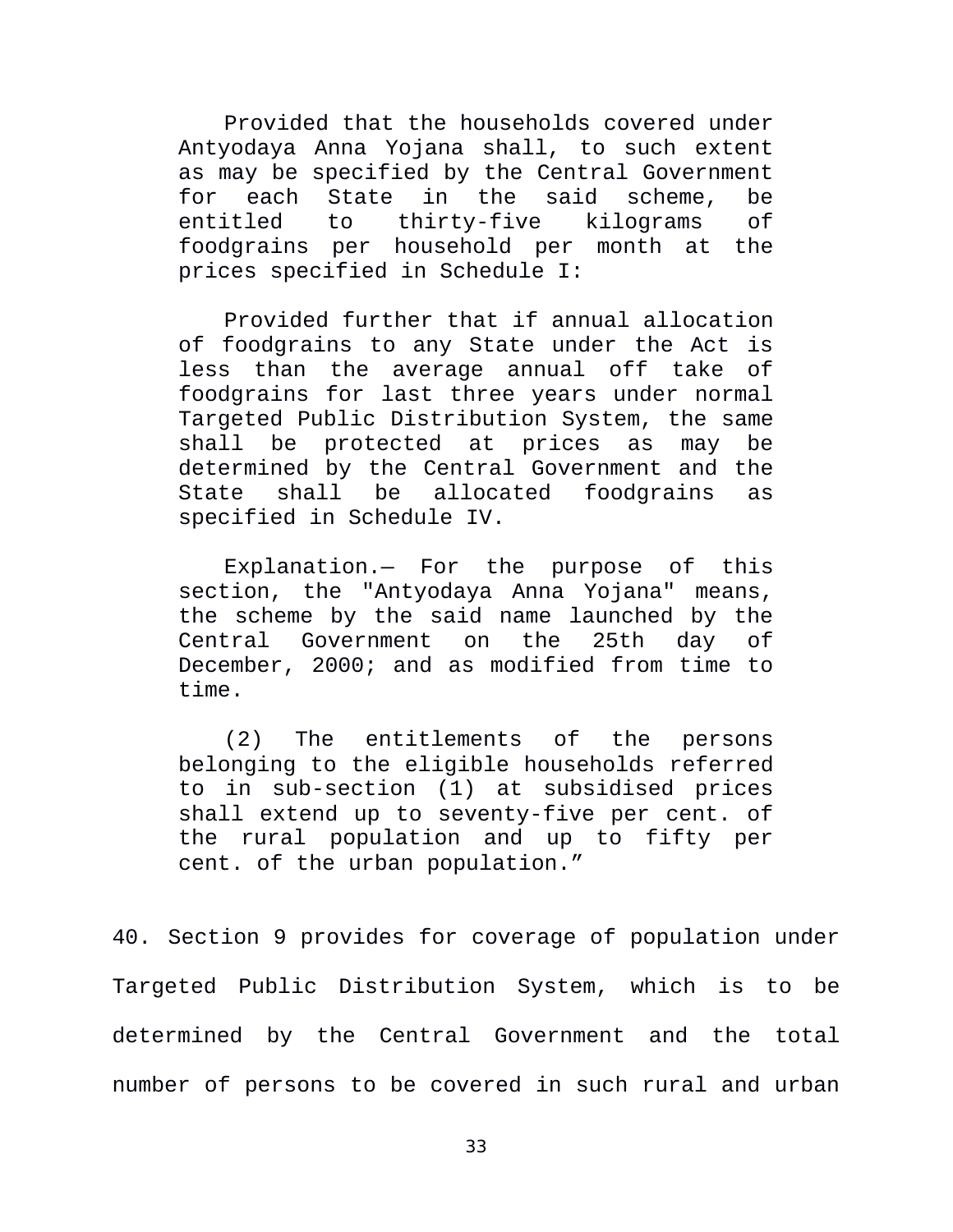areas of the State shall be calculated on the basis of the population estimates as per the census of which the relevant figures have been published. The State-wise coverage under National Food Security Act was determined by the then Planning Commission (now Niti Aayog) by using the NSS Household Consumption Survey data for 2011-2012. More than 10 years have elapsed from determination of State-wise coverage. In event, Central Government undertakes fresh determination of the State-wise coverage under National Food Security Act, number of beneficiaries State-wise are bound to increase benefitting the large number of eligible persons. We, thus, are of the view that Central Government need to take steps to undertake exercise under Section 9 of the National Food Security Act, 2013 to re-determine the total number of persons to be covered under Rural and Urban areas of the State, which shall be beneficial to large number of persons.

# **(iv) Inter-state Migrant Workman (Regulation of Employment and Condition of Service) Act, 1979**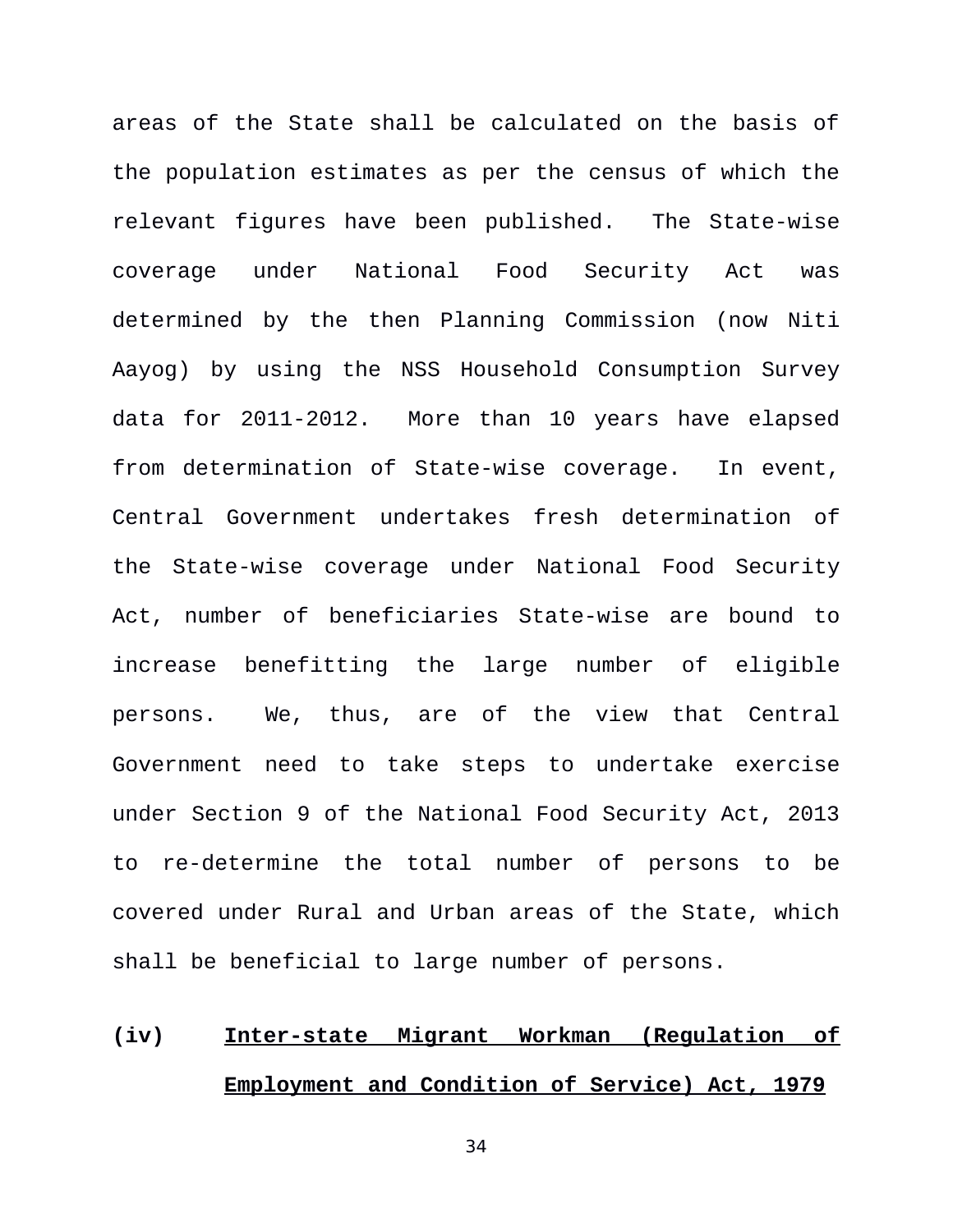41. The Parliament enacted the above enactment with a very laudable object protecting migrant workers from large number of ill-practices. The Statement of Objects and Reasons of the enactment elaborately noticed the object and purpose of the enactment, which is to the following effect:-

#### **"STATEMENT OF OBJECTS AND REASONS**

The system of employment of inter-State migrant labour (known in Orissa as Dadan Labour) is an exploitative system prevalent in Orissa and in some other States. In Orissa, Dadan Labour is recruited from various parts of the State through contractors or agents called *Sardars/ Khatadars* for work outside the State in large construction projects. This system lends itself to various abuses. Though the *Sardars* promise at the time of recruitment that wages calculated on piecerate basis would be settled every month, the promise is not usually kept. Once the worker comes under the clutches of the contractor, he takes him to a far-off place on payment of railway fare only. No working hours are fixed for these workers and they have to work on all the days in a week under extremely bad working conditions. The provisions of the various labour laws are not being observed in their case and they are subjected to various malpractices.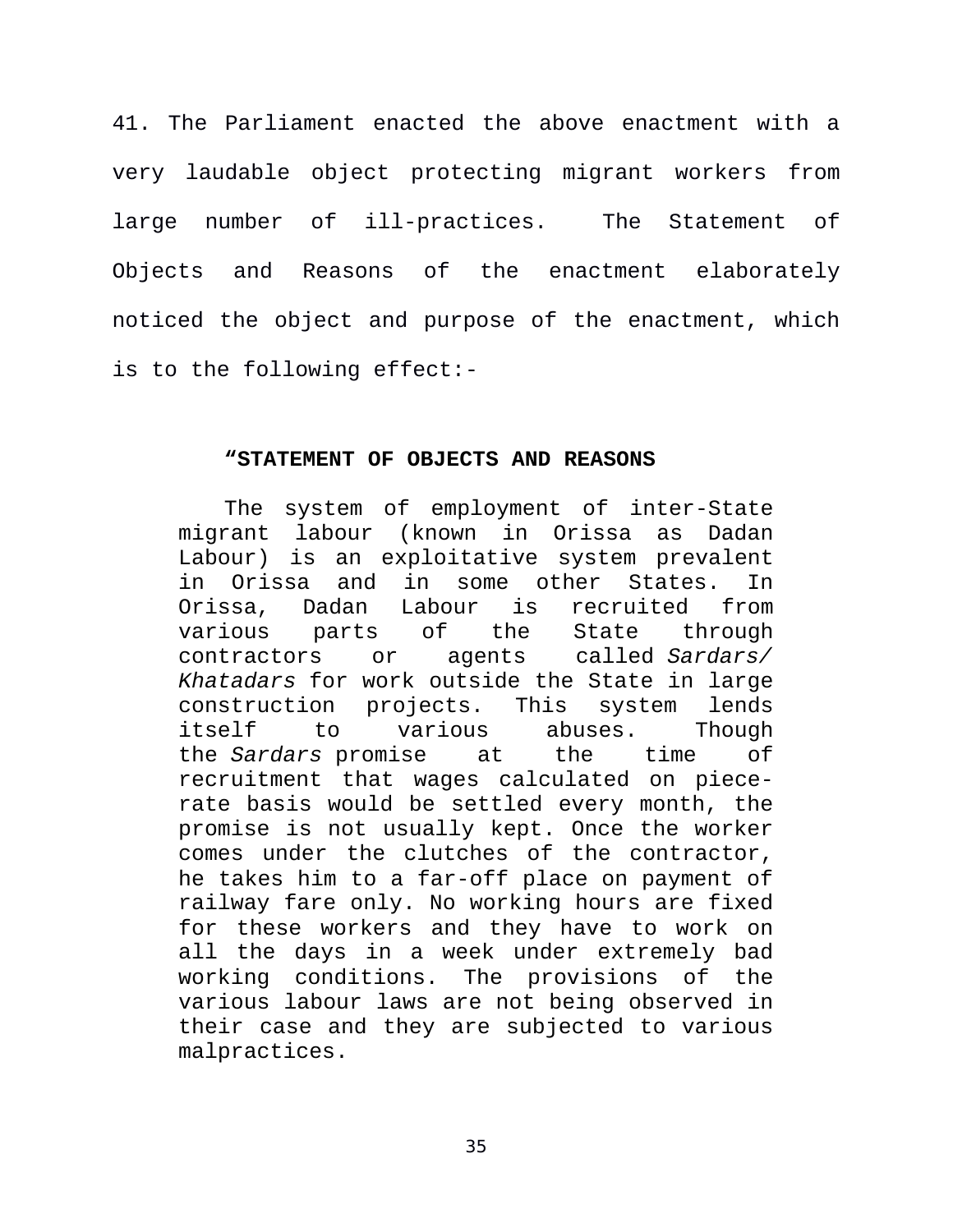2. The Twenty-eighth Session of the Labour Ministers' Conference (New Delhi, October 26, 1976) which considered the question of protection and welfare of Dadan Labour recommended the setting up of a small Compact Committee to go into the whole question and to suggest measures for eliminating the abuses prevalent in this system. The inter-State migrant workmen are generally illiterate, unorganised and have normally to work under extremely adverse conditions and in view of these hardships, some administrative and legislative arrangements both in the State from where they are recruited and also in the State where they are engaged for work are necessary to secure<br>effective protection against their effective protection exploitation. The Compact Committee which was constituted in February, 1977, therefore, recommended the enactment of a separate Central legislation to regulate the employment of inter-State migrant workmen as it was felt that the provisions of the Contract Labour (Regulation and Abolition) Act, 1970, even after necessary amendments would not adequately take care of the variety of malpractices indulged in by the contractors/*Sardars/Khatadars, etc*., and the facilities required to be provided to these workmen in view of the peculiar circumstances in which they have to work.

3. The recommendations of the Compact Committee have been examined in consultation with the State Governments and the Ministries<br>of the Government of India and the of the Government of India and the suggestions made by them have been taken into account in formulating the proposals for legislation. The main features of the Bill are as follows:-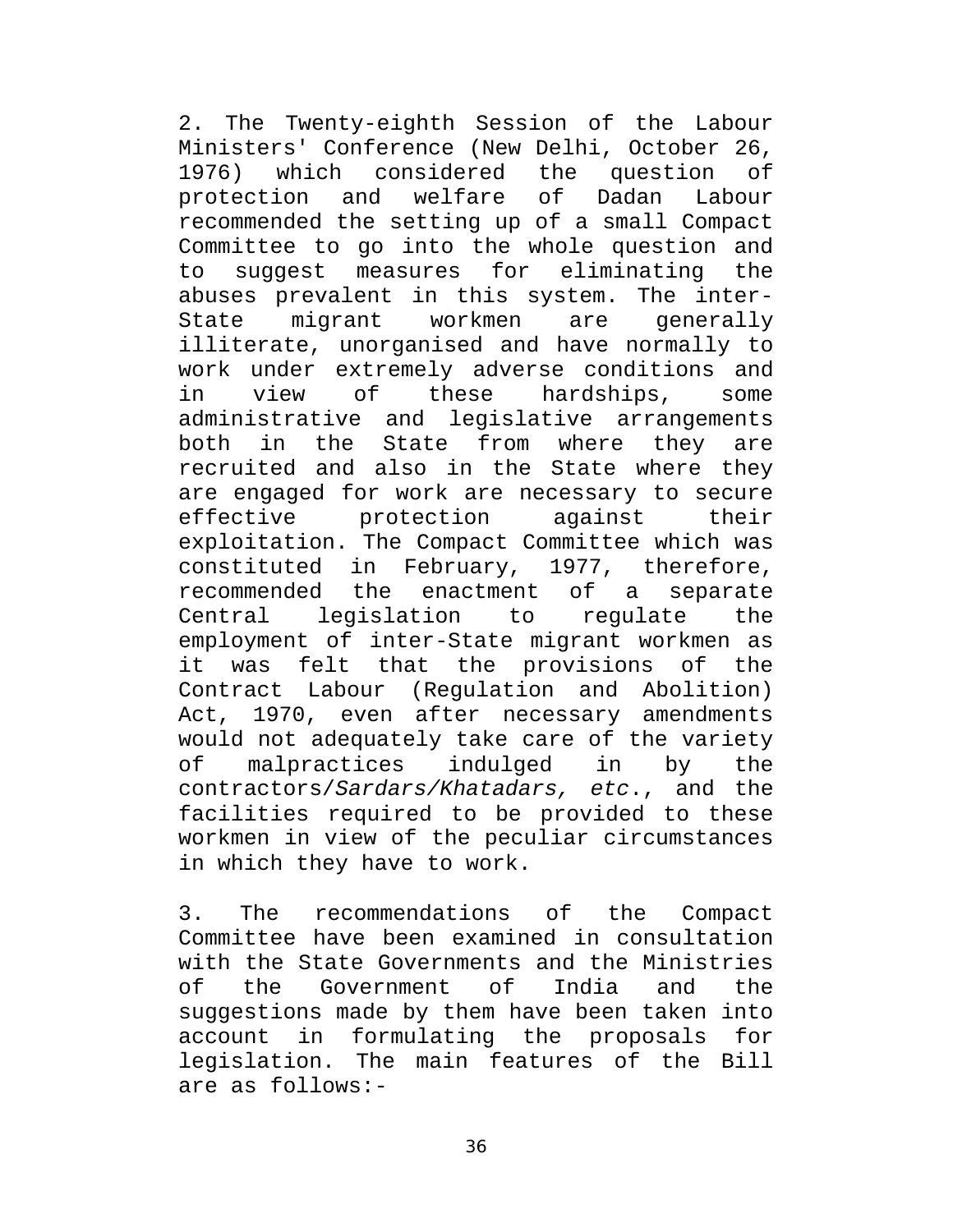- (i) The proposed legislation will apply to every establishment in which five or more inter-State migrant workmen are employed or were employed on any day of the preceding twelve months. It will also apply to every contractor who employs or employed five or more inter-State migrant workmen on any day of the preceding twelve months.
- (ii) The establishment proposing to employ inter-State migrant workmen will be required to be registered with registering officers appointed under the Central Government or the State Governments, as the case may be, depending on whether the establishment falls under the Central sphere or State sphere. Likewise, every contractor who proposes to recruit or employ inter-State migrant workmen will be required to obtain a licence from the specified authority both of the State to which the workman belongs (home State) and the State in which he is proposed to be employed (host State).
- (iii) The contractor will be required to furnish particulars regarding the workmen in the form to be prescribed by rules to the specified authority of both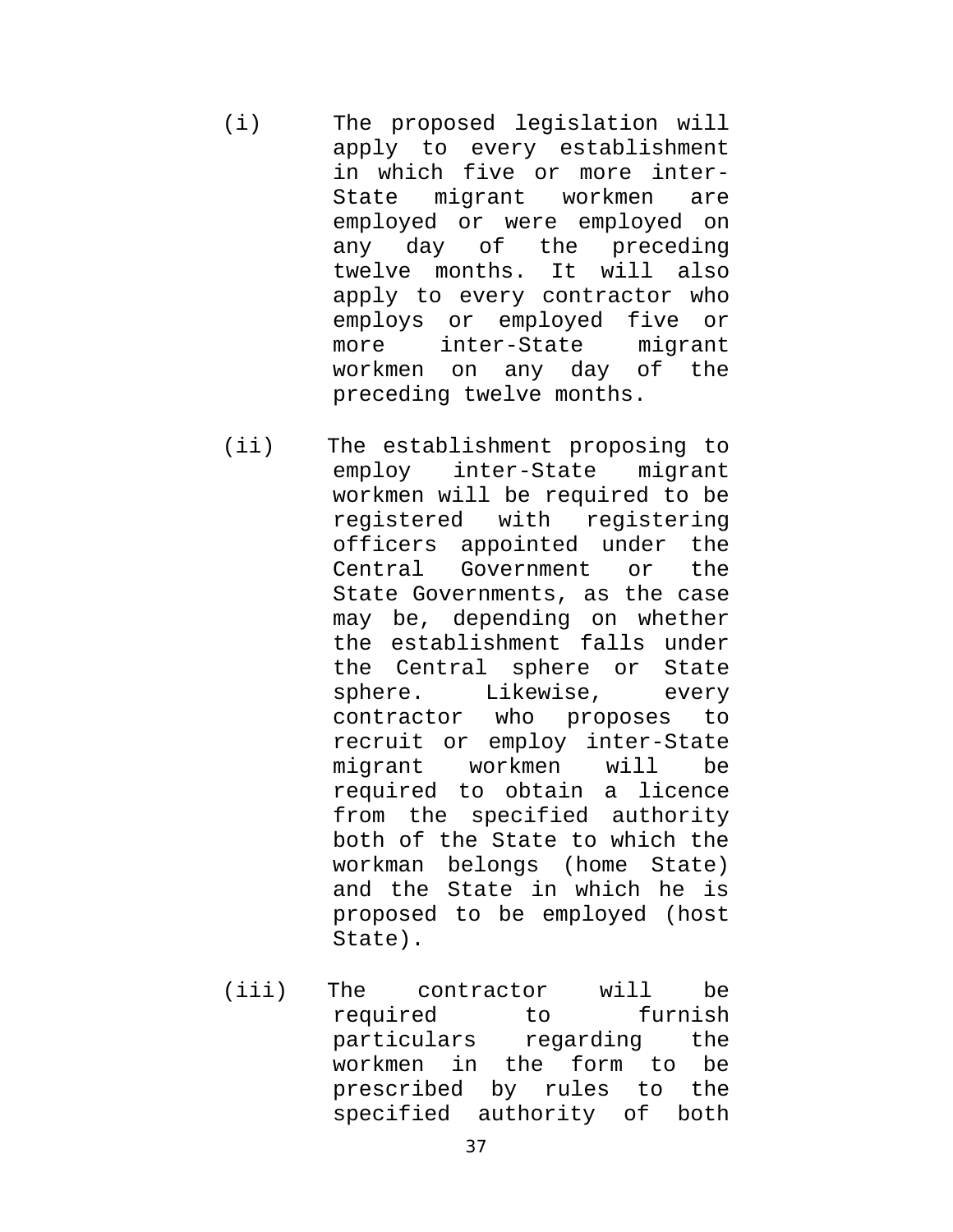the home State and the host State. The contractor will also be required to issue to every workman employed by him, a pass book containing the details of the employment.

- (iv) Specific guidelines have been indicated regarding the wages payable to inter-State migrant workman and he is required to be paid wages from the date of his recruitment.
- (v) The inter-State migrant workman will be entitled to a displacement allowance and a journey allowance in addition to his wages.
- (vi) The amenities that are required to be provided to the workmen would include provision of suitable residential accommodation, adequate medical facilities, protective clothing to suit varying climatic conditions and suitable conditions of work taking into account that they have migrated from another State.
- (vii) Inspectors will be appointed by the appropriate Government to see that the provisions of the legislation are being complied with. In addition, power has been given to the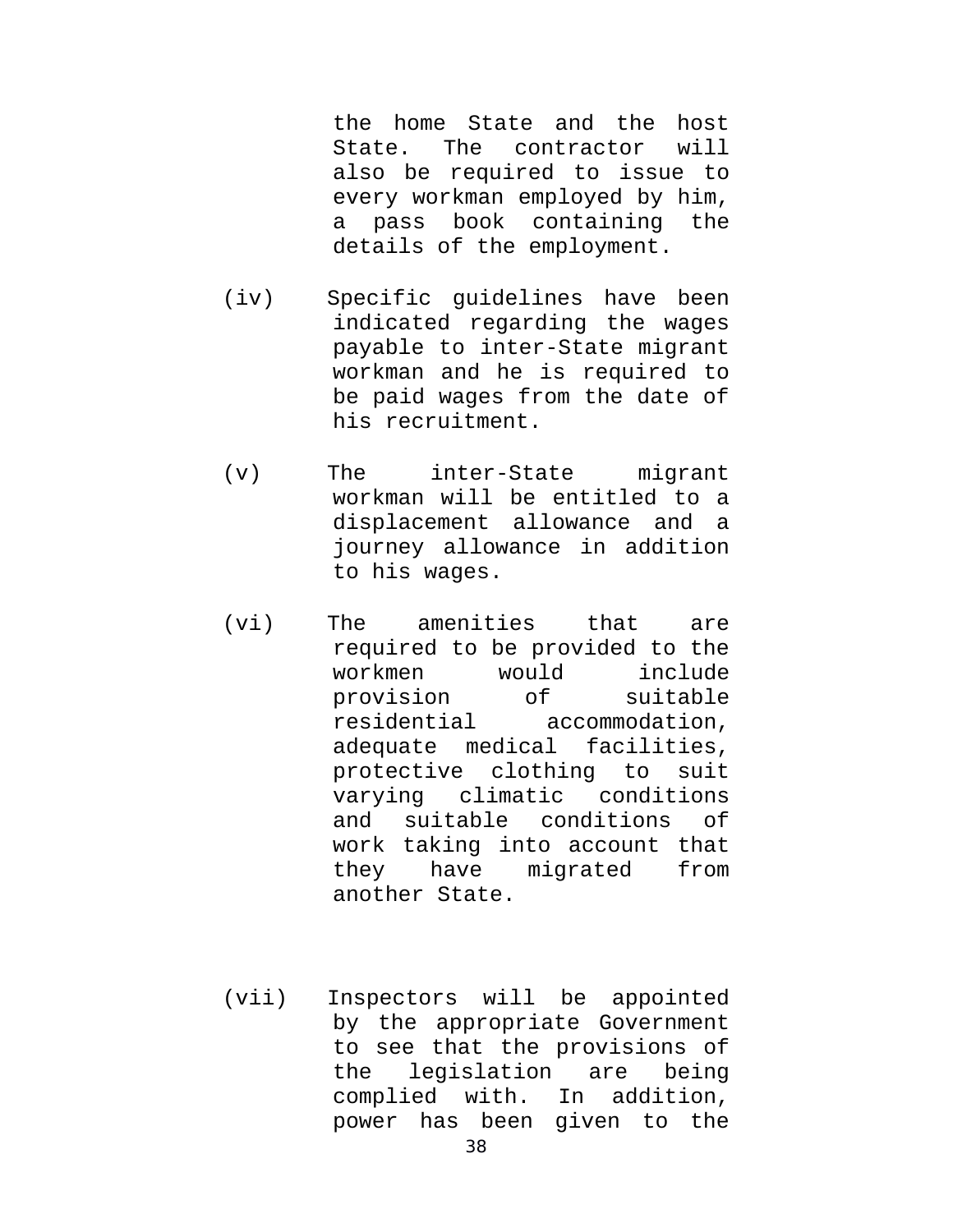State Government of the home State to appoint, after consultation with the Government of the host State, inspectors for visiting the establishments wherein workmen from the former State are employed to see whether the provisions of the legislation are being complied with in the case of such workmen.

- (viii) The inter-State migrant workman may raise an industrial dispute arising out of his employment either in the host State or in the home State after his return to that State after the completion of the contract of employment. He will also be permitted to apply for the transfer of proceedings in relation to an industrial dispute pending before an authority in the host State to the corresponding authority in the Home State on the ground that he has returned to the State after the completion of his contract.
- (ix) Deterrent punishments have been proposed for the contravention of the provisions of the legislation."
- 42. Section 1(4) provides for applicability of the Act in following manner:-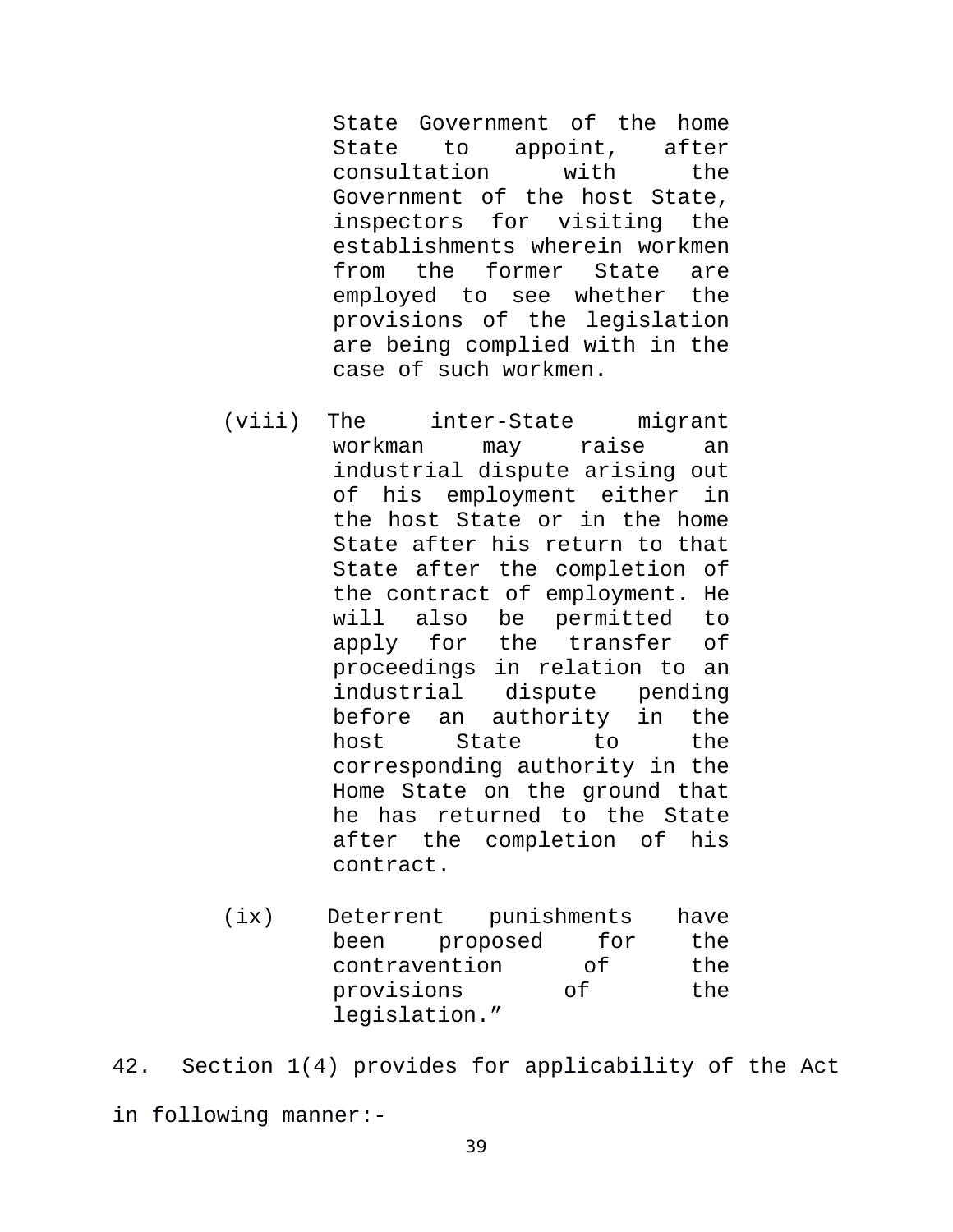**"**1(4) It applies-

(a) to every establishment in which five or more inter-State migrant workmen (whether or not in addition to other workmen) are employed or who were employed on any day of the preceding twelve months;

(b) to every contractor who employs or who employed five or more inter-State migrant workmen (whether or not in addition to other workmen) on any day of the preceding twelve months."

43. Section 2 is a definition clause. Sub-clause(b) defines "contractor" and sub-clause(e) defines "interstate migrant workman" as follows:-

**"2. Definitions.-** (1) In this Act, unless the

context otherwise requires,- XXXXXXXXXXXX

(b) "contractor", in relation to an establishment, means a person who undertakes (whether as an independent contractor, agent, employee or otherwise) to produce a given result for the establishment, other than a mere supply of goods or articles of manufacture to such establishment, by the employment of workmen or to supply workmen to the establishment, and includes a sub-contractor, *Khatadar, Sardar*, agent or any other person, by whatever name called, who recruits or employs workmen;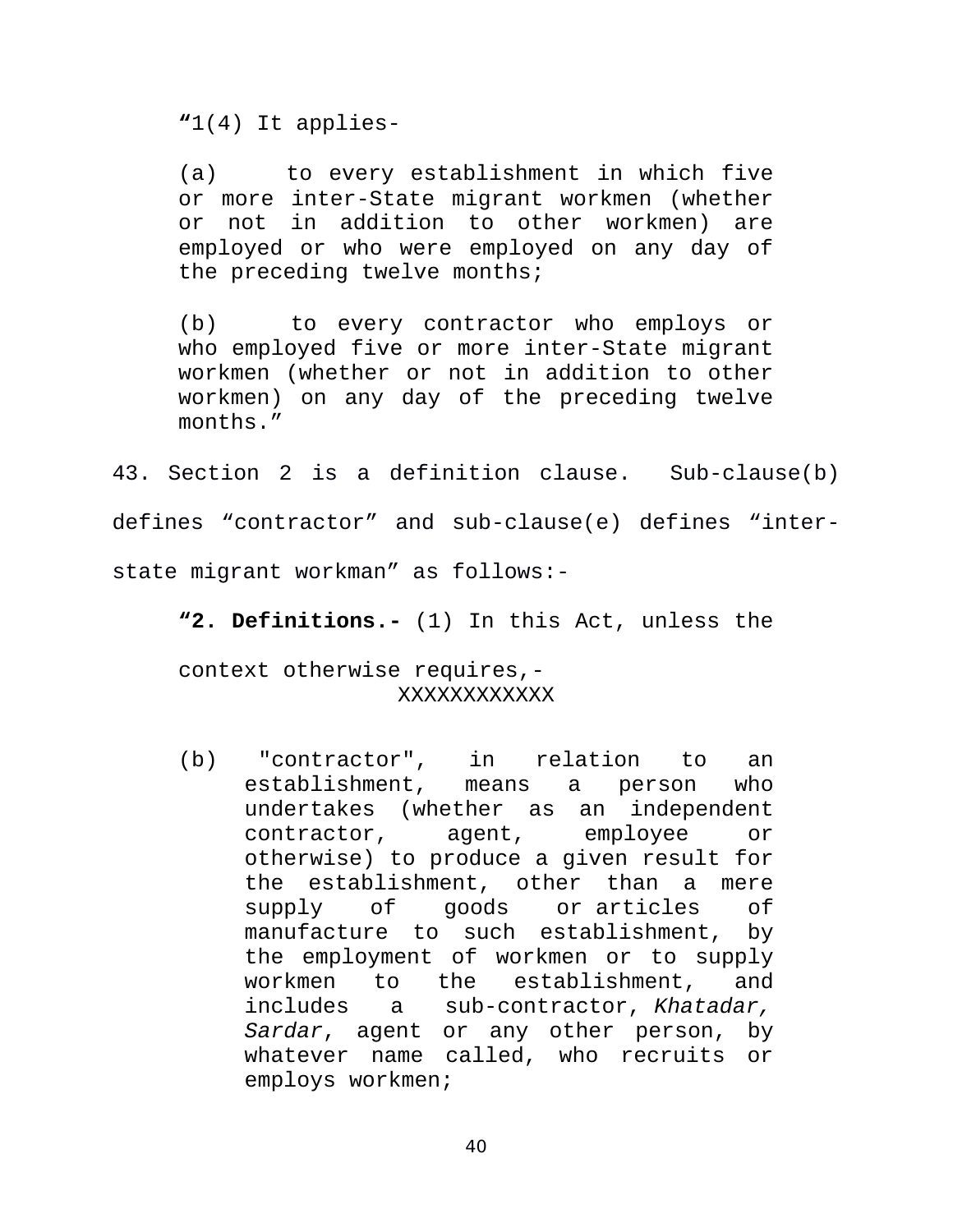(e) "inter-State migrant workman" means any person who is recruited by or through a contractor in one State under an agreement or other arrangement for employment in an establishment in another State, whether with or without the knowledge of the principal employer in relation to such establishment;"

44. Chapter II deals with registration of establishments employing inter-State Migrant Workmen. Section 6 contains an injunction that no principal employer of an establishment shall employ inter-State migrant workmen in the establishment unless a certificate of registration in respect of such establishment is issued under the Act. Similarly, Chapter III deals with licensing of contractors. Section 8(2) provides that a licence under sub-section (1) may contain the terms and conditions of the agreement or other arrangement under which the workmen will be recruited, the remuneration payable, hours of work, fixation of wages and other essential amenities in respect of the inter-State migrant workmen are to be included. Section 12 provides for duties and obligations of contractor. Section 12(1)(a) provides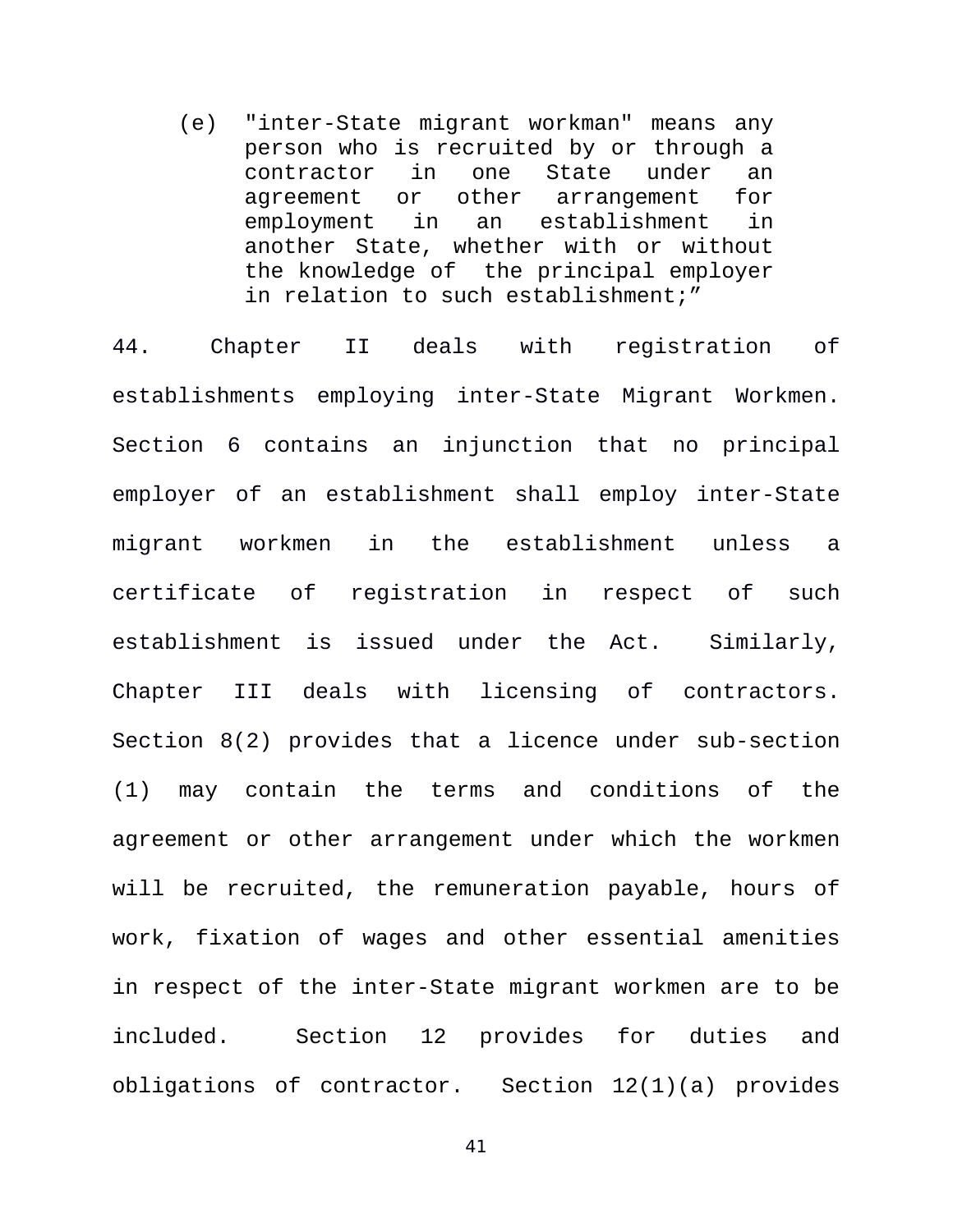that it shall be the duty of every contractor to furnish such particulars and in such form as may be prescribed, to the specified authority in the State from which an inter-State migrant workman is recruited and in the State in which such workman is employed, within fifteen days from the date of recruitment, or, as the case may be, from the date of employment. In the Rules framed namely "the Inter-State Migrant Workmen (Regulation of Employment and Conditions of Service) Central Rules, 1980", Rule 21 provides for following:-

**"21. Particulars of migrant workman.-** (1) Every contractor shall furnish to the specified authorities the particulars regarding recruiting and employment of migrant workmen in Form X.

(2) The particulars shall be either personally delivered by the contractor to the concerned specified authorities or sent to them by registered post."

45. Form X under which the information is to be given by a contractor contains various details pertaining to the migrant workmen. In event, the licensed contractors engage migrant workmen, he is bound to give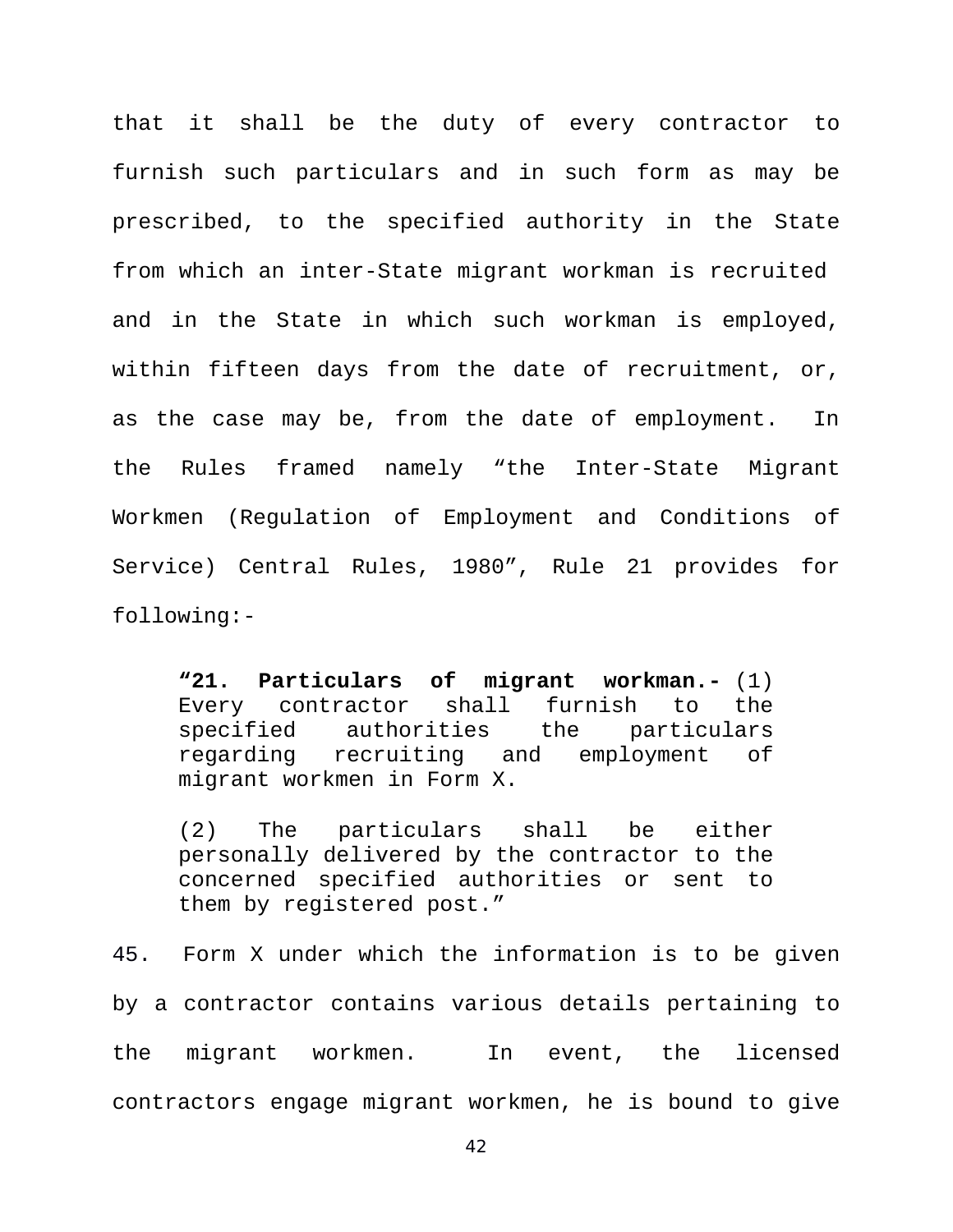the particulars of the migrant workmen to the specified authorities and it is in the domain of the authorities recruiting migrant workers to enable the authorities to reach the migrant workers and extend the benefits to which such migrant workers are entitled. Chapter VI of the Act deals with inspecting staff and Section 20 deals with Inspectors. The appropriate Government is to appoint Inspectors for the purpose of this Act.

46. Learned counsel appearing for different applicants and intervenors have contended that though 1979 enactment has been implemented by several States but neither there is proper licensing of contractors nor registration of establishments due to which the migrant workers are not able to reap the benefit to which they are entitled. References of different State, i.e., State of Karnataka (2017), State of Kerala (2018) have been made where it has been stated that 1979 enactment has not been implemented. A legislation which has been enacted by the Parliament as a welfare measure for the migrant workers needs to be strictly implemented. The affidavits filed on behalf of different States and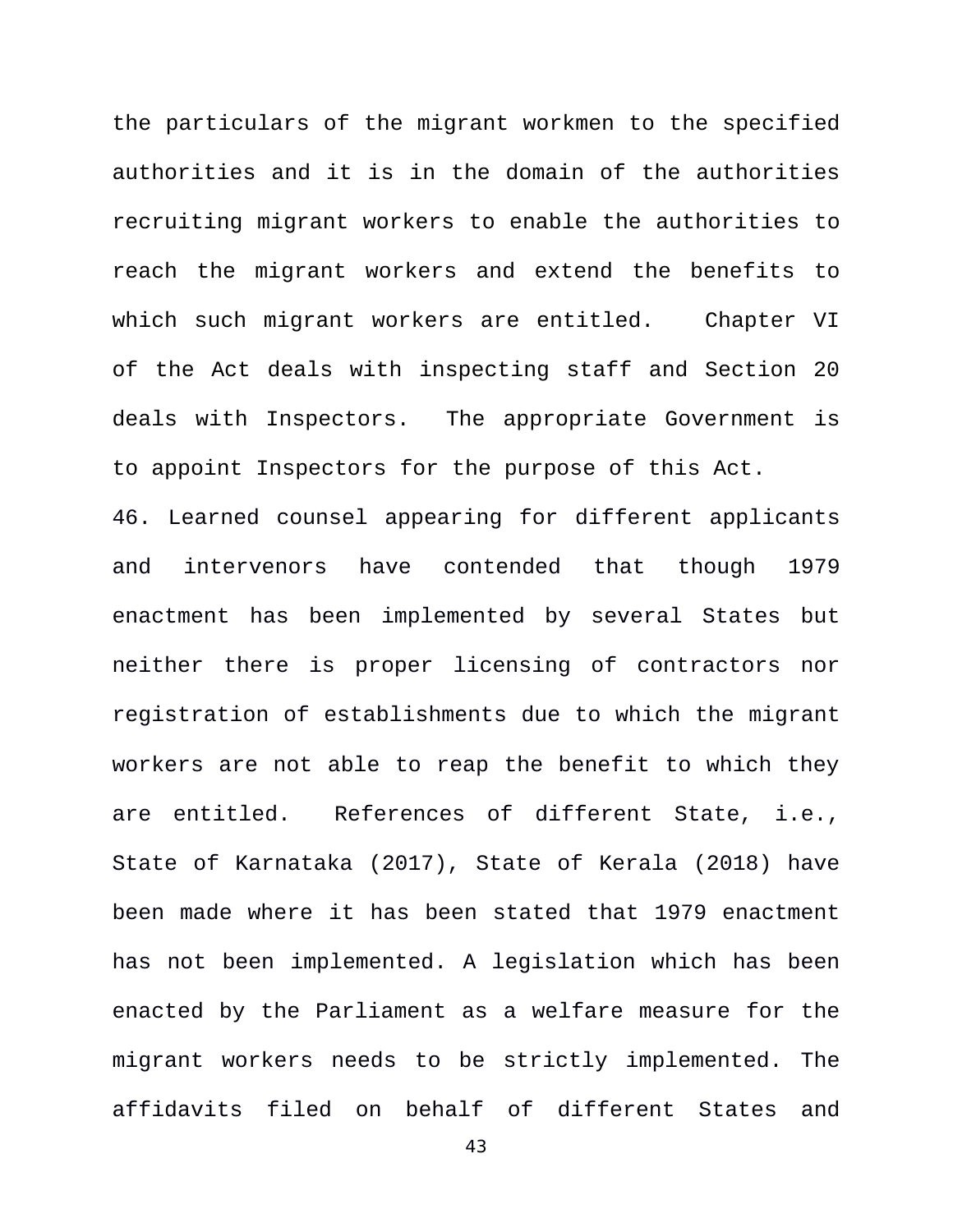Union Territories does not give any facts and figures pertaining to implementation of the Act. Nonimplementation of the Act adversely affects the rights of migrant workers. We, thus, are of the view that a direction need to be issued to the States/Union Territories to register all establishments and license all contractors under the Act and ensure that statutory duty imposed on the contractors to give particulars of the migrant workers is fully complied with. The competent authority while registering the establishments and granting license to the contractors may also impose conditions pertaining service condition, journey allowance and other facilities as set out in Chapter V of the Act.

### **(v) Registration of Unorganised Workers**

47. In orders passed by this Court in these proceedings on 09.06.2020 and 31.07.2020, we have already referred to enactments namely (i) The Building and other Construction Workers (Regulation of Employment and Conditions of Service) Act, 1996; and the Unorganized Workers' Social Security Act, 2008. The 1996 enactment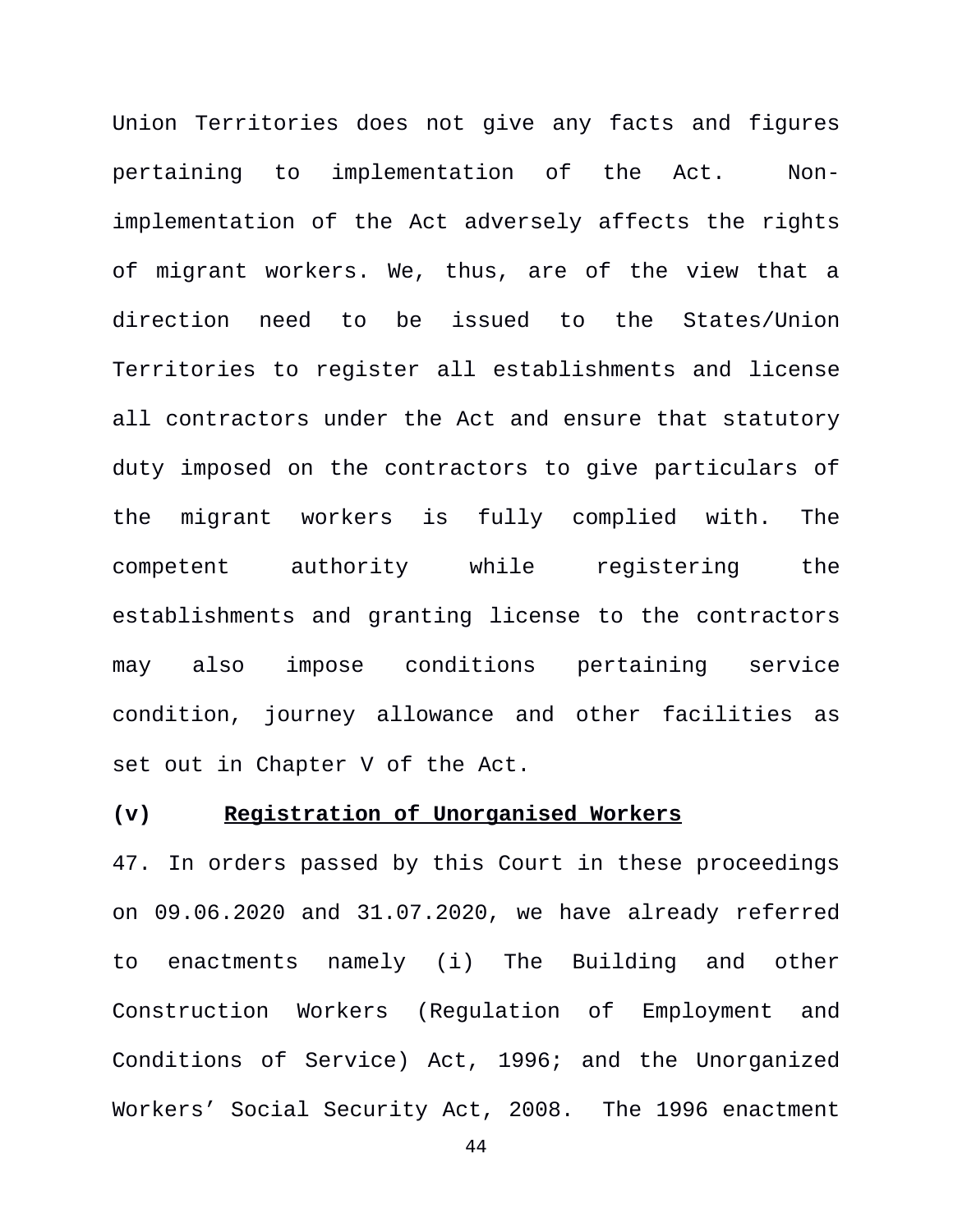was enacted by Parliament to regulate the employment and conditions of service of building and other construction workers and to provide for their safety, health and welfare measures and for other matters connected therewith. The Act provides for registration of establishments. Chapter IV provides for registration of building workers as beneficiaries and also contemplates issuance of identity cards. Sections 12 and 13 of the 1996 Act are as follows:-

"**12. Registration of building workers as beneficiaries:-**(1) Every building worker who has completed either eighteen years of age, but has not completed sixty years of age, and who has been engaged in any building or other construction work for not less than ninety days during the preceding twelve months shall be eligible for registration as a beneficiary under this Act.

(2) An application for registration shall be made in such form, as may be prescribed, to the officer authorised by the Board in this behalf.

(3) Every application under sub-section (2) shall be accompanied by such documents together with such fee not exceeding fifty rupees as may be prescribed.

(4) If the officer authorised by the Board under sub-section (2) is satisfied that the applicant has complied with the provisions of this Act and the rules made thereunder, he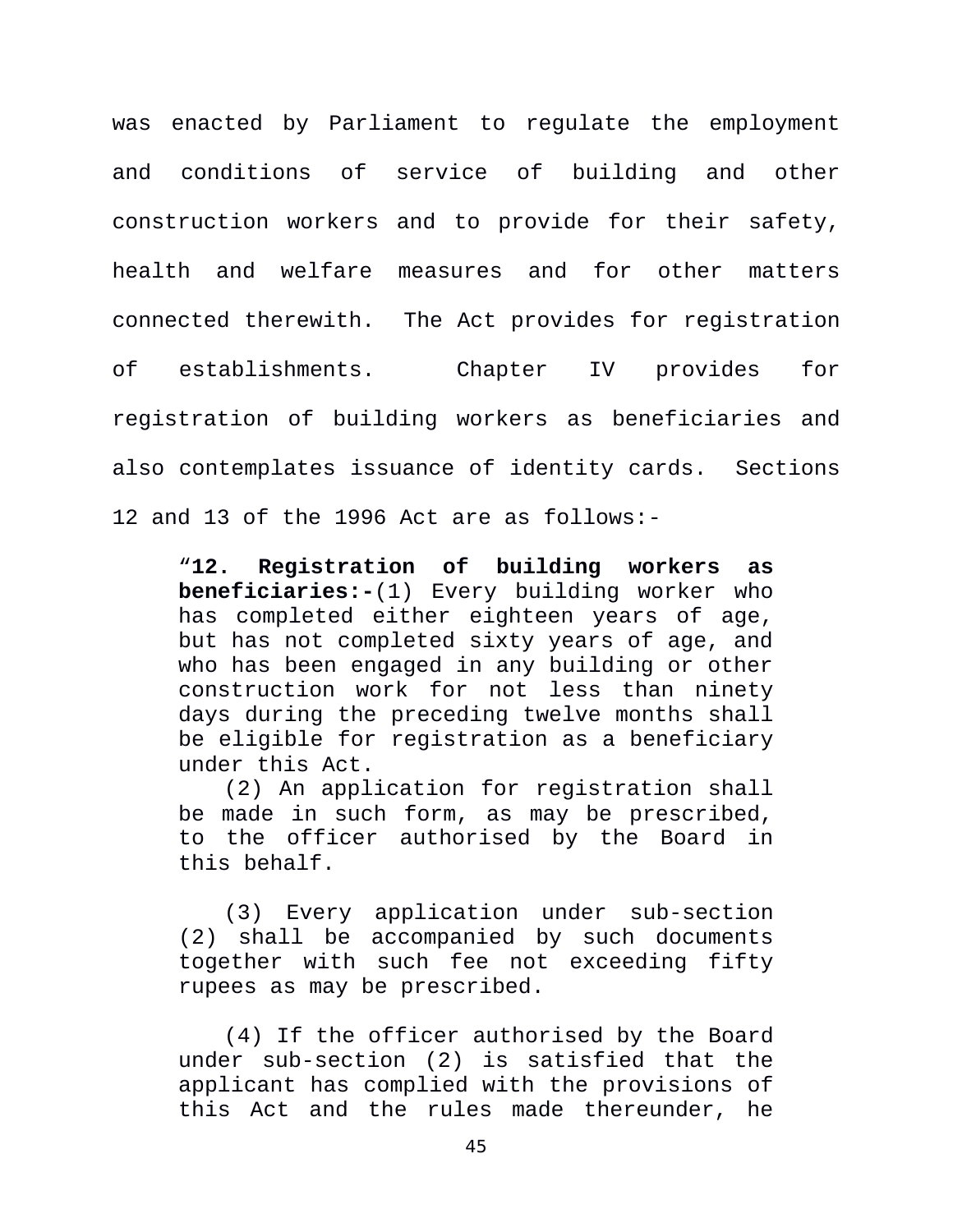shall register the name of the building worker as beneficiary under this Act:

Provided that an application for registration shall not be rejected without giving the applicant an opportunity of being heard.

(5) Any person aggrieved by the decision under sub-section (4) may, within thirty days from the date of such decision, prefer an appeal to the Secretary of the Board or any other officer specified by the Board in this behalf and the decision of the Secretary or such other officer on such appeal shall be final:

Provided that the Secretary or any other officer specified by the Board in this behalf may entertain the appeal after the expiry of the said period of thirty days if he is satisfied that the building worker was prevented by sufficient cause from filing the appeal in time.

(6) The Secretary of the Board shall cause to maintain such registers as may be prescribed.

**13. Identity cards:-**(1) The Board shall give to every beneficiary an identity card with his photograph duly affixed thereon and with enough space for entering the details of the building or other construction work done by him.

(2) Every employer shall enter in the identity card the details of the building or other construction work done by the beneficiary and authenticate the same and return it to the beneficiary.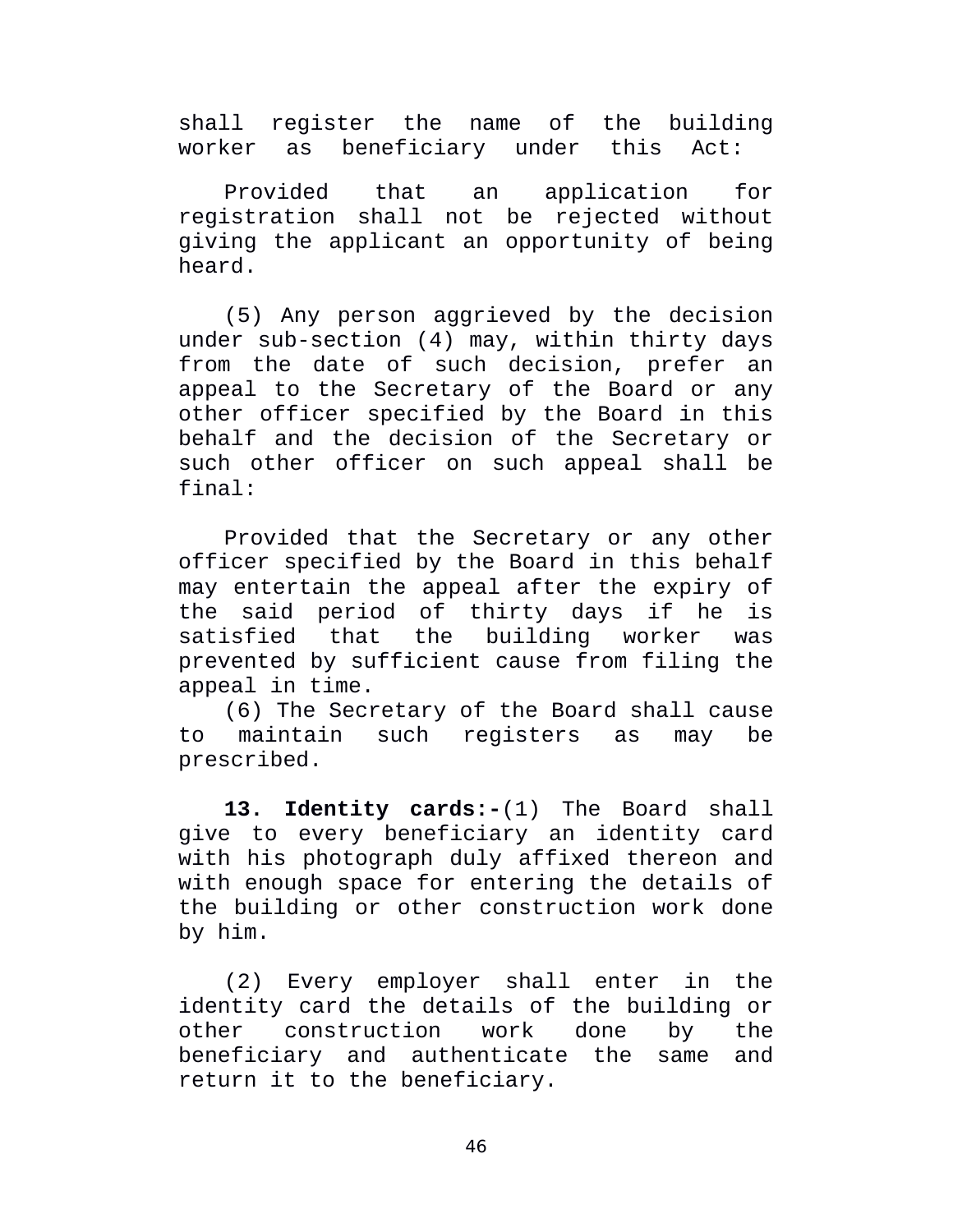(3) A beneficiary who has been issued an identity card under this Act shall produce the same whenever demanded by any officer of Government or the Board, any inspector or any other authority for inspection."

48. The other enactment, which has been enacted by Parliament to provide for the social security and welfare of unorganized workers' is the Unorganised Workers' Social Security Act, 2008. The Statement of Objects and Reasons of the enactment elaborately noticed the object and purpose of the enactment, which is to the following effect:-

# **"Statement of Objects and Reasons.**-

It is estimated that the workers in the unorganised sector constitute more than ninety-four per cent. of the total employment in the country. On account of their unorganised nature, these workers do not get adequate social security. Some welfare schemes are being implemented by the Central Government for specific groups of unorganised sector workers such as beedi workers, noncoal mine workers, cine workers, handloom weavers, fishermen, etc. State Governments are implementing welfare programmes for certain categories of unorganised sector workers and some Non-Government Organisations also provide social security to certain categories of workers. Despite all these efforts, there is a huge deficit in the coverage of the unorganised sector workers in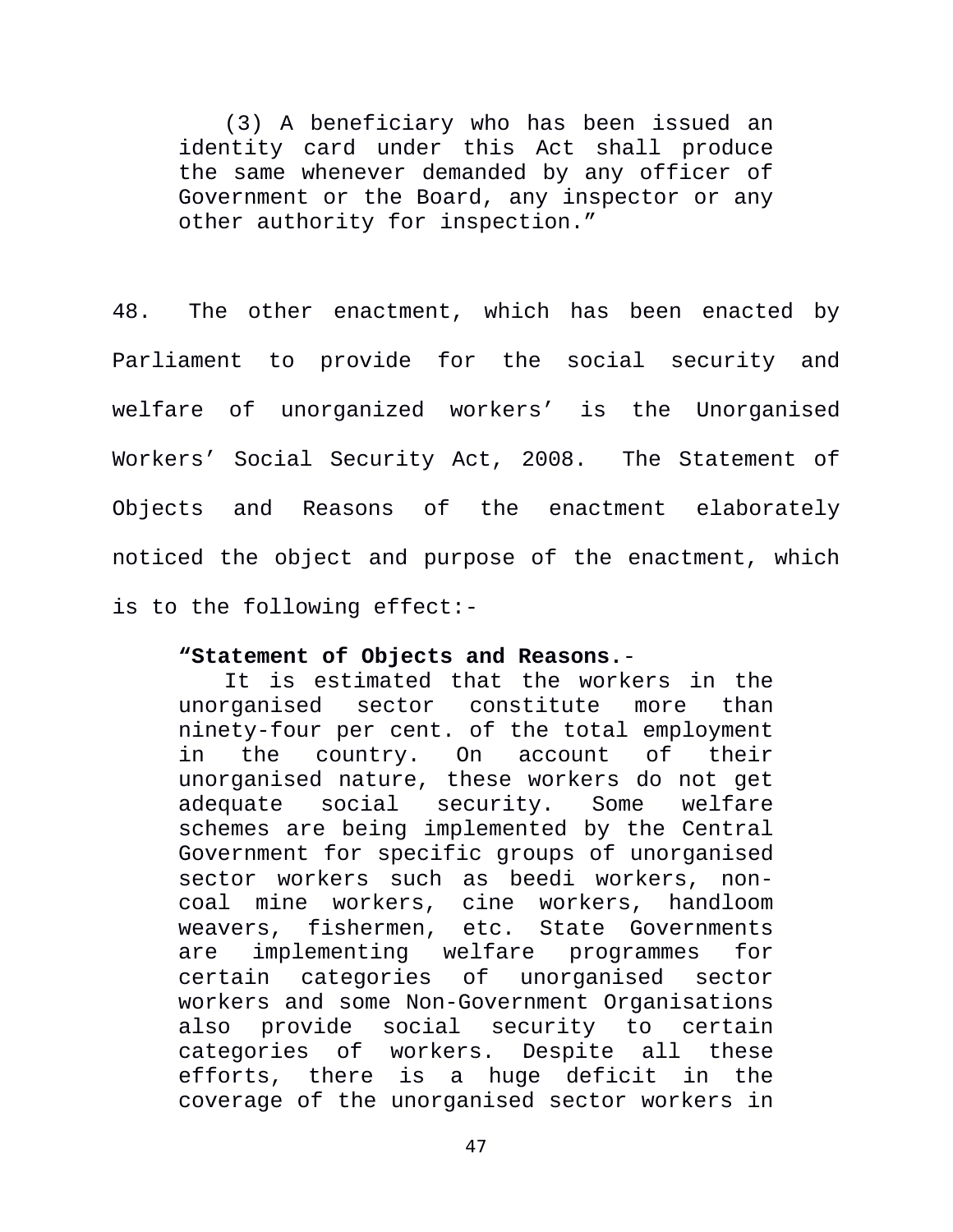the matter of labour protection and social security measures ensuring the welfare and well-being of workers in the unorganised sector, such as agricultural workers, construction workers, beedi workers, handloom workers, leather workers, etc.

2. The Unorganised Workers' Social Security Bill, 2007 aims to provide for social security and welfare of the unorganised sector workers and for matters connected therewith or incidental thereto. The Bill, inter alia, provides for the following matters, namely:-

- (i) The Central Government shall constitute a National Social Security Advisory Board to recommend suitable welfare schemes for different sections of unorganised sector workers, and upon consideration of these recommendations, the Central Government may notify suitable welfare schemes relating to life and disability cover, health and maternity benefits, old age protection, or any other benefits.
- (ii) The State Government shall constitute the State Social Security Advisory Board to recommend suitable welfare schemes for different sections of unorganised workers in that State and the State Government may notify suitable schemes for one or more sections of the unorganised workers.
- (iii) A worker of an unorganised sector shall be eligible for social security benefits if, he is duly registered.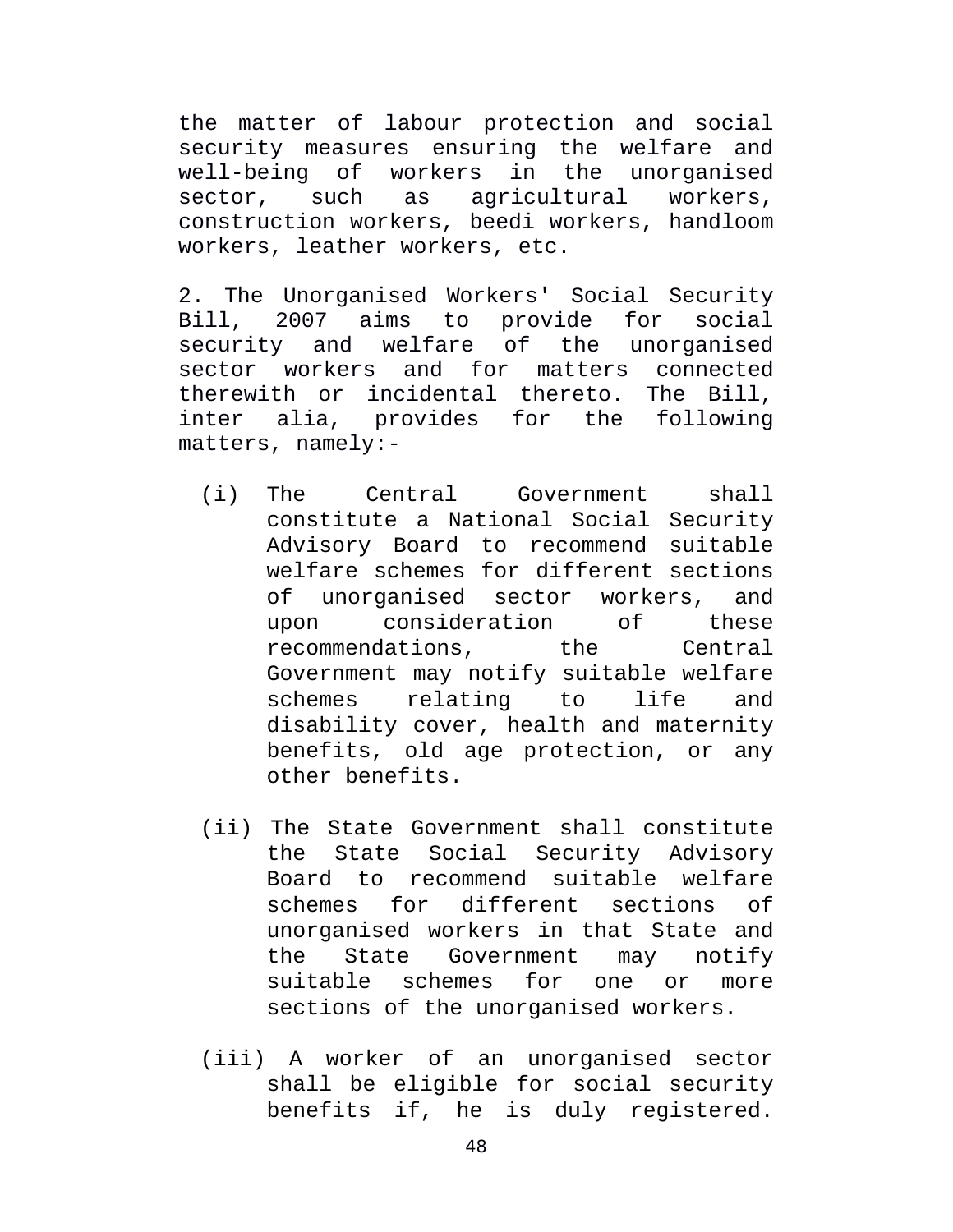Every registered worker in the unorganised sector shall be issued an identity card which shall be a smart card carrying a unique identification number and shall be portable.

(iv) The Central Government and the State Government shall have the power to make rules for the purposes of carrying out the objects of the Bill.

3. The Bill seeks to achieve the above objectives."

49. The Unorganised Workers constitute ninety-four percent of the work force, which is also noticed in the Statement of Objects and Reasons extracted above. The unorganized workers belong to poor strata of society, less educated and are not much aware of their rights and obligations of their employer. Unorganised workers are also not able to easily get themselves registered under Act, 2008 so as to enable them to reap the welfare schemes of the Central Government as well as of the State Governments. Section 10 deals with the registration and social security benefit, which is to the following effect:-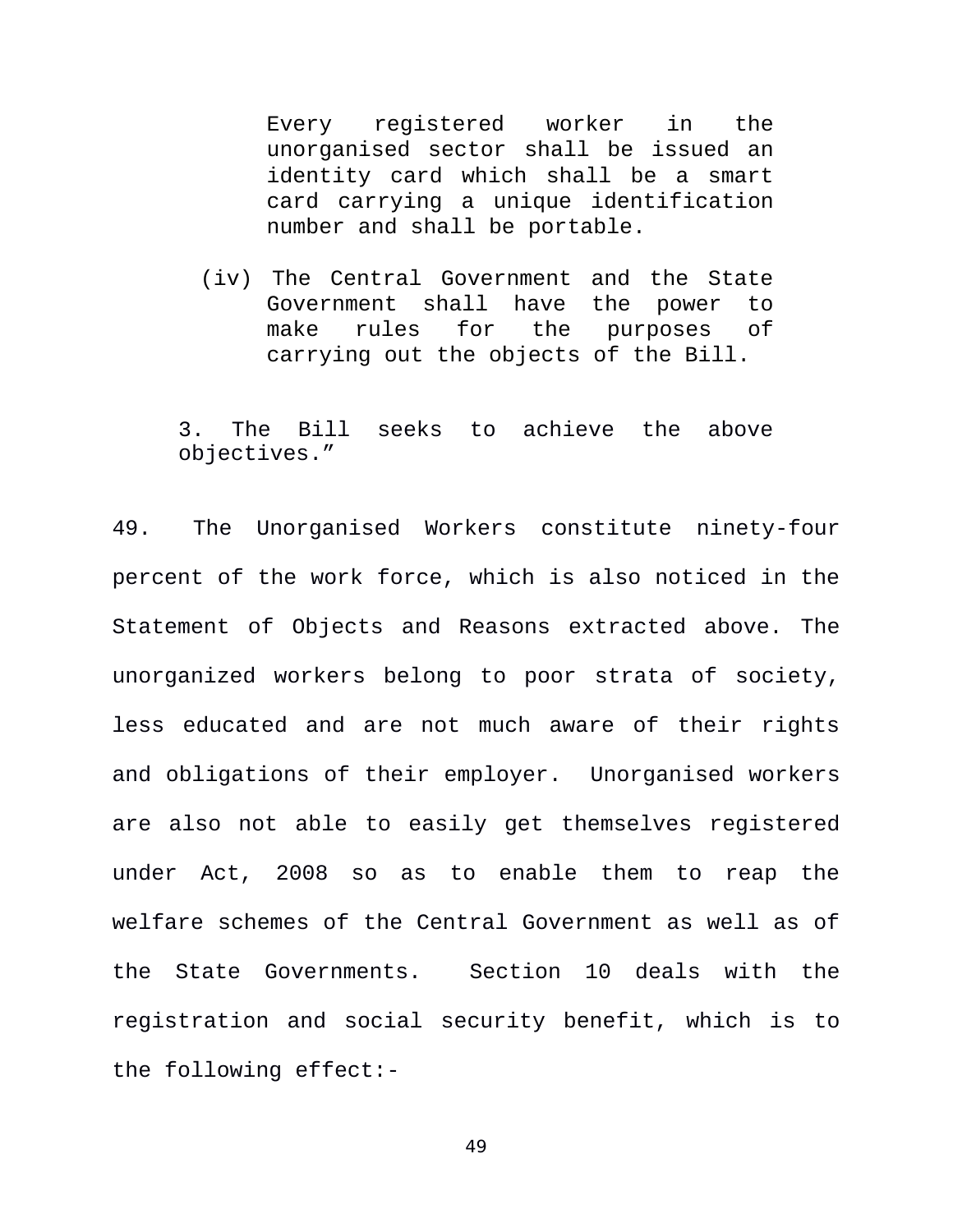**"10. Eligibility for registration and social security benefits.—**(1) Every unorganised worker shall be eligible for registration subject to the fulfilment of the following conditions, namely:—

- (a) he or she shall have completed fourteen years of age; and
- (b) a self-declaration by him or her confirming that he or she is an unorganised worker.

(2) Every eligible unorganised worker shall make an application in the prescribed form to the District Administration for registration.

(3) Every unorganised worker shall be registered and issued an identity card by the District Administration which shall be a smart card carrying a unique identification number and shall be portable.

(4) If a scheme requires a registered unorganised worker to make a contribution, he or she shall be eligible for social security benefits under the scheme only upon payment of such contribution.

(5) Where a scheme requires the Central or State Government to make a contribution, the Central or State Government, as the case may be, shall make the contribution regularly in terms of the scheme."

50. At this stage, we may notice the provisions of Code on Social Security, 2020. Although, Code on Social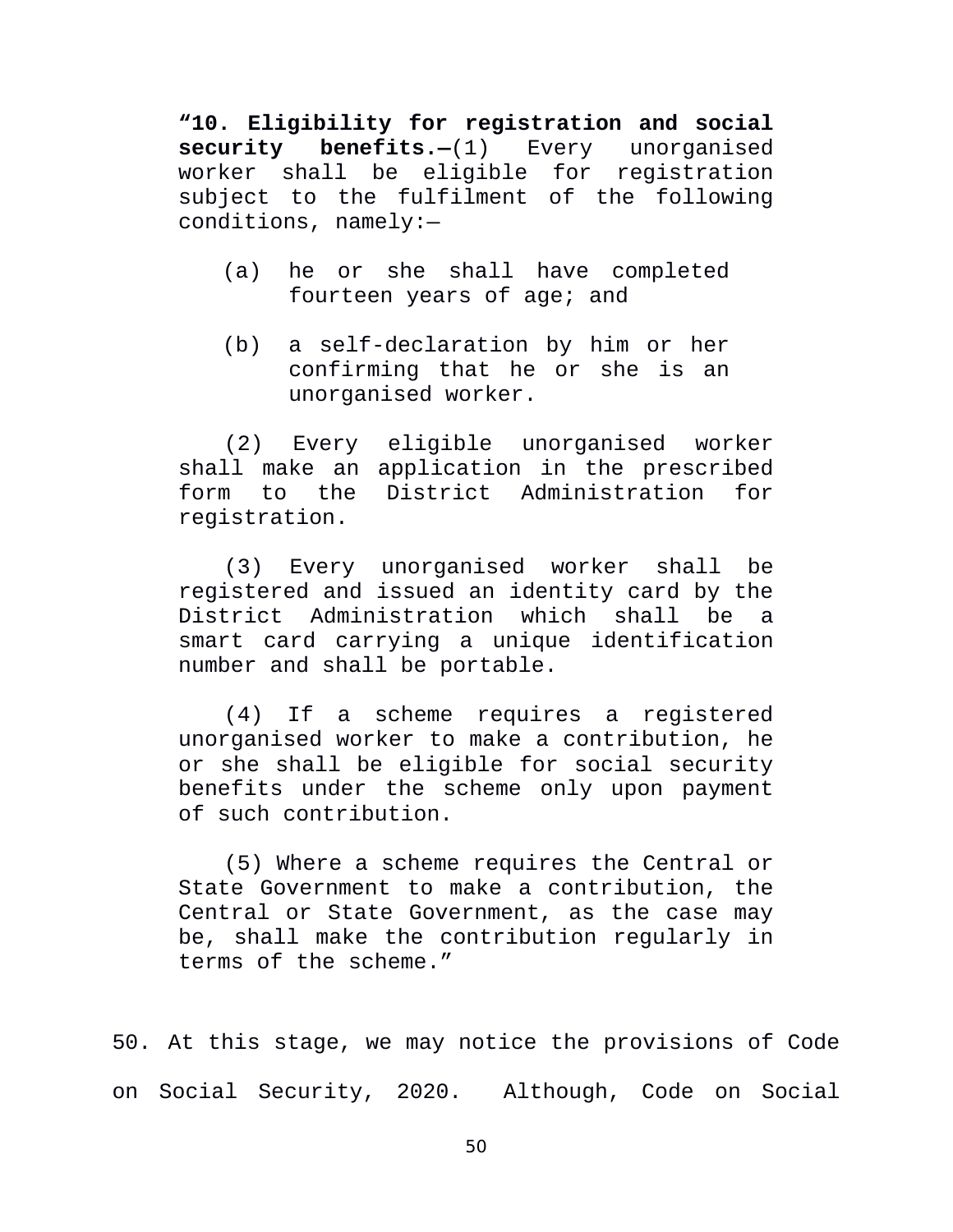Security, 2020 has received the Presidential assent in August, 2020 but the same has not yet been enforced except the provision for use of Aadhaar. Thus, the registration under Act, 1996 and Act, 2008 as noted above has to continue till the provisions of Code on Social Security, 2020 are enforced, the registration of unorganized workers both under Act, 1996 and Act, 2008 is beneficial to the unorganized workers since it is only after registration they are able to access the welfare schemes of the Central Government and the State Governments. The registration of the unorganized workers is, thus, pivotal and most important insofar as welfare of workers is concerned.

51. We had in our various orders passed in this proceedings had asked the States/Union Territories to file affidavits regarding the status of registration of workers undertaken under the various legislations of States and Union Territories and they have filed their detailed affidavits referring to status of registration of workers. From the facts as brought on record on behalf of States/Union Territories, steps taken by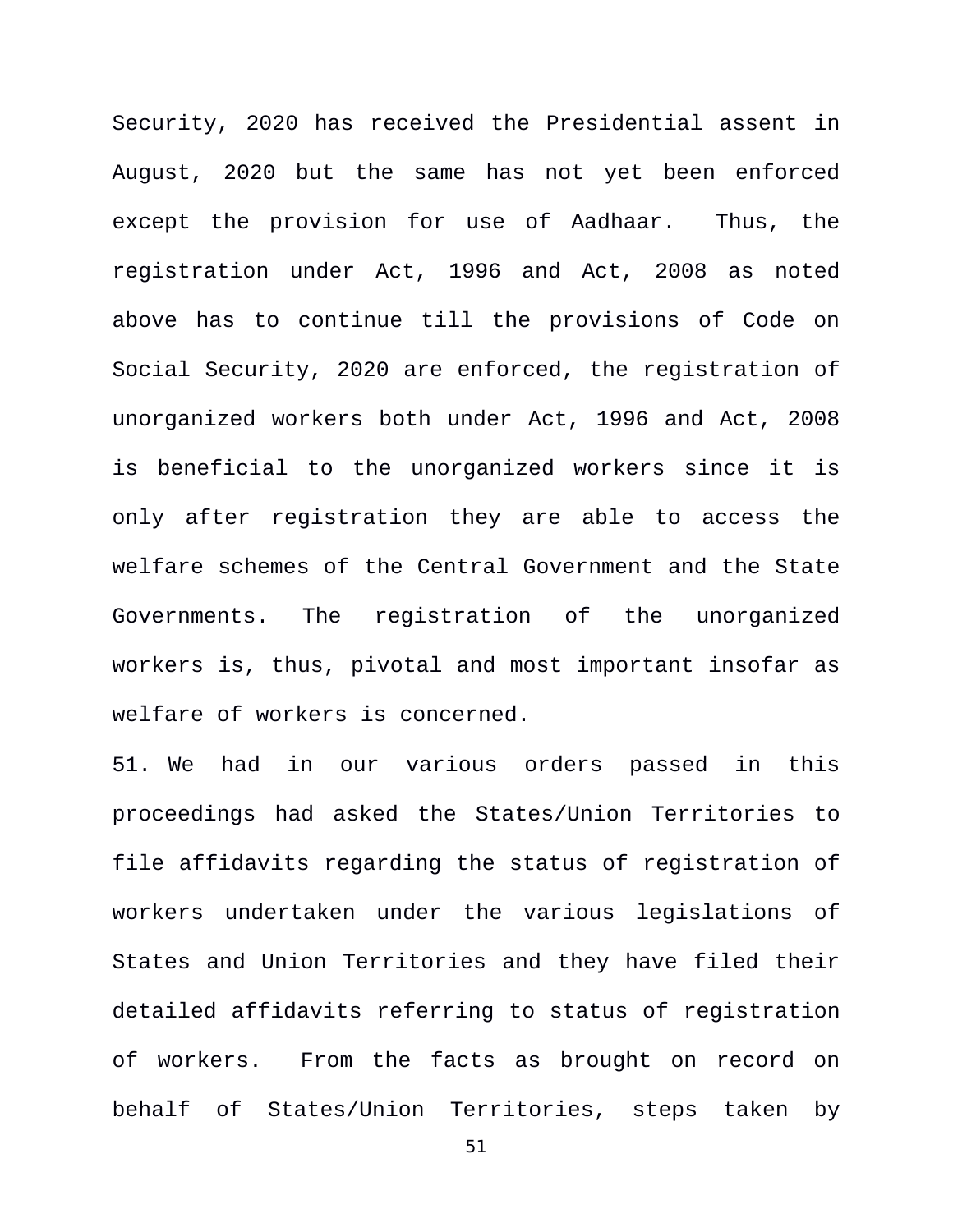respective States and Union Territories are decipherable. It is useful to notice briefly the status of registration as reflected in the affidavits of different States.

#### **NCT Delhi**

52. In the affidavit dated 08.06.2021 filed on behalf of State of NCT Delhi, no details regarding process of registration of construction workers, inter-State migrant workers and unorganized workers have been mentioned. However, in the note dated 14.06.2021 submitted on behalf of NCT Delhi with regard to Act, 1979 and Act, 1996, it has been stated that online portal for registration of establishments employing migrant workers is in place since December, 2019. It is further mentioned that Delhi Inter-State Migrant Workmen (Regulation of Employment and Conditions of Service) Rules, 1982 have been notified on 04.06.1982. It is further stated that by virtue of Section 2(e), migrant workers themselves cannot register under Act, 1979 and it is the contractor, who has to register the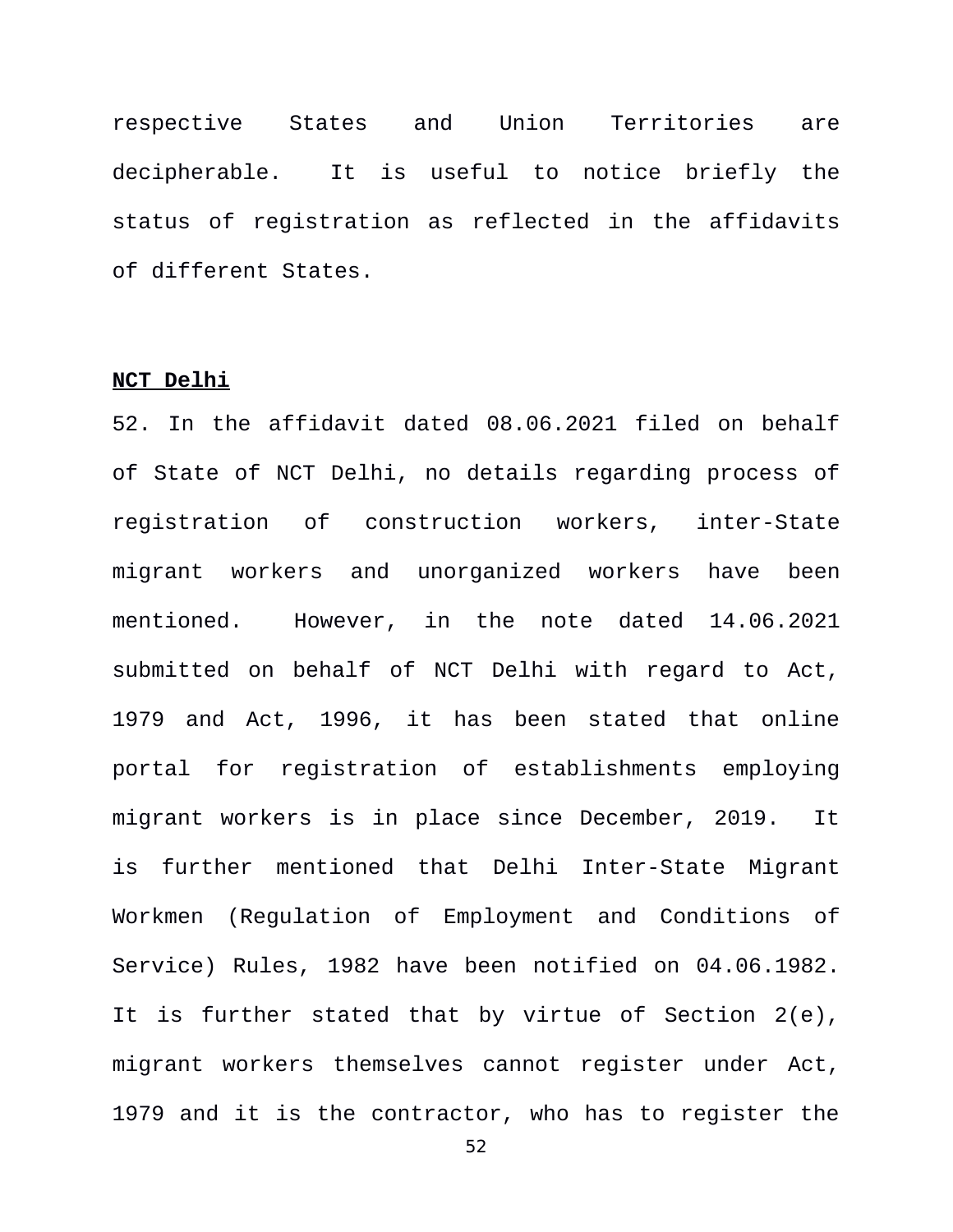migrant workers. With regard to Act, 1996, it is stated that under the said Act, Delhi Building and Other Construction Workers (RE & CS) Rules, 2002 have been notified. It is further mentioned that steps are being taken by issuing notice to the various employers to get them registered under Act, 1996. With regard to the Unorgnised Workers' Social Security Act, 2008, following is the statement made:-

- i. Unorganized Workers Social Security Act, 2008 has been subsumed in the Code on Social Security, 2020. Labour Department, GNCTD is drafting Rules under Code on Social Security Code, 2020.
- ii. Central Government is in the process of making a National Database for Unorganised Workers (NDUW) and Integrated Portal for Social Security and Welfare Schemes, on Unorganised workers – State wise regarding unorganized workers and also develop a suitable National Software for registration of unorganized workers which will have uniformity across the country and portability also – action is awaited from Central Government, in this regard.
- iii. Job portal was launched by GNCTD on 27.07.2020 to provide a interactive platform between the employers and prospective jobseekers. This interactive platform shall help prospective jobseekers to procure employment."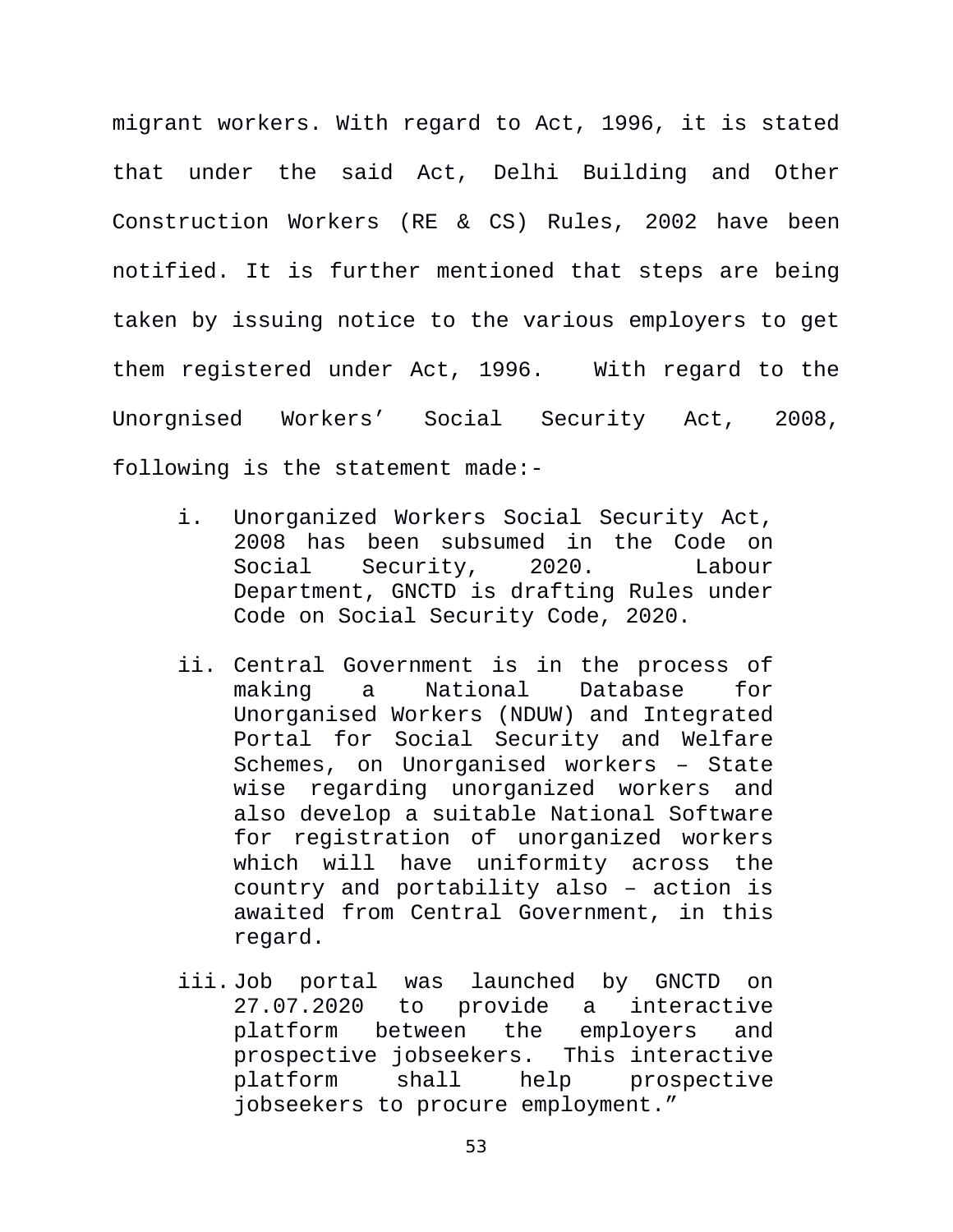## **State of Gujarat**

53. It is submitted that an estimated 23 lakhs inter-State migrant workers are engaged in various industries, establishments and factories in the State of Gujarat. In pursuance of the same, it is submitted that the portal, called the "e-nirman" portal is ready and is launched by the Hon'ble Chief Minister of Gujarat on 08.06.2021 and made operational. Through, the "e-nirman" portal, the construction workers will now be provided with a smart card containing their details as opposed to a physical passbook which was being provided in the older system. The smart card will enable the construction workers to directly avail the benefits of more than 20 schemes of the Government pertaining to maternity assistance, assistance in cases of death and permanent disability, educational assistance, hostel facility scheme etc. and thus permeating the deepening the impact of such schemes for the beneficiaries.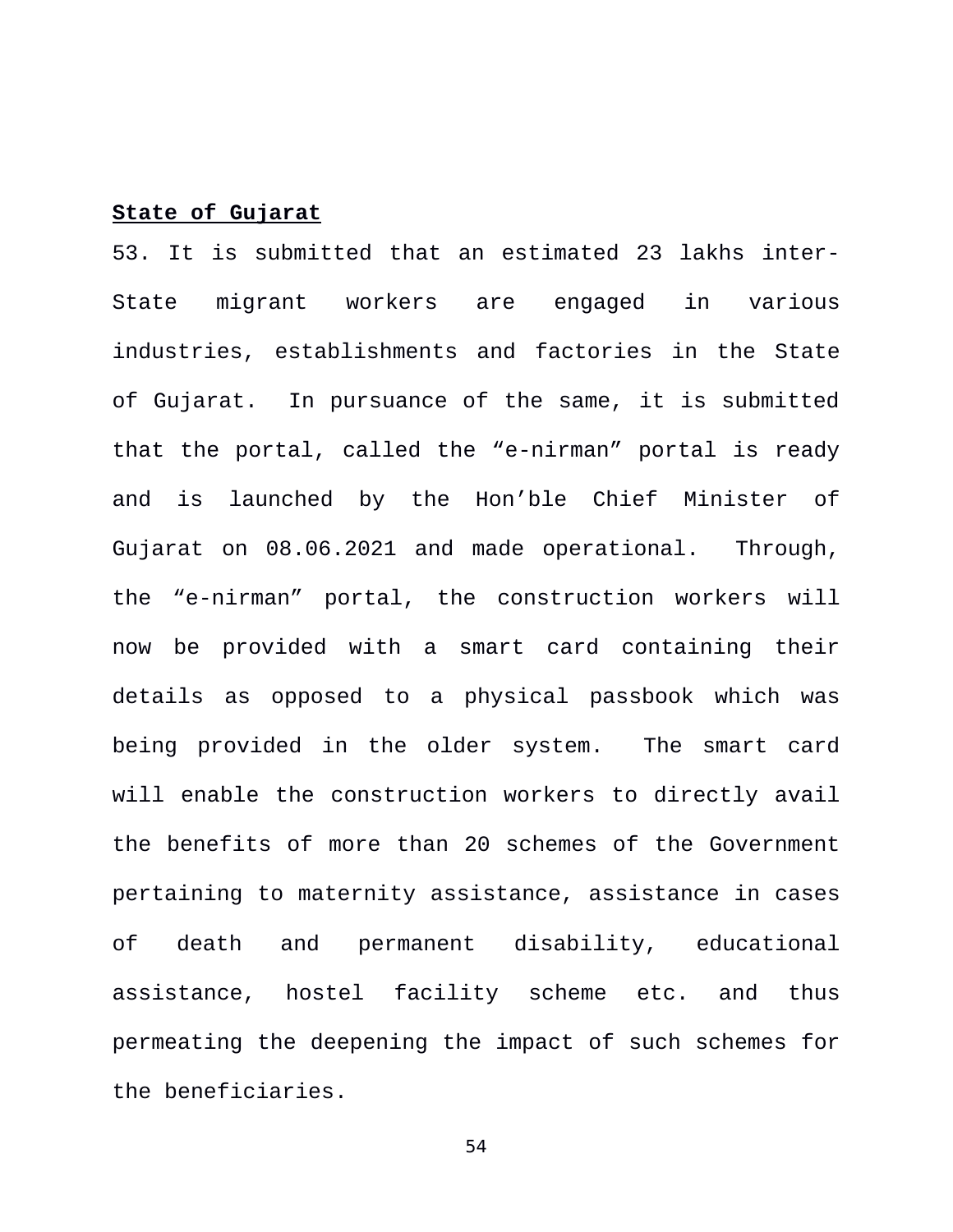54. The State of Gujarat has simultaneously set up a portal (gujaratuwin.csccloud.in) for registration of Unorganised Workers. The said portal is also launched by Hon'ble Chief Minister of Gujarat on 08.06.2021 and made operational, along with the "e-nirman" portal. This portal for Unorganised Workers is also integrated with more than 21290 Common Service Centres in the State and will be used to issue Unorganised Worker Identity Number (U-WIN) cards. It is submitted that the data registered on this portal will be subsequently integrated with the National level portal that is being operationalised in the form of the National Database of Unorganised Workers Project by the Government of India.

55. It is submitted that district-wise pockets of unorganised workers like street vendors, retail workers, fisherman, textile market workers, wiremen, rickshaw drivers, kite making workers, vegetable sellers, bidi making workers, tailors etc. have already been identified and a registration drive will be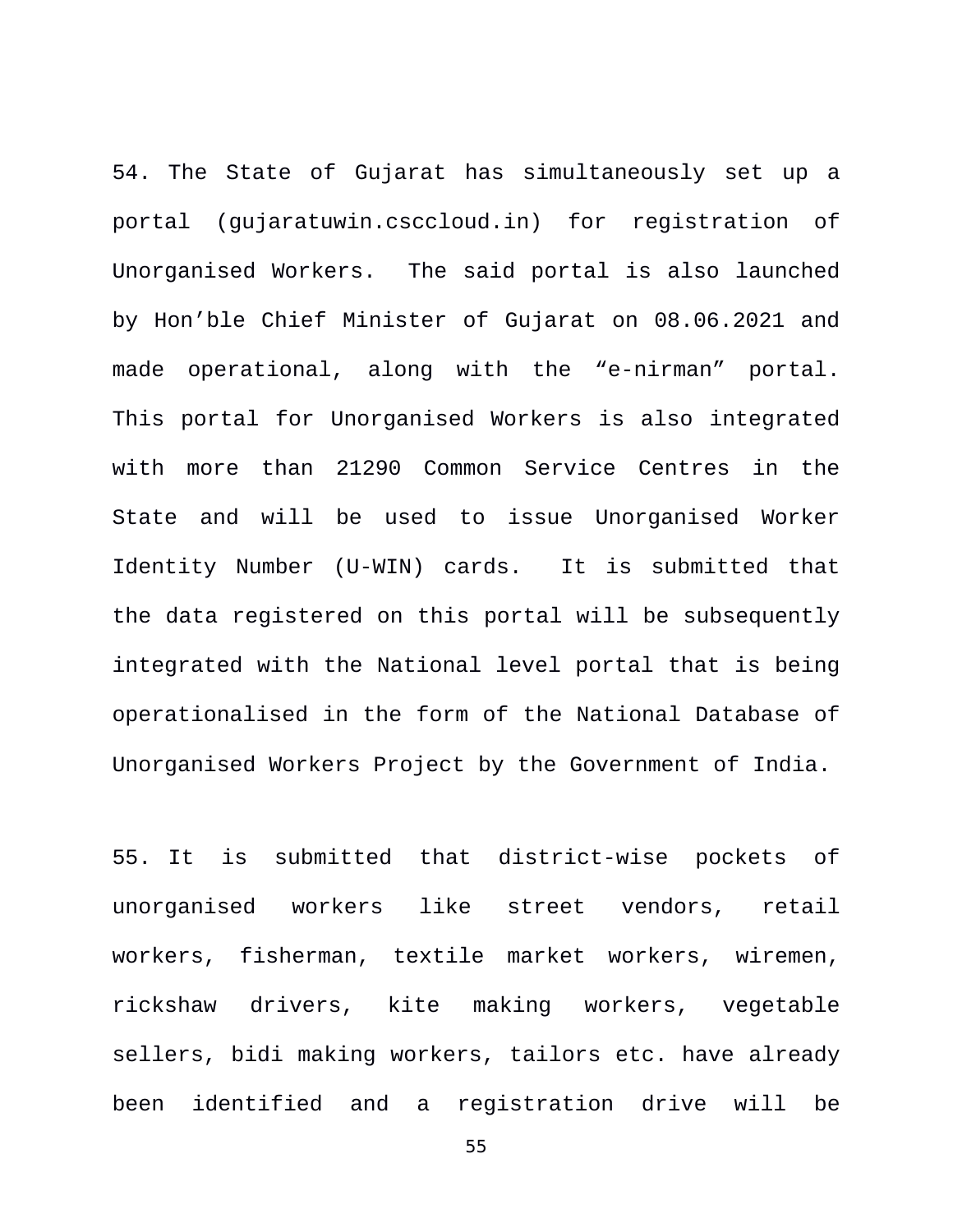carried out focusing on such pockets. Thus, the process of registration will be brought to the doorstep of unorganized workers.

### **State of Telangana**

56. It has been stated on behalf of State of Telangana that the registration of workers and issue of identity cards to the unorganized workers will be processed soon after receiving the Registration Module from Government of India, Ministry of Labour and Employment, New Delhi.

## **State of Chhatisgarh**

57. At the outset, it is submitted that in compliance of the orders of this Court, approximately 4,34,658 migrant workers who have returned to the State of Chhatisgarh from other states have been benefited according to their eligibility under various schemes of the Central Government and State Government.

58. The registration of unorganized workers is being done through the online portal and a total of approximately 14,33,702 unorganised workers have been registered.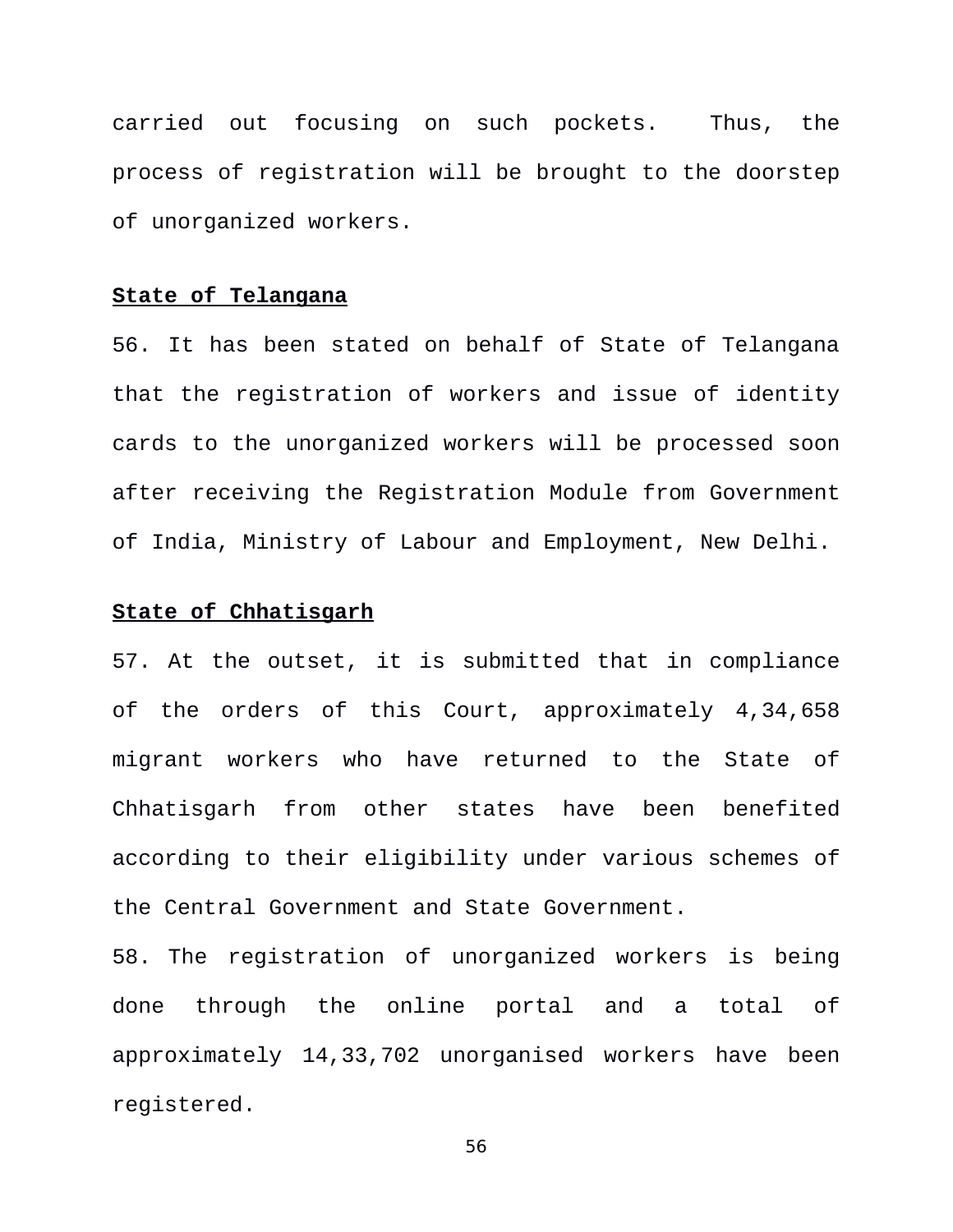#### **State of Uttar Pradesh**

59. The State of UP is maintaining a robust system of registration of such migrant workers as they come into the State, as has been detailed in the previous affidavit dated 22.05.2021. A portal on the website of the Relief Commissioner, [http://www.rahat.up.nic.in,](http://www.rahat.up.nic.in/) has been created, on which all relevant details of all migrant workers are to be uploaded in real-time.

60. As per data available with the Director, Training and Employment, Uttar Pradesh, as many as 37,84,255 migrant workers have returned to their native places during the entire Covid-19 pandemic period. Their skill mapping has been completed and 10,44,710 labourers have already been given employment in different schemes of different departments of the State Government. It is submitted that as per the data available as on 08.06.2021, the details/data of 3,79,220 migrant workers have been registered and their skills mapped on the rahat.up.nic.in portal since 01.04.2021.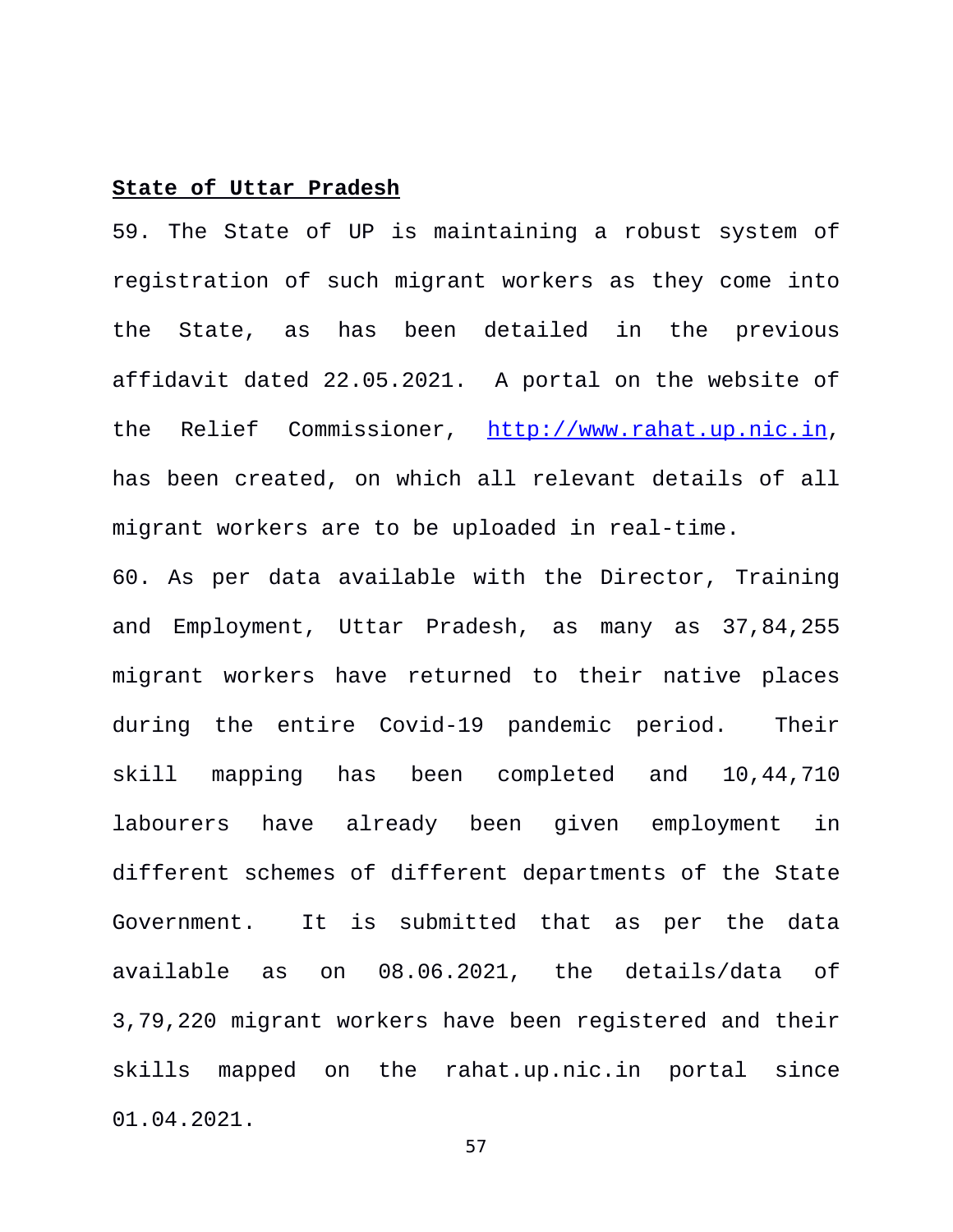61. It is further submitted that the rahat.up.nic.in portal is also being utilized to identify workers other than registered workers for availing of the benefit of the decision taken by the State Cabinet on 15.05.2021 to provide all eligible persons a sustenance allowance of Rs.1000 per month by way of direct Bank Transfer. The rahat.up.nic.in portal is to be utilized for the purpose of such registration of such beneficiaries. As on 08.06.2021 the data/details of 12,92,247 such persons has been uploaded on the rahat portal since 18.05.2021.

#### **State of Jharkhand**

62. It is submitted that during the second phase of lockdown, an additional number of 39,853 have been registered under the Building and other Construction Workers (Regulation of Employment and Conditions of Service) Act, 1996 (BOCW Act). Out of these benefits have been extended to 22,830 beneficiaries and Rs.13,98,15,919/- has been disbursed under various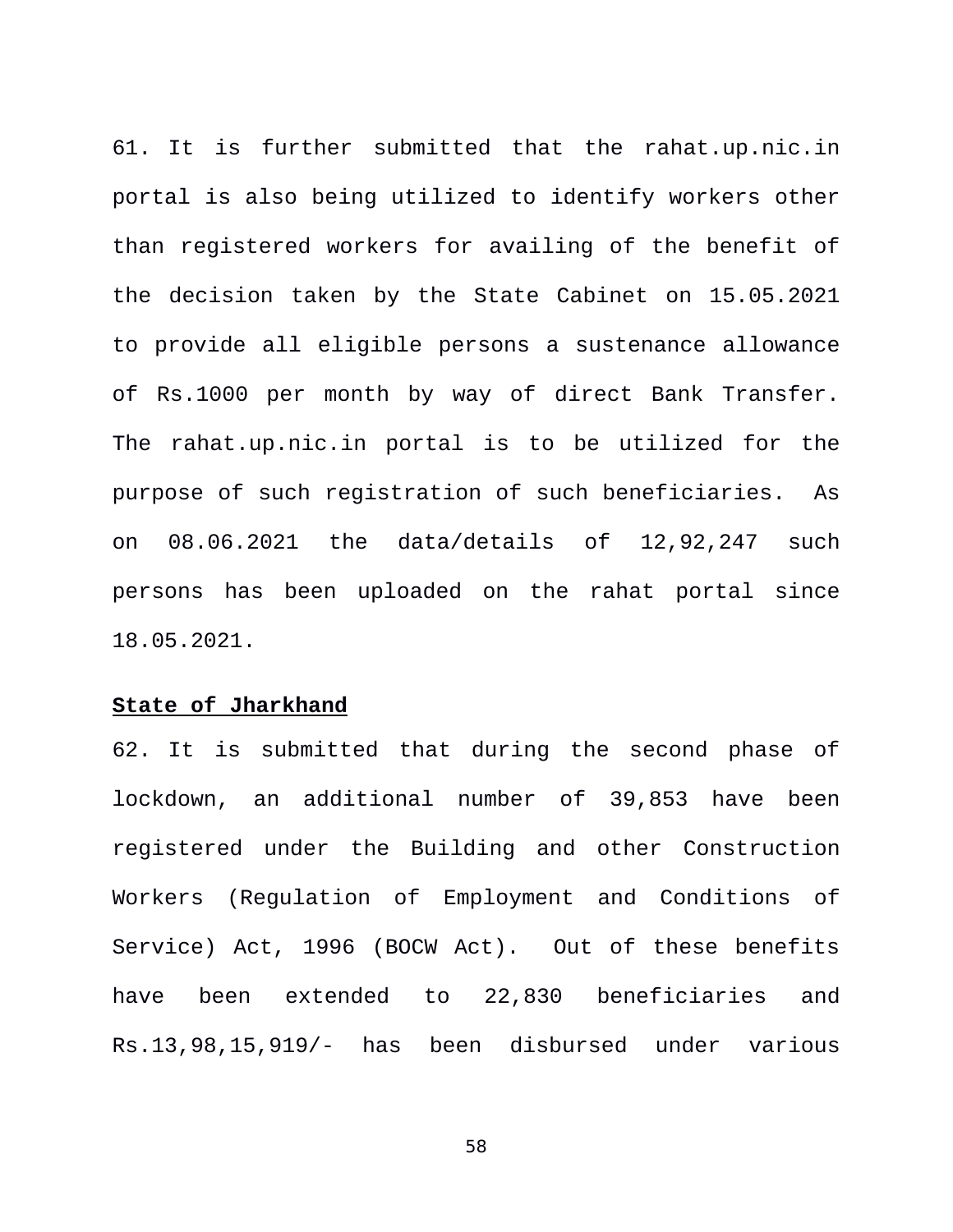schemes run by the Jharkhand Building and Other Construction Workers Welfare Board, Ranchi.

63. It is further submitted that directions have been issued to Officers in the State by Labour Commissioner, Jharkhand vide letter No.557 dated 28.05.2021 and letter No.577 dated 08.06.2021 to complete the process of registration of unorganised workers in the area under their jurisdictions and the following steps have been taken:-

- (a) Under Unorganised Workers Social Security Act, 2008, 14.71 lakhs unorganized workers have been registered till now.
- (b) Five Schemes have been launched by the State for the benefit of unorganized workers.
- (c) In the financial year 2020-2021 total number of registered beneficiaries sum of Rs.51,50,650/- has been disbursed under different schemes.

### **State of Bihar**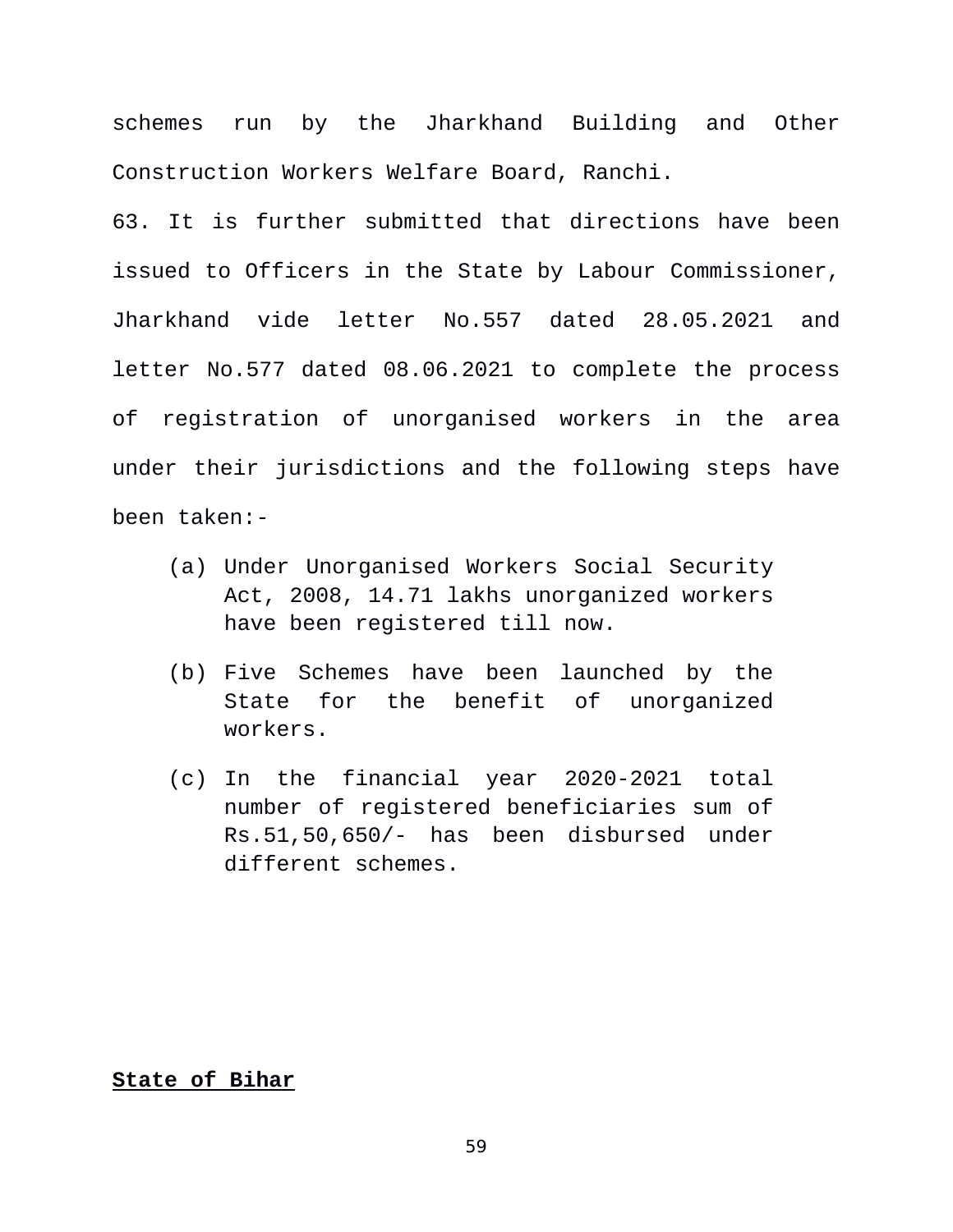64. The State of Bihar has submitted details regarding registration of migrant labours in the affidavit dated 21.05.2021. About 19 lakh migrant labours were registered and brought under skill mapping through the portal app on their arrival at their blocks/Block Quarantine Camps. About 11 lakh migrant labours were registered under Shramik Panjikaran Portal of the Labour Resource Department. About 2 lakh unorganized workers have been enrolled under "Pradhan Mantri Shram Yogi Maandhan Yojna".

65. Regarding the development of National Data Base for the Unorgganised Workers (NDUW), it is respectfully submitted that the Ministry of Labour and Employment, Government of India vide its letter D.O.No.M-16011/1/2019-SS-III dated 28.10.2020 has informed to the State Government that it has started the development of comprehensive National Data Base for the Unorganized Workers (NDUW) including migrant and construction workers. The portal may be used for the delivery of various Social Security/Welfare Schemes.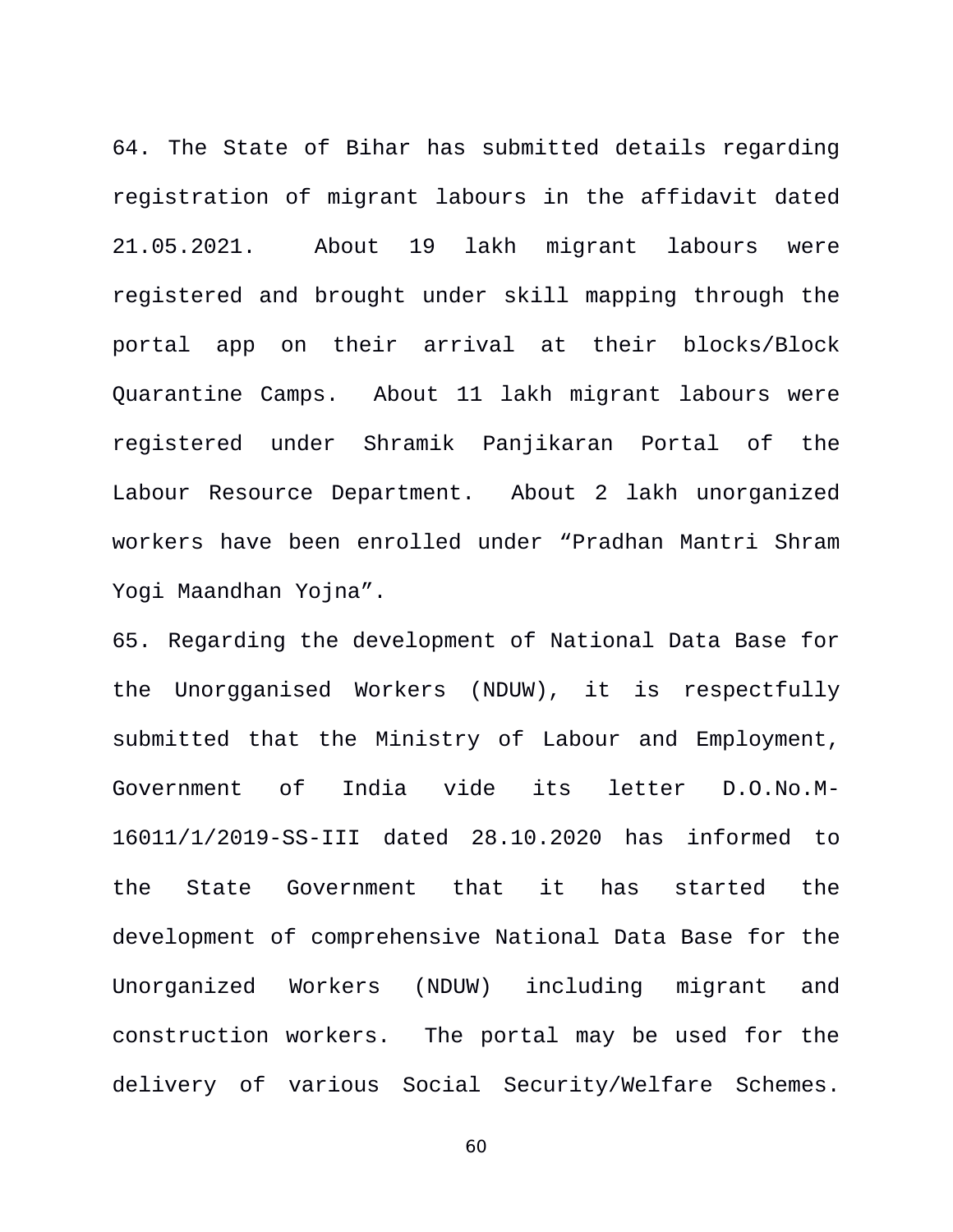It was also informed that the NDUW portal is being developed under the technical guidance of NIC.

66. It is further submitted that it was expected from the department to provide comprehensive action plan for the registration of unorganized workers along with the details of two Nodal Officers. The department through its letter No.1/UL.10-05/2020-21 dated 08.04.2021 nominated the Labour Commissioner, Bihar and Joint Labour Commissioner, Bihar as the nodal officers for the implementation of the National Data Base for the Unorganised Workers (NDUW). Further, the department also provided the comprehensive action plan for the registration of unorganized workers to the Ministry of Labour and Employment vide letter No.-1/UL.10-05/2020- 107 dated 16.04.2021.

#### **State of Karnataka**

67. The Karnataka Building and other Construction Workers Welfare Board under the Act, 1996 has computerized the registration process and the eligible building and other construction workers are registered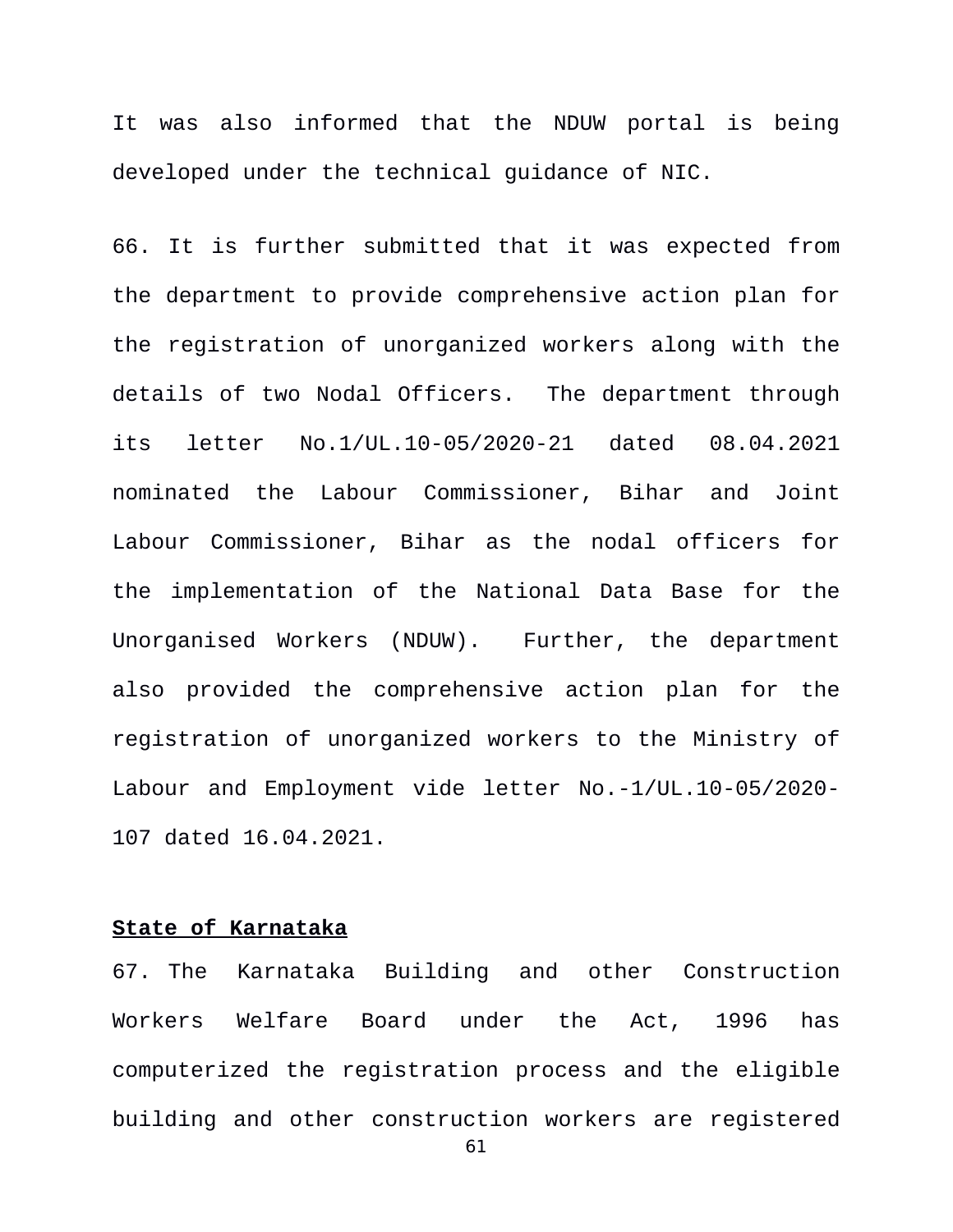through the "Seva Sindhu portal". Once registered, smart cards with unique identity number are provided to the workers. The note submitted on behalf of State of Karnataka also refers to 19 welfare schemes formulated by Karnataka Building and Other Construction Workers Board. With regard to Act, 2008, it has been stated that Karnataka State Unorganised Workers Social Security Board is functioning under Labour Department of the State of Karnataka in registering 11 categories of Unorganised Sector Workers on web portal "ksuwssb.in".

#### **State of West Bengal**

68. The Government of West Bengal in its affidavit has referred to a Scheme under which cash benefit of Rs.1,000/- was transferred to the unorganized workers, who were permanent resident of West Bengal and not getting any benefit from any Government Scheme. The no details have been given regarding process of registration under the aforesaid two Acts.

### **State of Madhya Pradesh**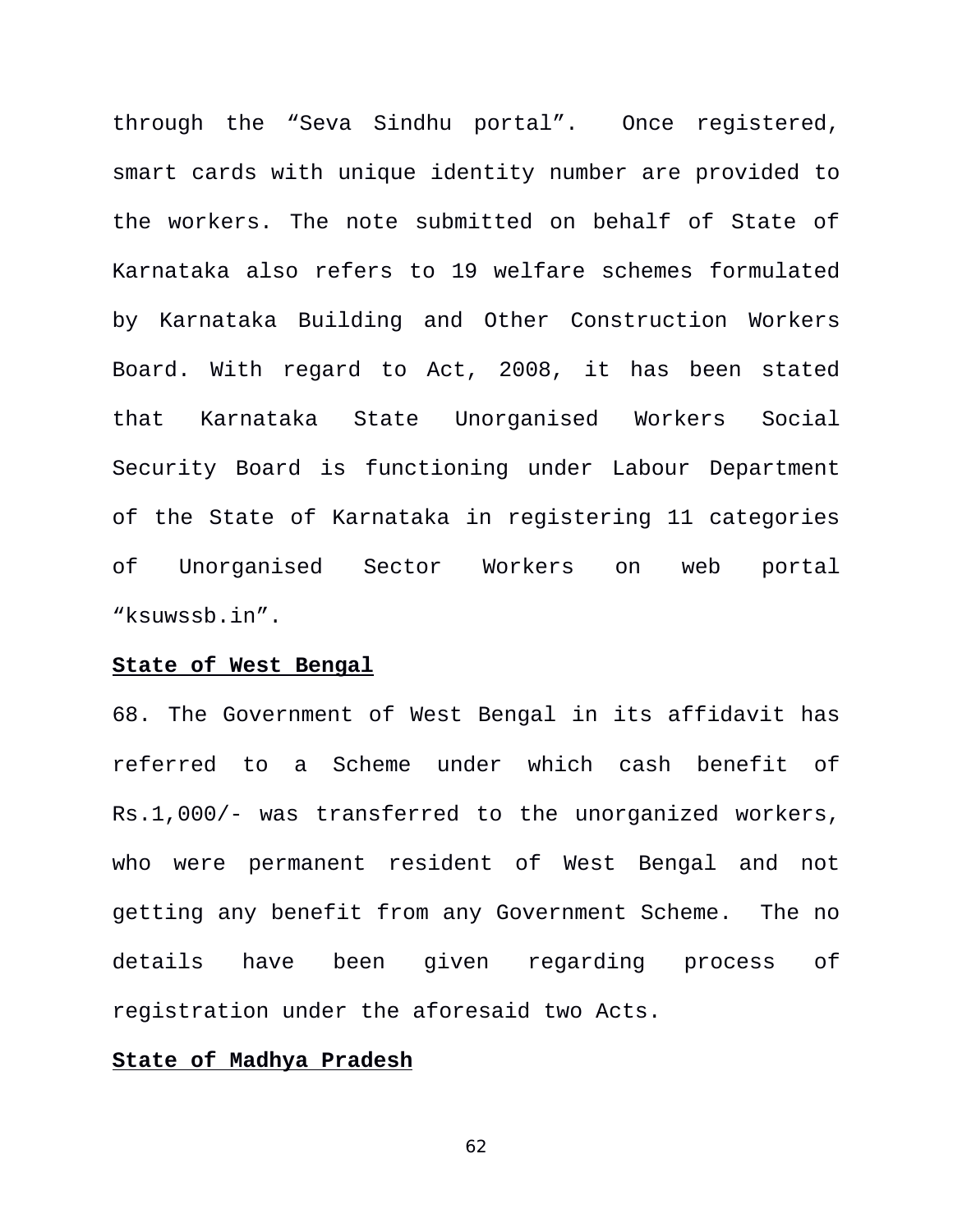69. With regard to registration of migrant workers, following is stated:-

"The Panchayat and Rural Development Department through Gram Panchayat machinery in Rural area and Urban Administration Department through their Urban local bodies in urban areas are in process of compiling information with respect of all categories of migrants and their family returning back to their residences. A portal namely "PRAVASISHAMIK" has been launched wherein migrants returned to their residences in Madhya Pradesh are registered by the Panchayat and Urban Body's local staff respectively. Total number of 41,392 migrant workers have been registered on this portal till 01.06.2021.

Besides above, registration of unorganized workers had started in State in the year 2018 under the 'Mukhyamantri Jan Kalyan (SAMBAL) Yojana'. Under the said scheme, approximately 1.47 unorganised workers with complete database have so far been registered."

#### **State of Maharashtra**

70. With regard to registration of unorganized workers, it has been stated that under Act, 2008, Maharashtra Unorganised Workers Social Security Rules, 2013 have been framed. Maharashtra Social Security Board has also been constituted on 03.04.2018. The registration under the Unorganised Workers Social Security Act, 2008 has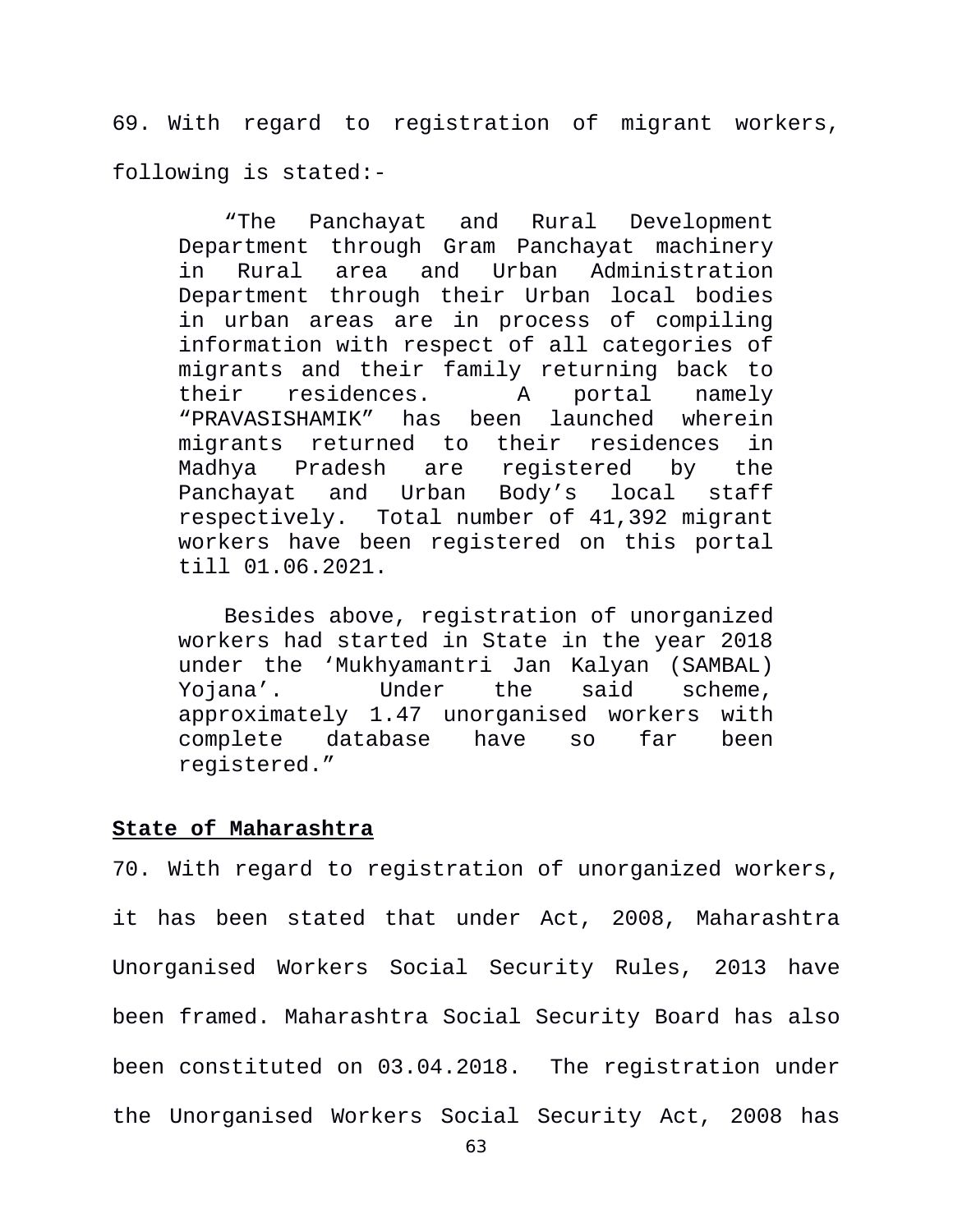yet to start, but till date, around 5,88,304 workers have been enrolled under Pradhan Mantri Shram Yogi Maandhan Yojana through Common Service Centres since March, 2019. Further, the unorganized workers will also be given benefits of various schemes by the State Government, such as (i) provident fund, (ii) financial assistance in case of injury at work place, (iii) housing schemes, (iv) scholarship scheme for children, (v) skill development, (vi) funeral benefits, (vii) old age homes.

71. Further, with regard to Act, 1996, following has been stated on behalf of the State of Maharashtra:-

"In exercise of Section 18 of the Building and Other Construction Workers (Regulation of Employment and Conditions of Service) Act, 1996, the State has constituted the Maharashtra Building and Other Construction Workers Welfare Board ("the Board"). The Bard has undertaken various measures to register construction workers. The Board has implemented four special registration drives in the last two years across Maharashtra. The monthly contribution of registered construction workers is reduced to Rs.1/- per month (from Rs.5/- per month). The Board is taking help of NGOs, workers union and local representatives for registration of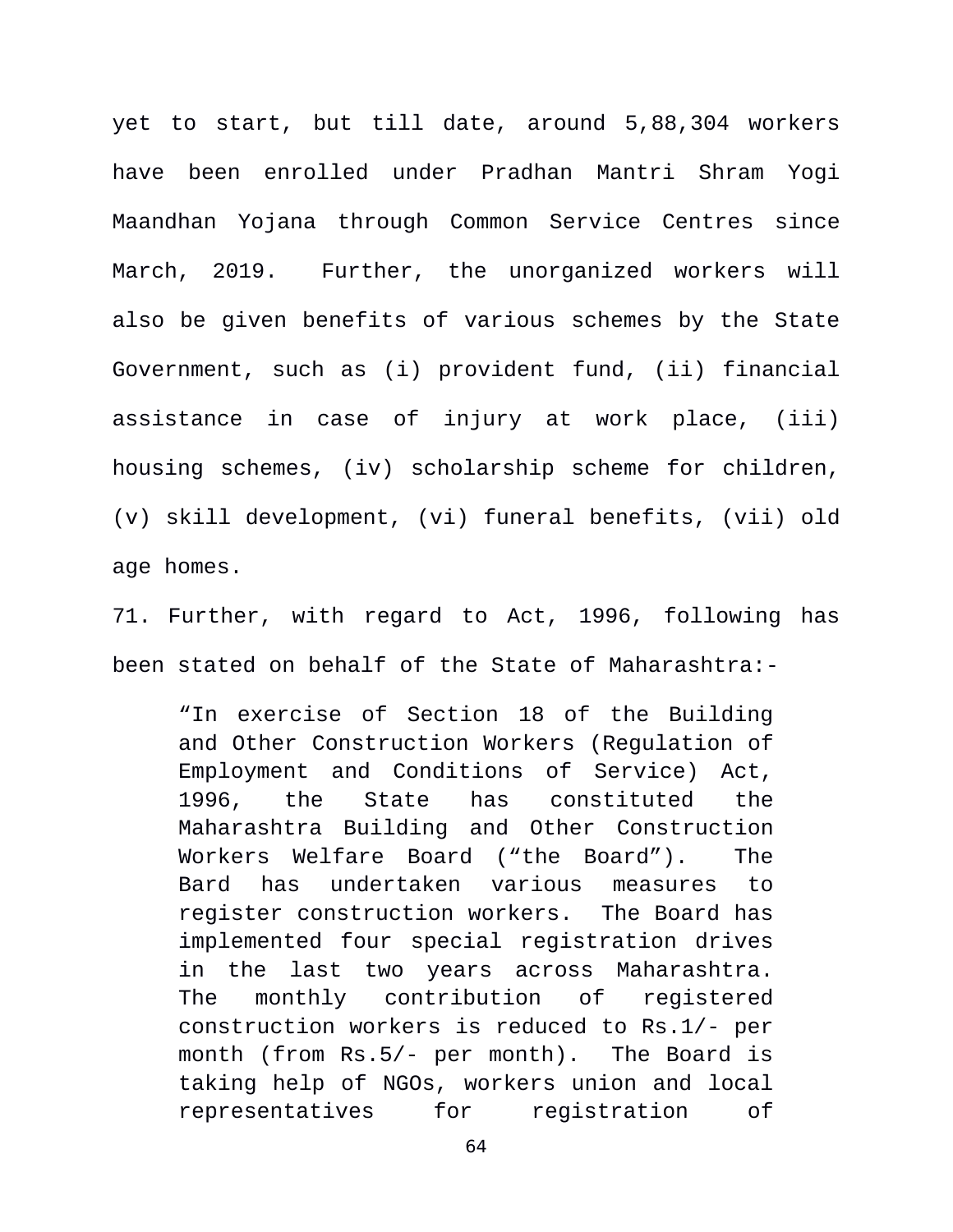construction workers. Monitoring Committees under the Chairmanship of district collectors is also constituted for registration, renewal and benefit distribution. Benefit distribution programs were also conducted in presence of the Chief Minister, Labour Minister, Guardian Minister of the concerned district and a local representative. Due to the effect of various measures undertaken by the Board the registration of construction workers increased in the last three years. The total registration of construction workers till 15.05.2021 is 25,53,519 and active registered construction workers are 11,82,152."

72. In our last order, we had referred to earlier order of this Court dated 21.08.2018 passed in Special Leave Petition (Crl.) No. 150 of 2012. This Court had directed the Ministry of Labour and Employment to make available the module to all States and Union Territories for purposes of registration under Act, 2008 and following was the order passed on 21.08.2018:-

"Mr. Vinod Kumar, Director, Ministry of Labour and Employment and Mr. Ajit Kumar Dung Dung, Under Secretary, RSBY, are present before this Court.

The Ministry of Labour and Employment is now involved in the process of finalizing a registration module for unorganized workers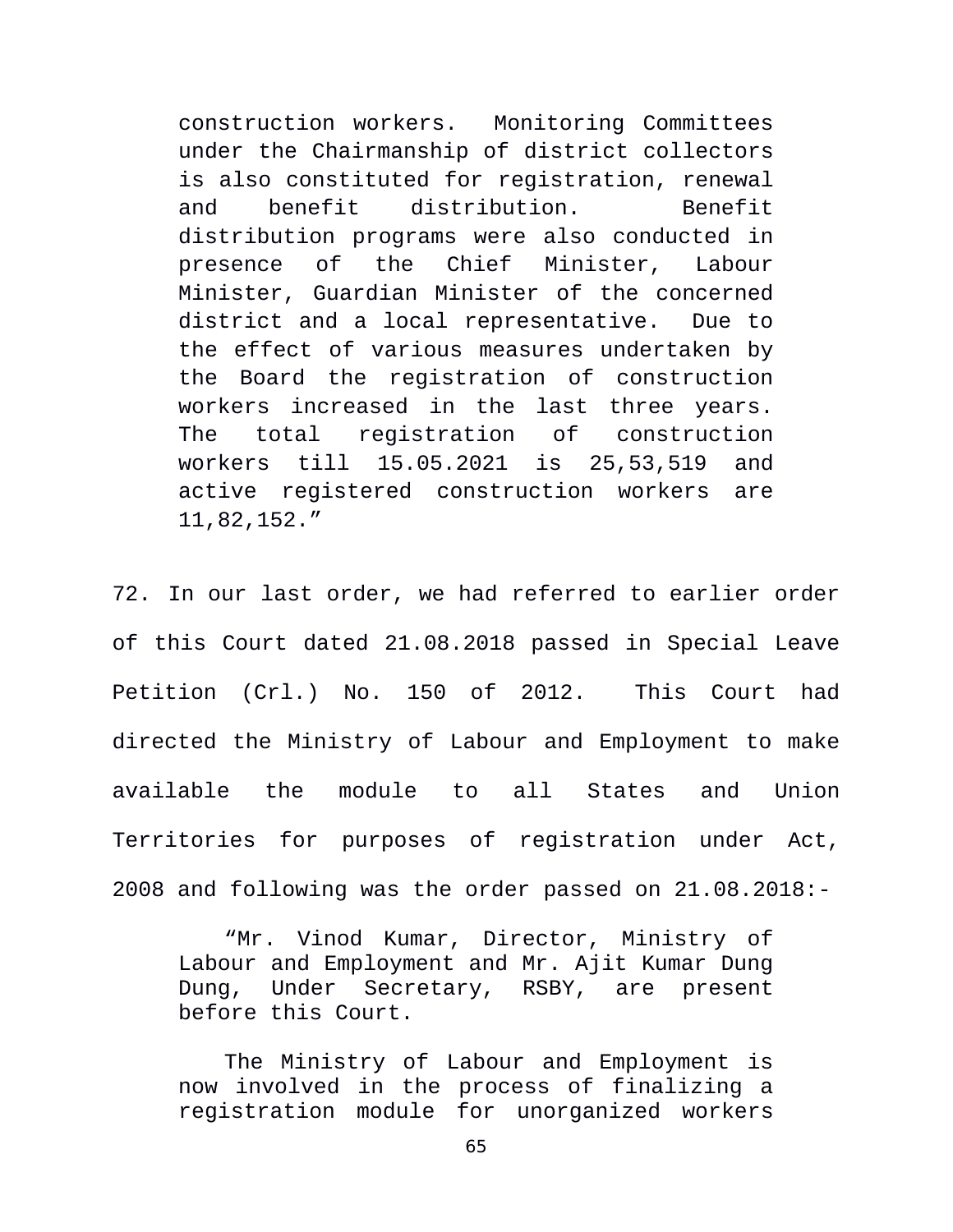and after the security audit it will be made ready by the end of December, 2018. It is submitted that thereafter it will be made available to the States/Union Territories for further process of registration and issuance of paper identity cards.

We direct the Chief Secretary of all the States and Administrators of all the Union Territories to start registering 10% of the estimated number of workers every month starting from the month of January, 2019 and submit a Report to this Court by 31.01.2019.

Needless to say that the Ministry will make available the module to all the States and Union Territories for the purpose of registration by the last week of December, 2018."

73. In spite of the above direction which was issued on 21.08.2018, the Ministry of Labour and Employment has not yet been able to provide the module to all States and Union Territories for the purpose of registration. We have noticed above that several States have stated in their affidavits that they are waiting for the module to be provided by the Ministry of Labour and Employment to proceed further with the registration of unorganized workers. In this context, we may also refer to press release dated 05.05.2021 of the Ministry of Labour and Employment, which states:-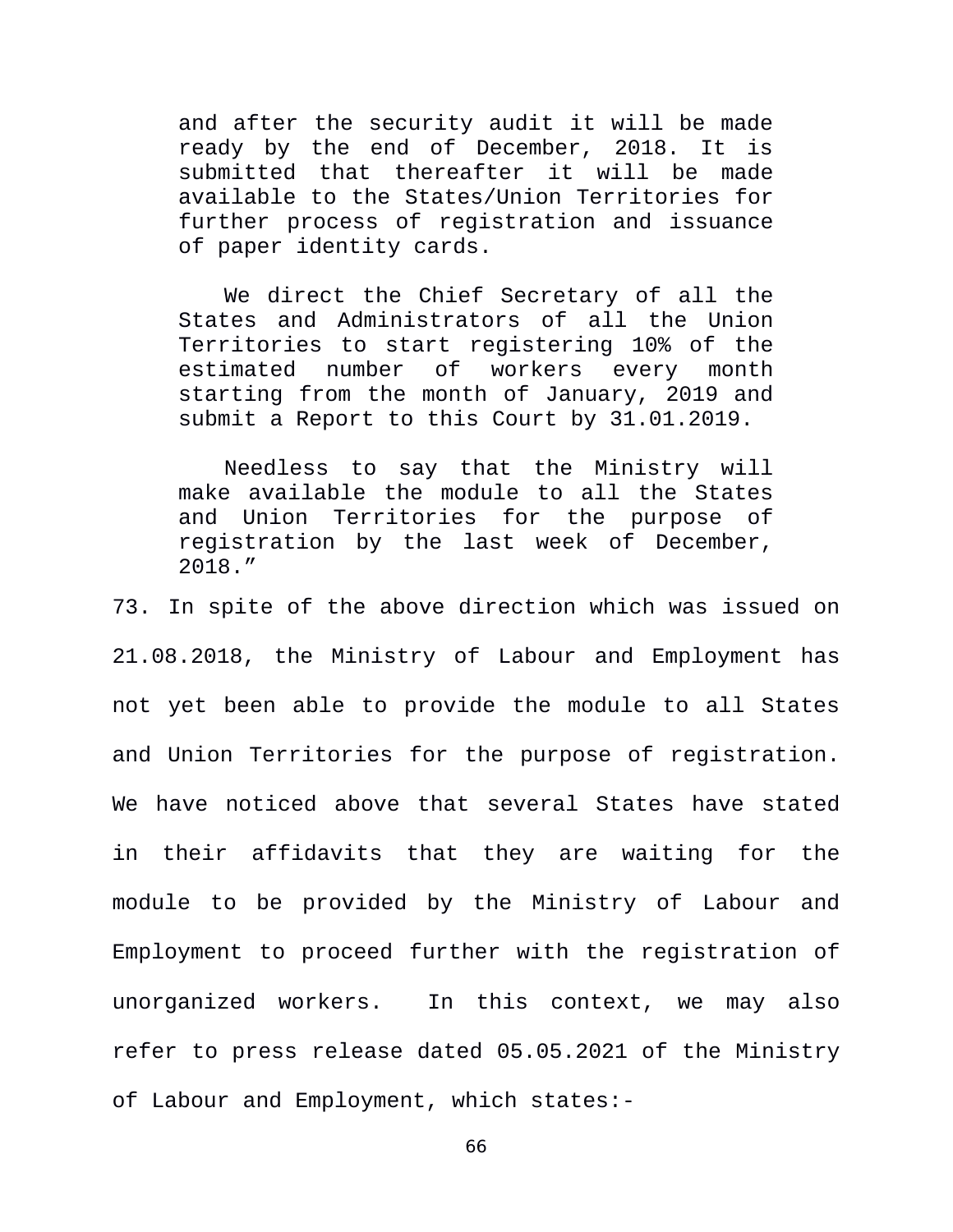"Section 142 of the Social Security Code, 2020 has been notified by Ministry of Labour & Employment covering applicability of Aaadhar. The notification of section will enable Ministry of Labour and Employment to collect Aaadhar details for the database of beneficiaries under various social security schemes.

National Data Base for unorganised workers (NDUW) is at an advanced stage of development by National Informatics Centre. The portal is aimed at collection of data for unorganised workers including migrant workers for the purpose of giving benefits of the various schemes of the Government. An interstate migrant worker can register himself on the portal on the basis of submission of Aaadhar alone.

Union Minister of State (I/c) for Labour and Employment Shri Santosh Gangwar has clarified that the section under the Social Security Code has been notified only for collection of data of workers including migrant workers. No benefit will be denied to workers for want of Aaadhar."

74. We had specifically directed to the Union of India by our order dated 24.05.2021 to file a detailed affidavit with regard to process of registration of unorganized workers as undertaken by Ministry of Labour and Employment. In pursuance of our direction, an affidavit has been filed by the Union of India dated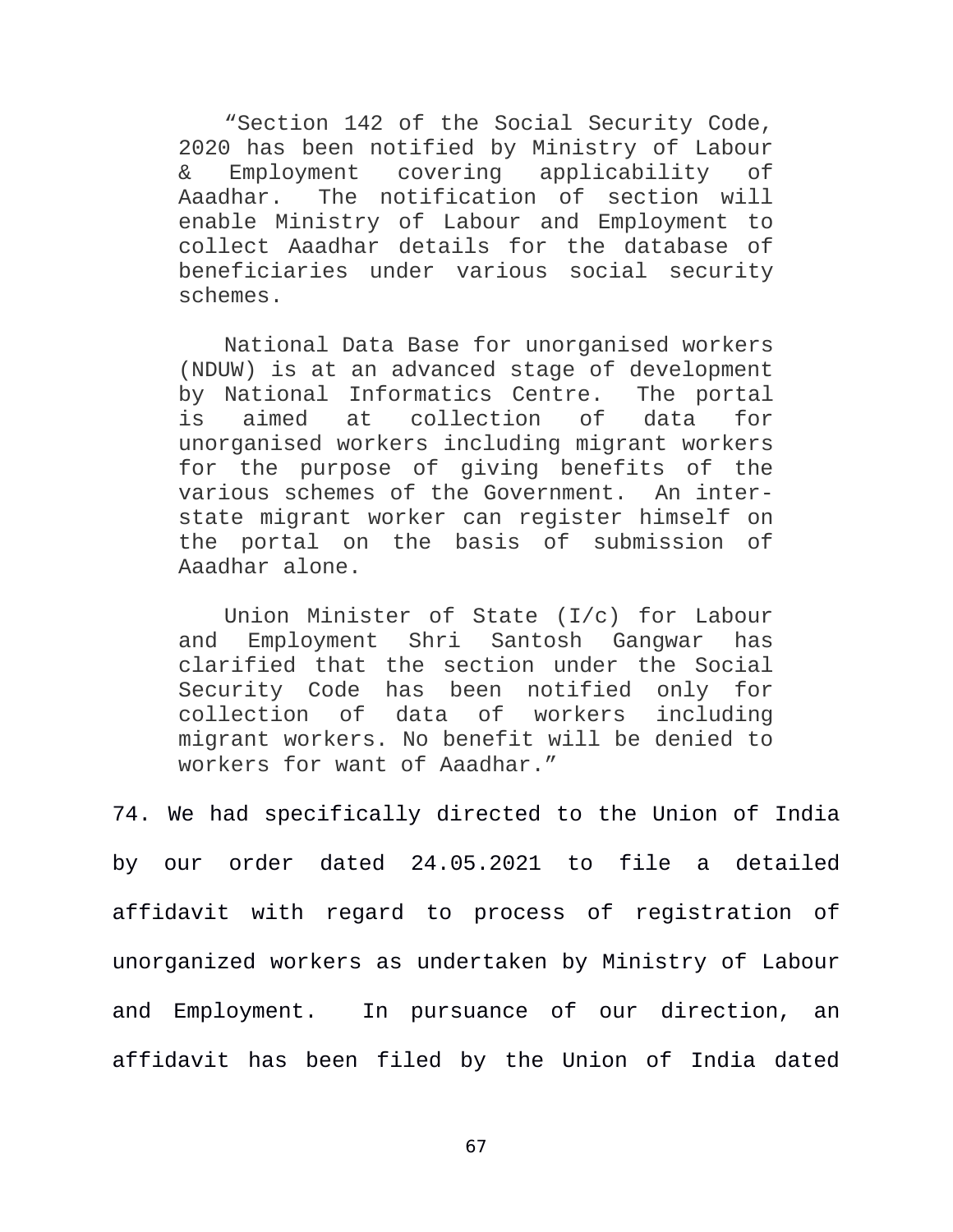09.06.2021. In paragraphs 16, 17 and 18 of the affidavit, following has been stated:-

**"16.** It is respectfully submitted that, the major technical as well as other operational issues have been resolved and development of the portal had commenced. However, the recent outbreak of Corona has impacted the development of the portal as many of the personnel associated with the project were affected with Covid. It is submitted that, the MoLE has already released first installment of Rs.45.39 Crore to National Informatics Centre Services Inc. (NICSI) in the month of January/February, 2021 for required development work and necessary purchases of hardware and software.

**17.** It is humbly submitted that, NIC has been tasked prepare and hand over the NDUW Portal at the earliest, preferably in the next 3 to 4 months to the State/UT Governments to carry out the registration of the Unorganised Workers through their districts and state levels administrative machinery. Finally, it will be the responsibility of State/ UT Governments to populate the data by mobilising unorganised workers to register in their respective States/UTs through Common Service Centres, State Seva Kendras, Labour Facilitation Centers, Digital Seva Kendras under Department of Posts etc on this portal. For this purpose, a Comprehensive Action Plan is being prepared in the Ministry along with monthly measurable milestones to monitor the registration work in an effective manner. In addition, the workers will also be able to register themselves through mobile app or NDUW Portal in a more convenient way in a self-mode or assisted mode.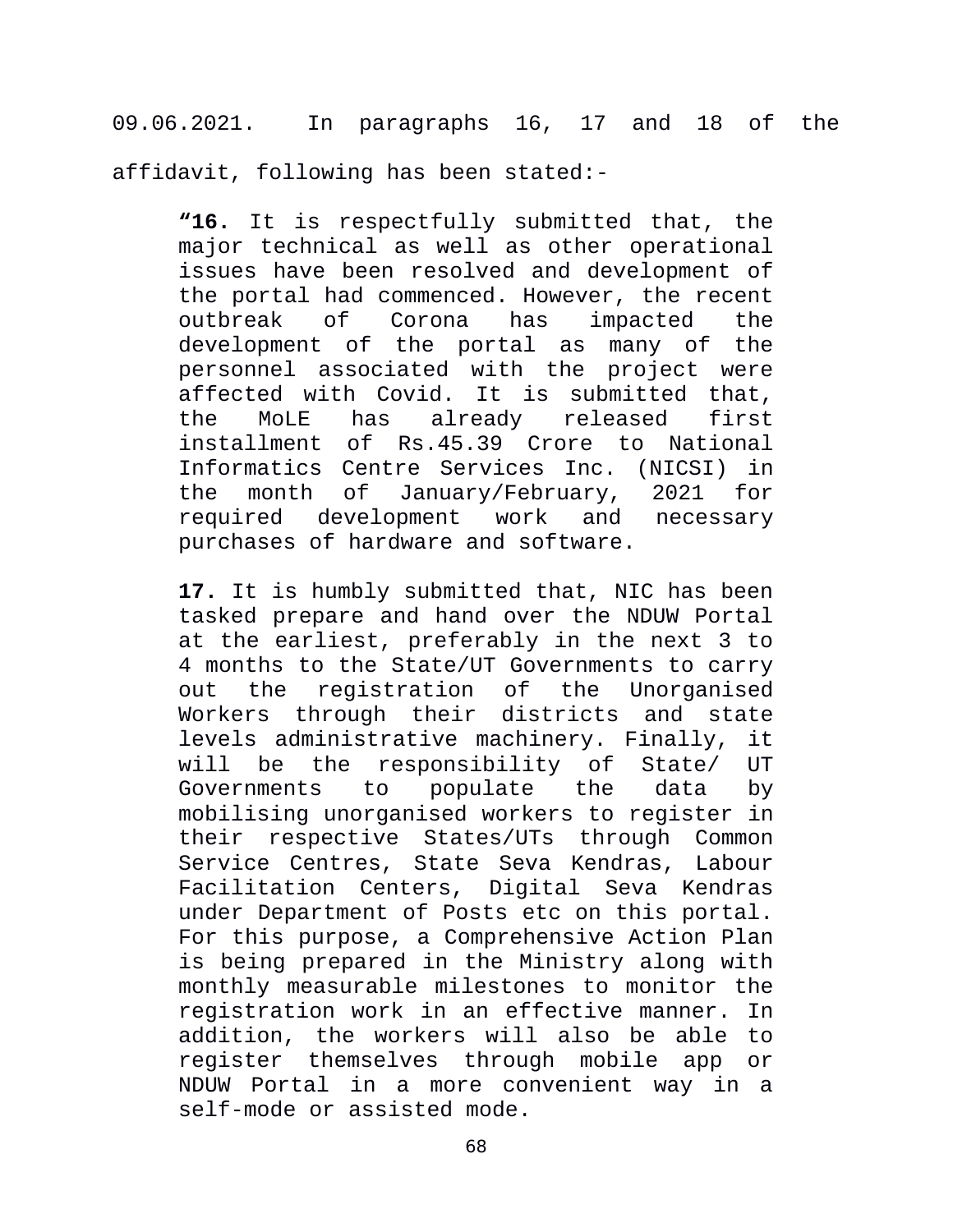**18.** It is humbly submitted that, the Central Government is committed in developing a comprehensive, dynamic and useful National Database for Unorganised Workers (NDUW) including migrant workers, gig workers, platform workers, Building/Construction Workers, domestic workers and similar other workers, in order to ensure that they can be the rightful beneficiaries of the various schemes/benefits by the Central Government and the State Governments."

75. Regarding registration of unorganized workers, the stand taken by the Union of India as noted above does not commend us. We have noticed that this Court as early as on 21.08.2018 had directed the Ministry of Labour and Employment to make available a module to the States/Union Territories for the purpose of registration. No exception can be taken to the Central Government deciding to create NDUW portal for facilitating the States and Union Territories to register so that national Database of Unorganised Workers may become available. A statement is made in the above paragraph that NIC has been required to develop a portal for which an amount of Rs.45.39 crores have been released in the month of January/February,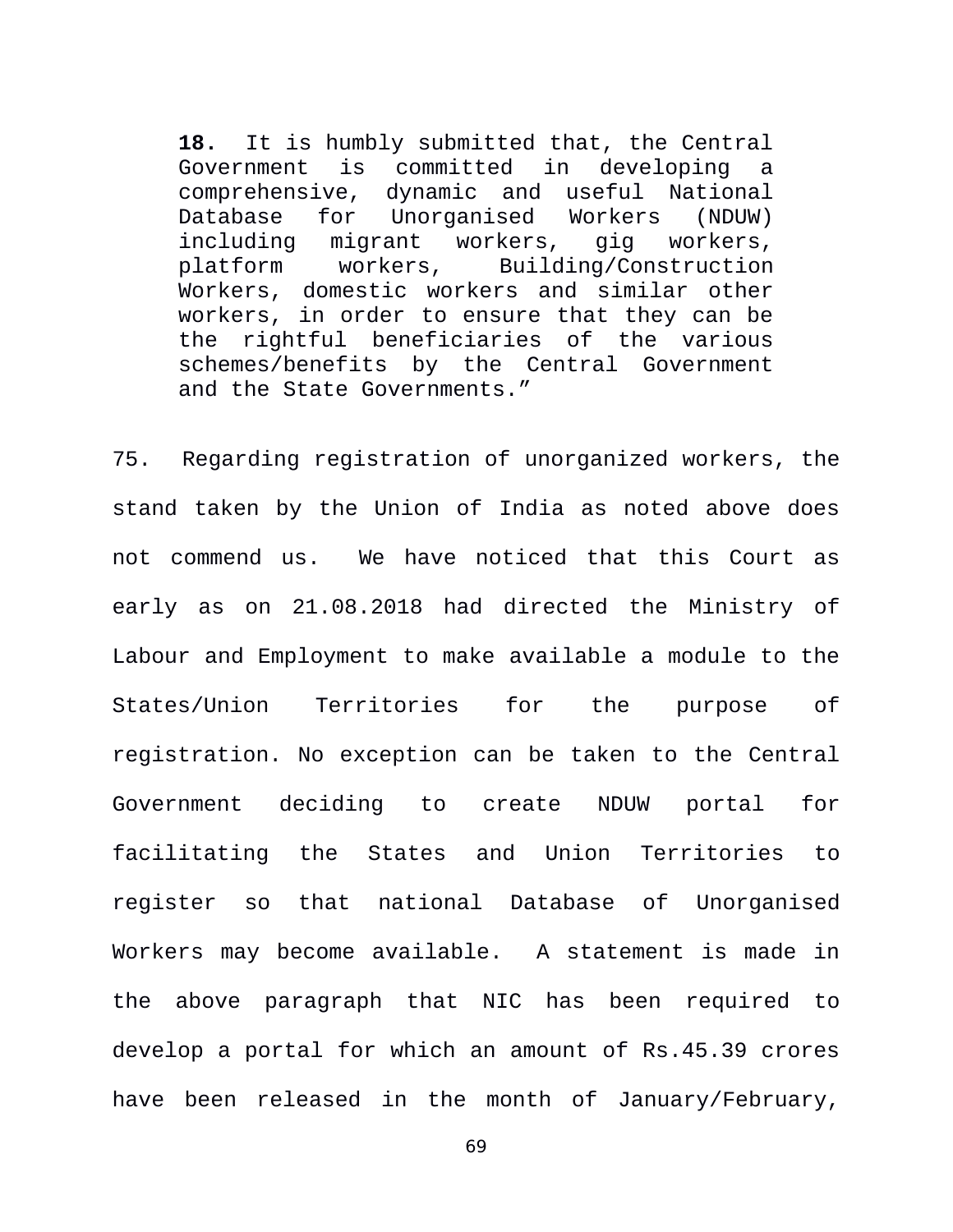2021. When the unorganized workers are waiting for registration and are waiting to reap the benefit of various welfare schemes of the States and Centre, the apathy and lackadaisical attitude by the Ministry of Labour and Employment is unpardonable. There was urgency in the portal to be finalized and implemented looking to the pandemic and dire need of unorganized workers to receive the benefit. The attitude of Ministry of Labour and Employment in not completing the module even though directed as early as on 21.08.2018 shows that Ministry is not alive to the concern of the migrant workers and the non-action of the Ministry is strongly disapproved. We further direct the Secretary, Ministry of Labour and Employment to ensure that NDUW portal is finalized and implementation of the portal commences on or before 31.07.2021. Let Secretary of the Ministry of Labour and Employment file a report to that effect within a period of one month thereafter.

76. To provide access to the migrant workers to different Schemes of State Government and Central Government, registration is a must. We impress upon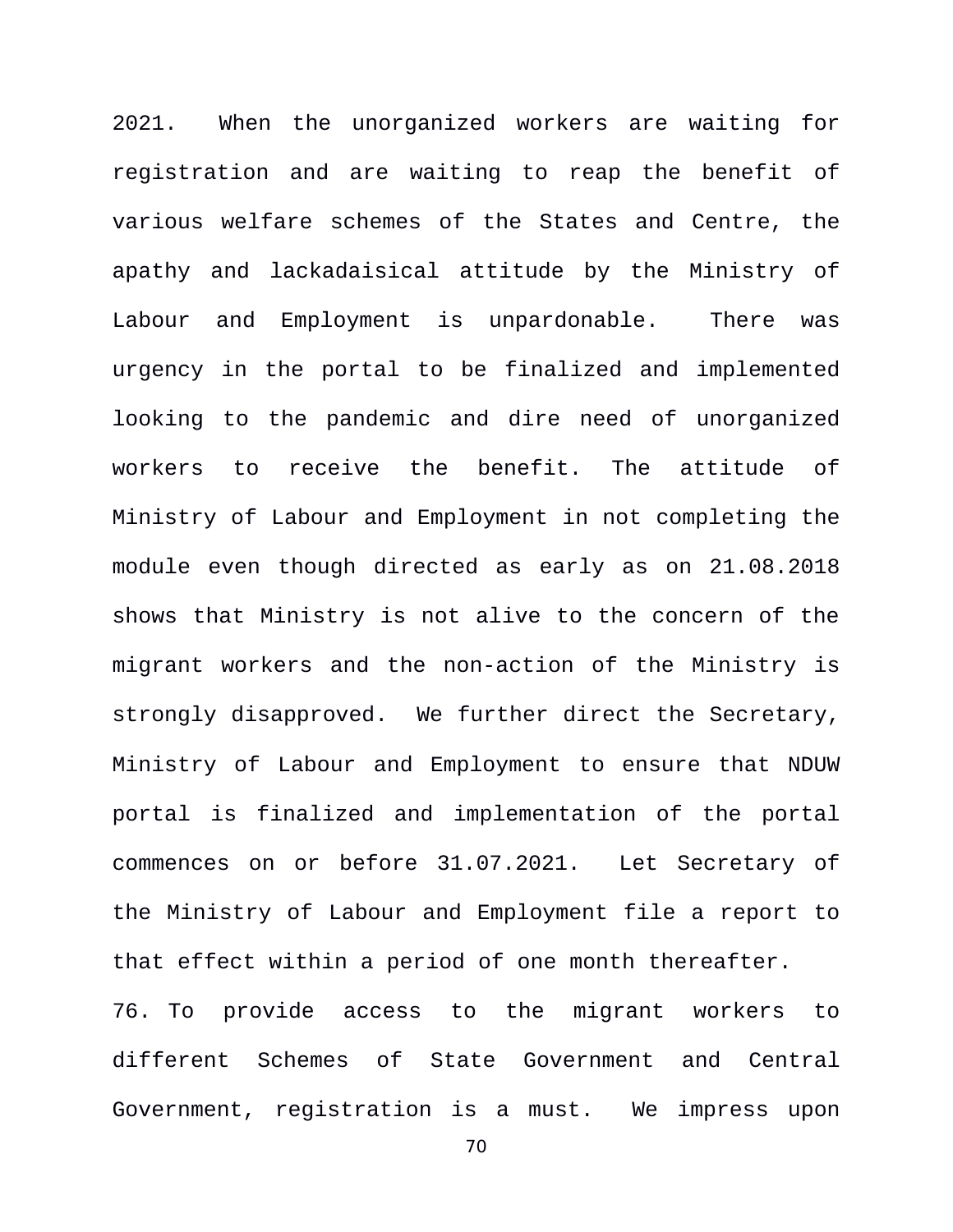Central Government as well as States and Union Territories to complete the portal for registration under National Database for Unorganised Workers (NDUW) project as well as implement the same, which by all means may commence not later than 31.07.2021. We make it clear that after registration is complete, the correction and updating of the data should be always possible and which is part of the process. It is only after registration of the workers that the States and the Centre shall be able to extend the benefits of the welfare schemes to them. Prior to that unless the registration is complete, tall claims by all the States and Union that they have implemented various welfare schemes for the migrant workers and unorganized workers remain only on paper without giving any benefit to unorganized workers.

### **(vi) Community Kitchen**

77. Most of the States during this pandemic have been running community kitchens for migrant labourers and other persons, who needed two meals a day due to various reasons including cessation of employment. We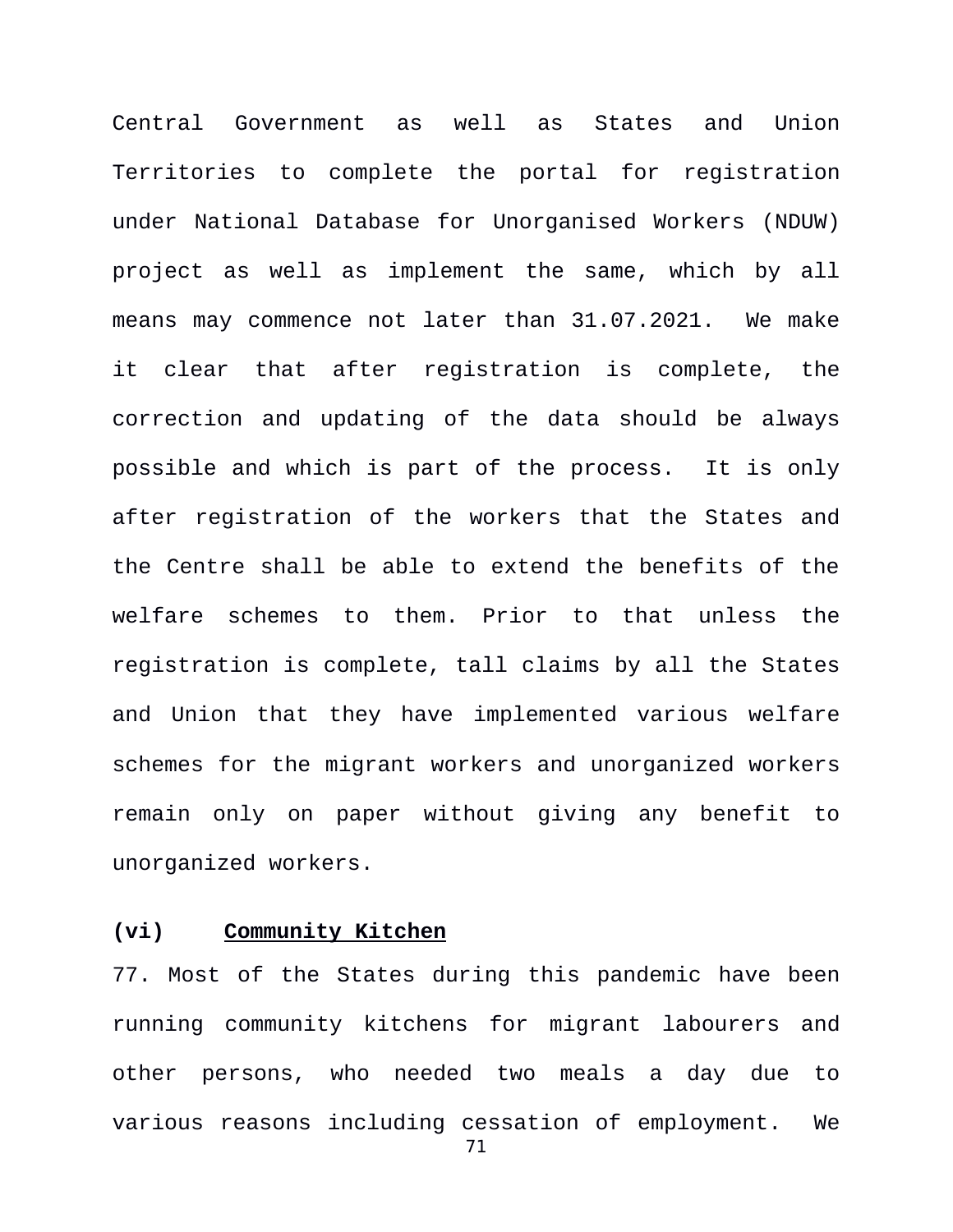had also directed the States to run community kitchens for migrant labourers. States in their affidavits have given details regarding running of the community kitchens. The State of Karnataka states that community kitchens called Indira Canteens are being run in the City Corporation/Municipal Corporation limits. It has been stated on behalf of the State of Kerala that the State of Kerala is providing community kitchen to the stranded migrant workers during outbreak of Covid-19 pandemic in 2020 as per Government order dated 26.03.2020 and 03.04.2020. It is stated that Kerala Government has issued combined guidelines for the operation of the scheme "Hunger free Kerala- Janakeeya Hotel and Community Kitchens" under the Local Self Government Institutions for providing food packets to the eligible categories. On 11.05.2021 further guidelines have been issued for the operation of Janakeeya Hotels and Community Kitchens. The State of Punjab submits that 38 community kitchens are working in different districts of Punjab.State of Telangana's case is that 140 Annapurna Canteens are available in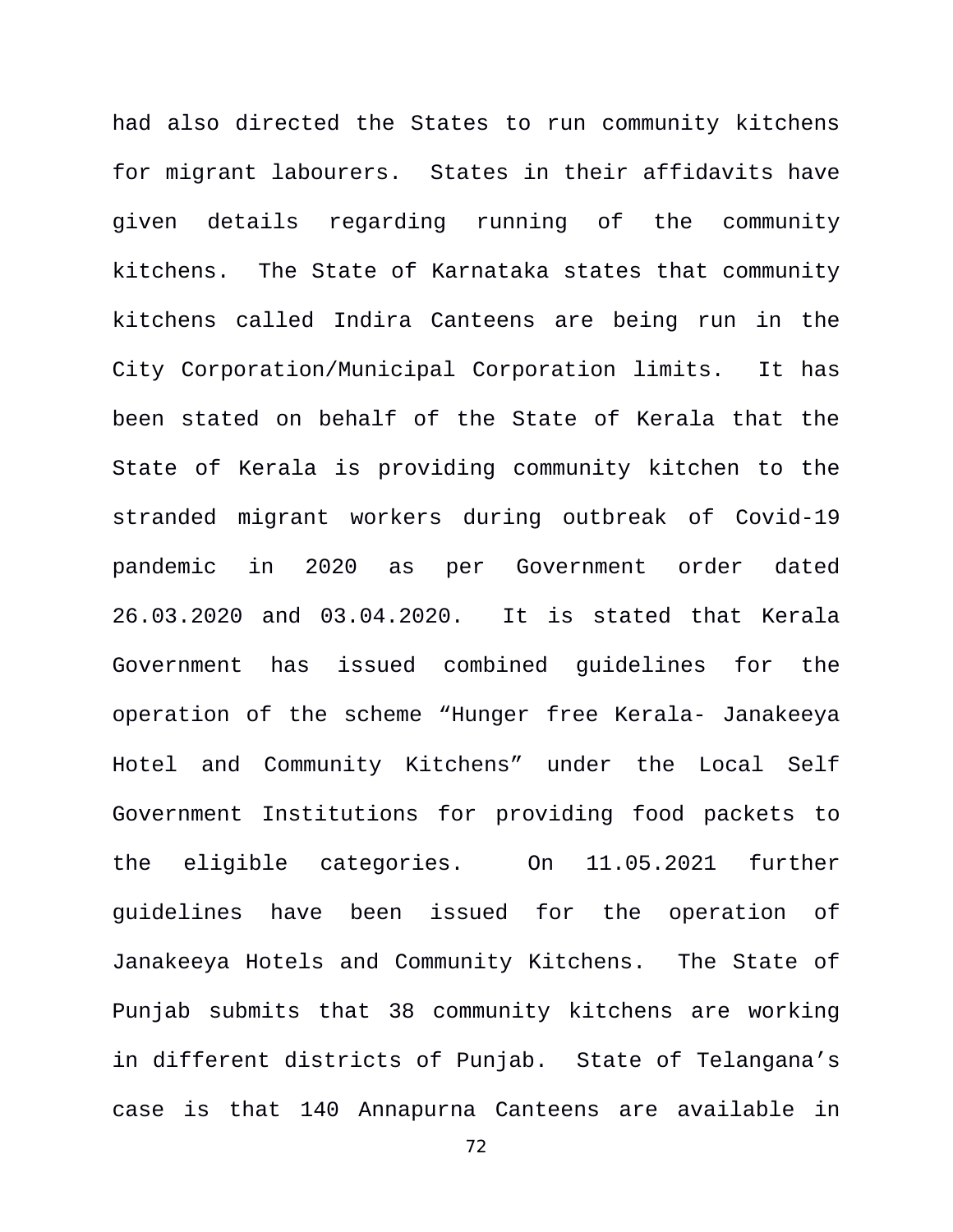Greater Hyderabad Municipal Corporation limits where food is given @ Rs.5/-. Migrant workers can utilize their services. The state of Tamil Nadu's case is that as per Government policy, everyone can avail food at free of cost during the lock-down period at Government run canteens functioning as community kitchens in various Municipal Corporations of Tamil Nadu. The Government of NCT Delhi states that in view of the curfew and lockdown announced on 19.04.2021, the Government of NCT of Delhi made various arrangements for the relief and welfare of the migrant labourers. Hunger Relief Centres for migrant workers, daily workers and other needy persons have been established in all 11 districts of Delhi. Food packets are being provided at the construction sites. The case of the State of U.P. is that vide G.O. dated 15.04.2021, the Government of U.P. had directed temporary shelter camps/quarantine facilities/screening camps to be set up to accommodate the migrant workers returning to their native places during the second wave of pandemic, whereby in temporary camps two complete meals a day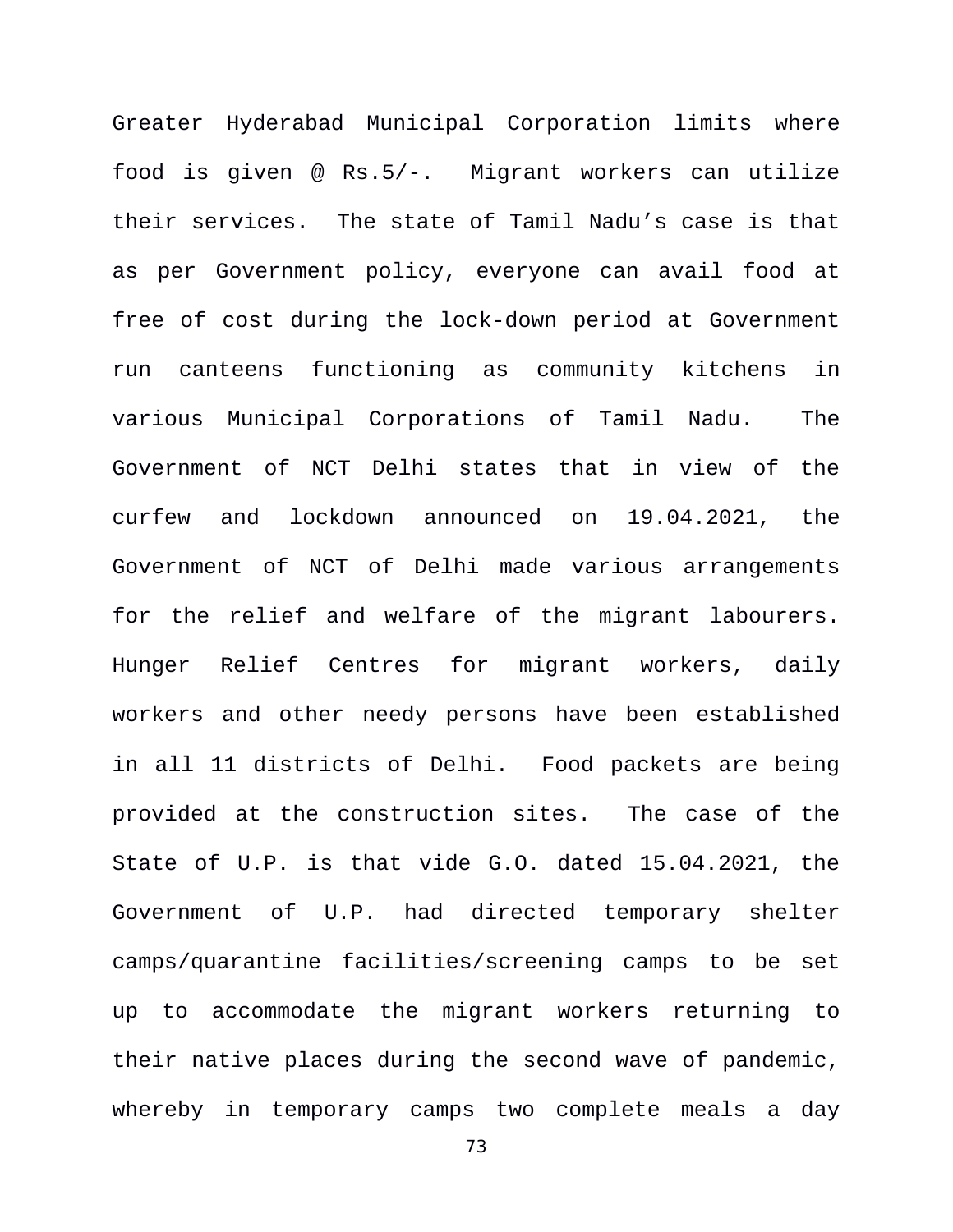were provided. In the State of West Bengal, it is stated that "Maa Community Kitchen Scheme" is in operation in Kolkata Municipal Corporation area and other municipalities/corporations areas since March, 2021 where good food at a subsidized rate of Rs.5/- per meal is provided, which scheme can be availed by anyone. There are 150 canteens running across 23 districts. The State of Madhya Pradesh also states that under the "Deendayal Antyoday Rasoi" Scheme 100 kitchen centres are operating since February, 2021 in 52 district headquarters and in 6 other prominent religious towns. State of Maharashtra submits that presently there are no migrant workers, who are 'stranded' in the State, hence there is no question of providing community kitchen to 'stranded' migrant workers. State refers to a scheme titled 'Shiv Bhojan Thali', which provides meals to the public @ Rs.10/-. 78. It is true that after relaxation of lockdown and restrictions imposed, all the industries have started functioning, providing of employment to large number of people including migrant workers but still there are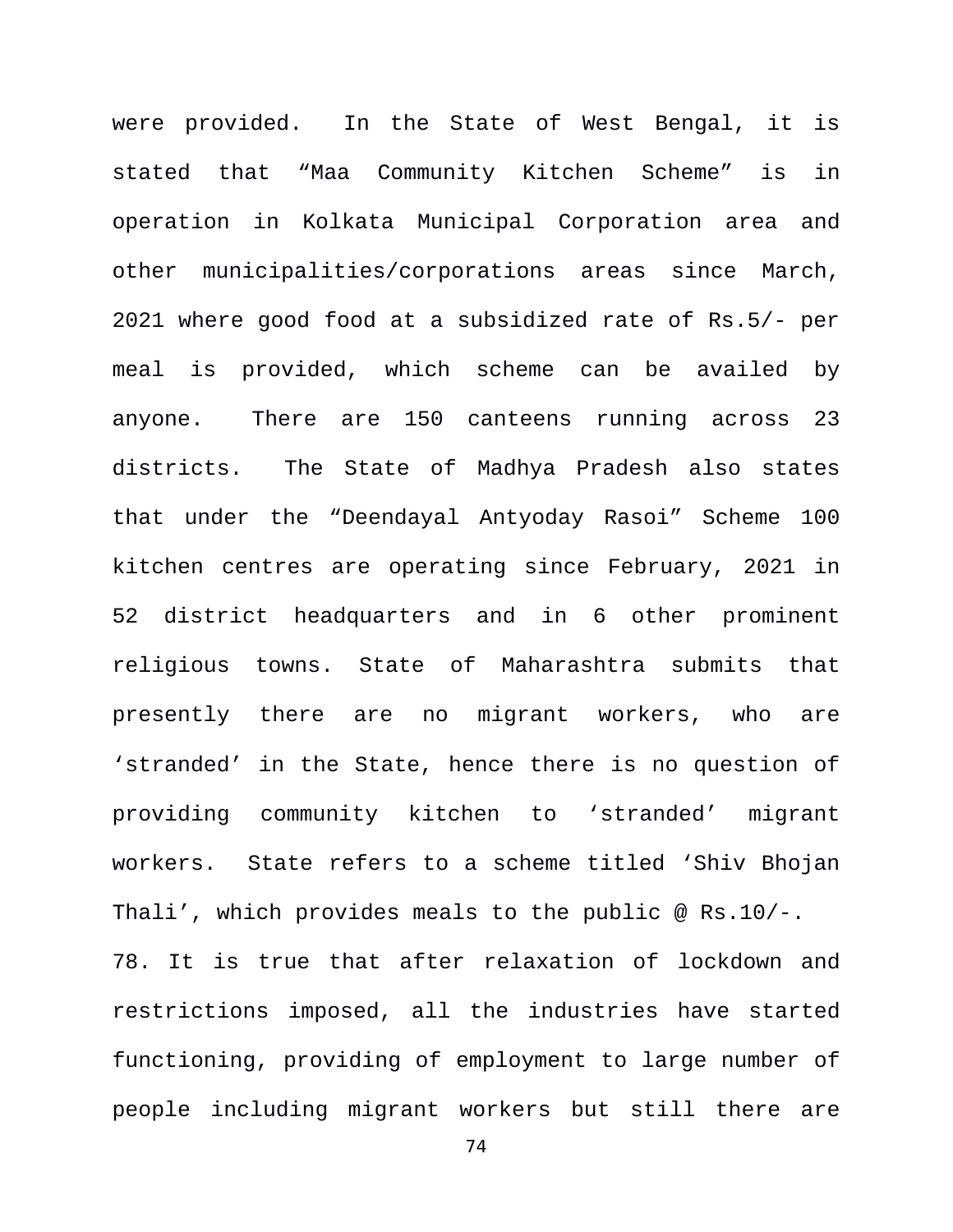migrant labourers, who have not got any employment. The States have been running community kitchens during the pandemic. We are of the view that State should run the community kitchens at prominent places where large number of migrant labourers are there, which community kitchens should be continued at-least till the pandemic continues. The States should advertise places where facility of community kitchen/subsidized meals is provided so that no migrant labour, who is unable to arrange for his two meals can remain hungry.

## **(vii) Direct Bank Transfer to unorganized workers.**

79. All States have filed their affidavits and most of the States have made direct bank transfers to construction workers, who are registered under Act, 1996. The amount ranging from Rs.1,000/- to Rs.6,000/ has been transferred to the construction workers. Few States have also made transfer to other categories including auto rickshaw drivers and some other categories. The right of direct bank transfer flows from a particular scheme framed by a State. In event, a person including a migrant labourer is entitled for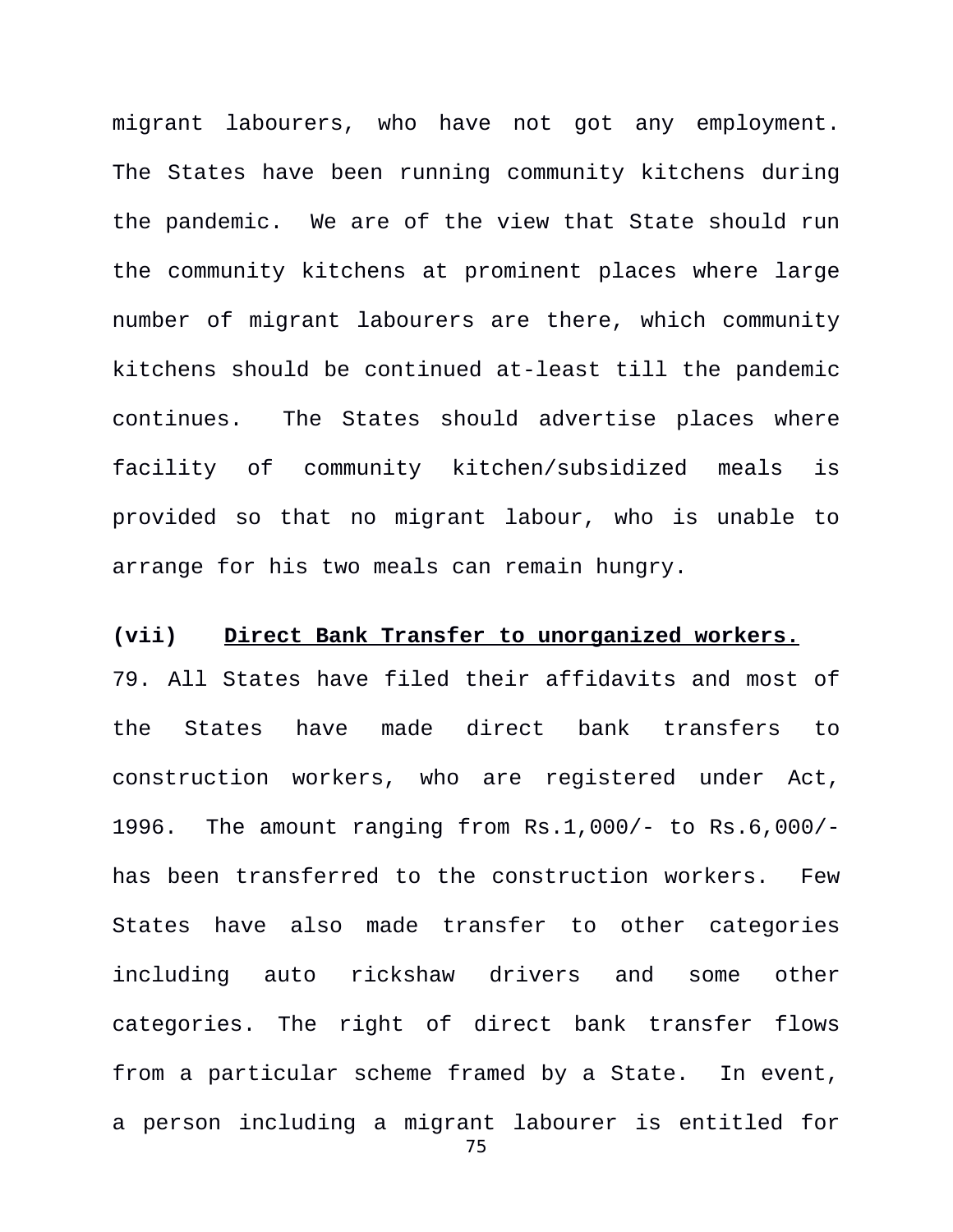any direct bank transfer from any scheme, he can claim for such entitlement. Before us, no such scheme by any State has been pleaded on record where conscious decision has been taken by the State to make direct bank transfer to a migrant labourer. The direct bank transfer being matter of policy and being in domain of the State, no direction can be issued by this Court for any direct bank transfer as claimed by certain applicants/intervenors. We only observe that in event any person is entitled for direct bank transfer as per the existing scheme in any State, he can avail the said benefit by the mechanism as provided in the policy decision.

80. In view of the foregoing discussions and our conclusions, we dispose of the writ petitions with the following directions:-

(i) It is directed that the Central Government to develop the Portal in consultation with National Informatics Centre (NIC) for registration of the unorganized labourers/migrant workers. We also impress upon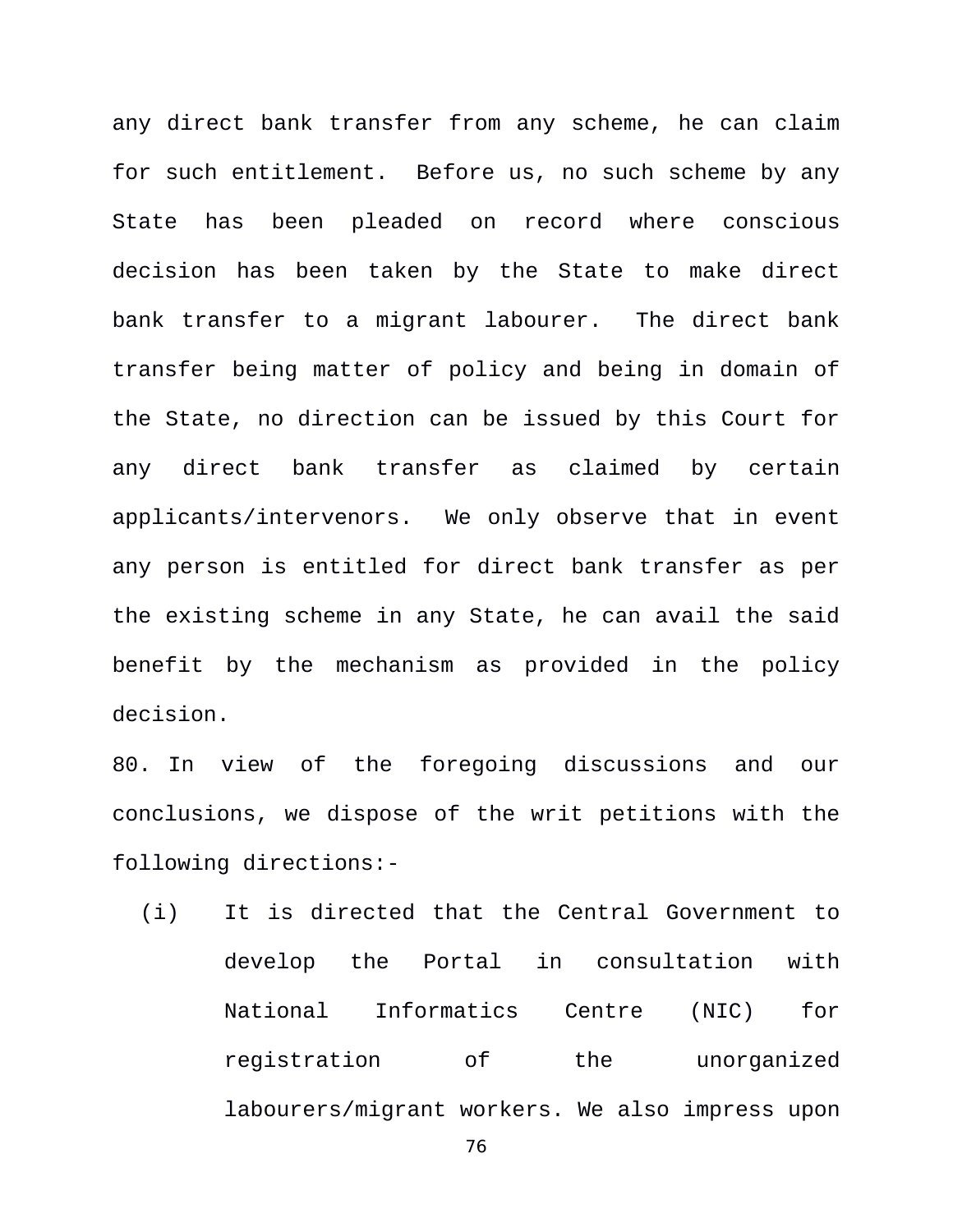and direct that the Central Government as well as the respective States and the Union Territories to complete the process of Portal for registration under National Data Base for Unorganised Workers (NDUW Project) as well as implement the same, which by all means may commence not later than 31.07.2021. We also impress upon and direct that the process of registration of the unorganized labourers/migrant workers is completed at the earliest, but not later than 31.12.2021. All the concerned States/Union Territories and the Licence Holders/Contractors and others to cooperate with the Central Government to complete the process of registration of migrant workers and unorganized labourers so that the benefits of the welfare schemes declared by the Central Government/State Governments/ Union Territories be available to migrant workers and unorganized labourers for whose benefits the welfare schemes are declared.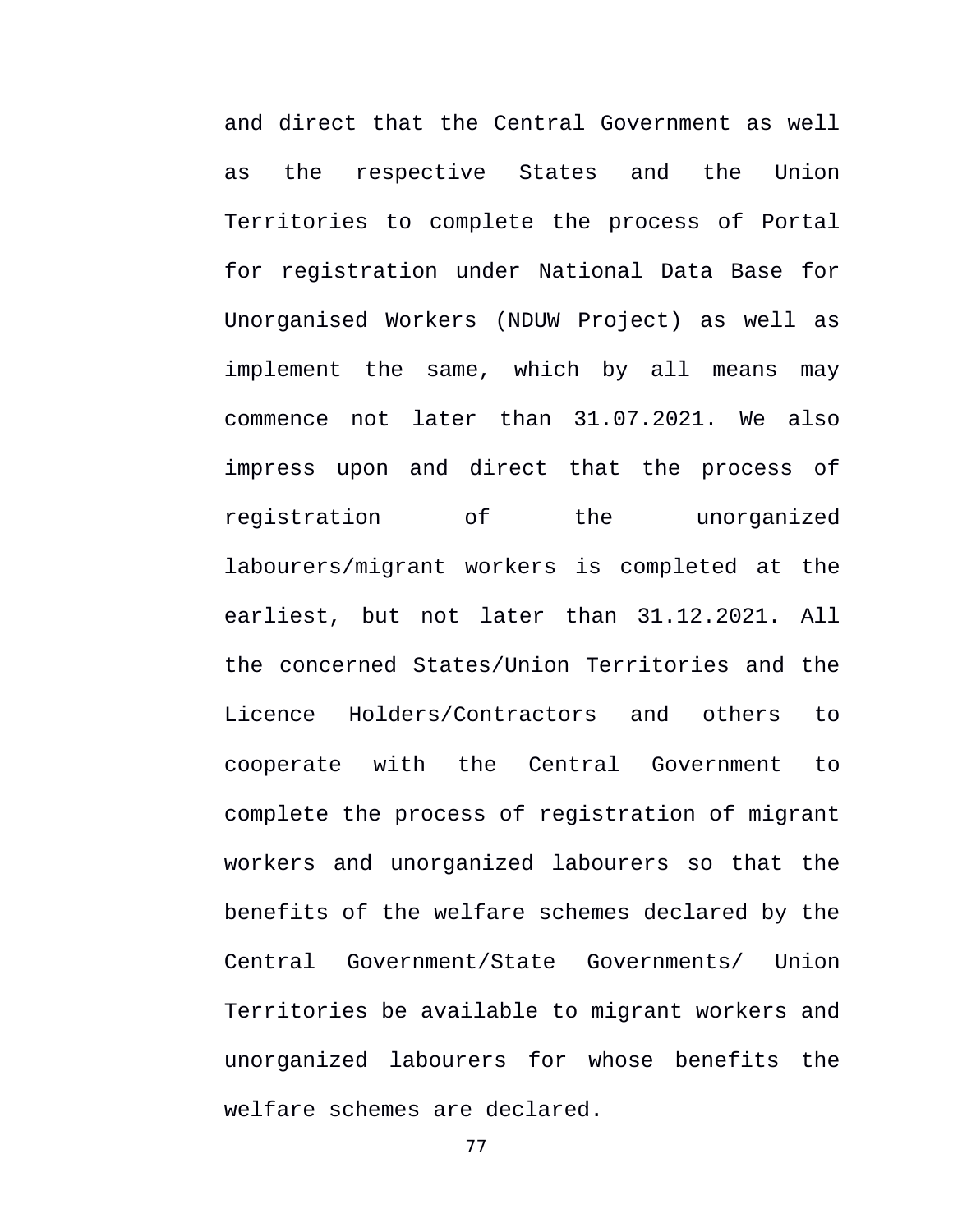- (ii) The Central Government having undertaken to distribute additional quantity of foodgrains as demanded by the States/Union Territories for distribution to migrant labourers under some Scheme framed by the States, we direct the Central Government, Department of Food and Public Distribution (Ministry of Consumer Affairs, Food and Public Distribution) to allocate and distribute foodgrains as per demand of additional food-grains from the States for disbursement of dry foodgrains to migrant labourers.
- (iii) We direct the States to bring in place an appropriate scheme for distribution of dry ration to migrant labourers for which it shall be open for States to ask for allocation of additional foodgrains from the Central Government, which, as directed above, shall provide the additional foodgrains to the State. The State shall consider and bring an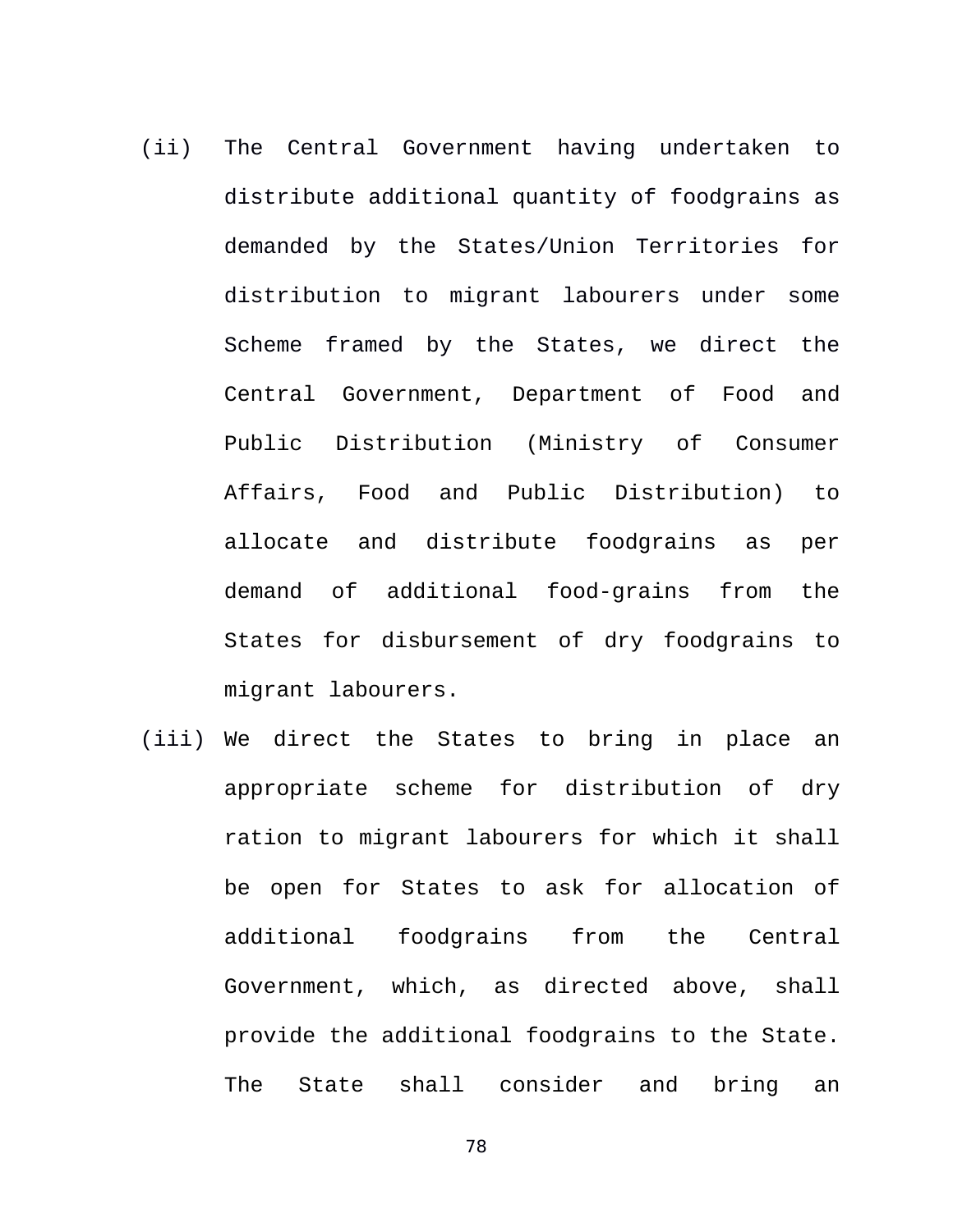appropriate Scheme, which may be implemented on or before 31.07.2021. Such scheme may be continued and operated till the current pandemic (Covid-19) continues.

- (iv) The States, who have not yet implemented "One Nation One Ration Card" scheme are directed to implement the same by not later than 31.07.2021.
- (v) The Central Government may undertake exercise under Section 9 of the National Food Security Act, 2013 to re-determine the total number of persons to be covered under the Rural and Urban areas of the State.
- (vi) We direct all the States/Union Territories to register all establishments and license all contractors under the Act, 1979 and ensure that statutory duty imposed on the contractors to give particulars of migrant workers is fully complied with.
- (vii) The State/Union Territories are directed to run community kitchens at prominent places where